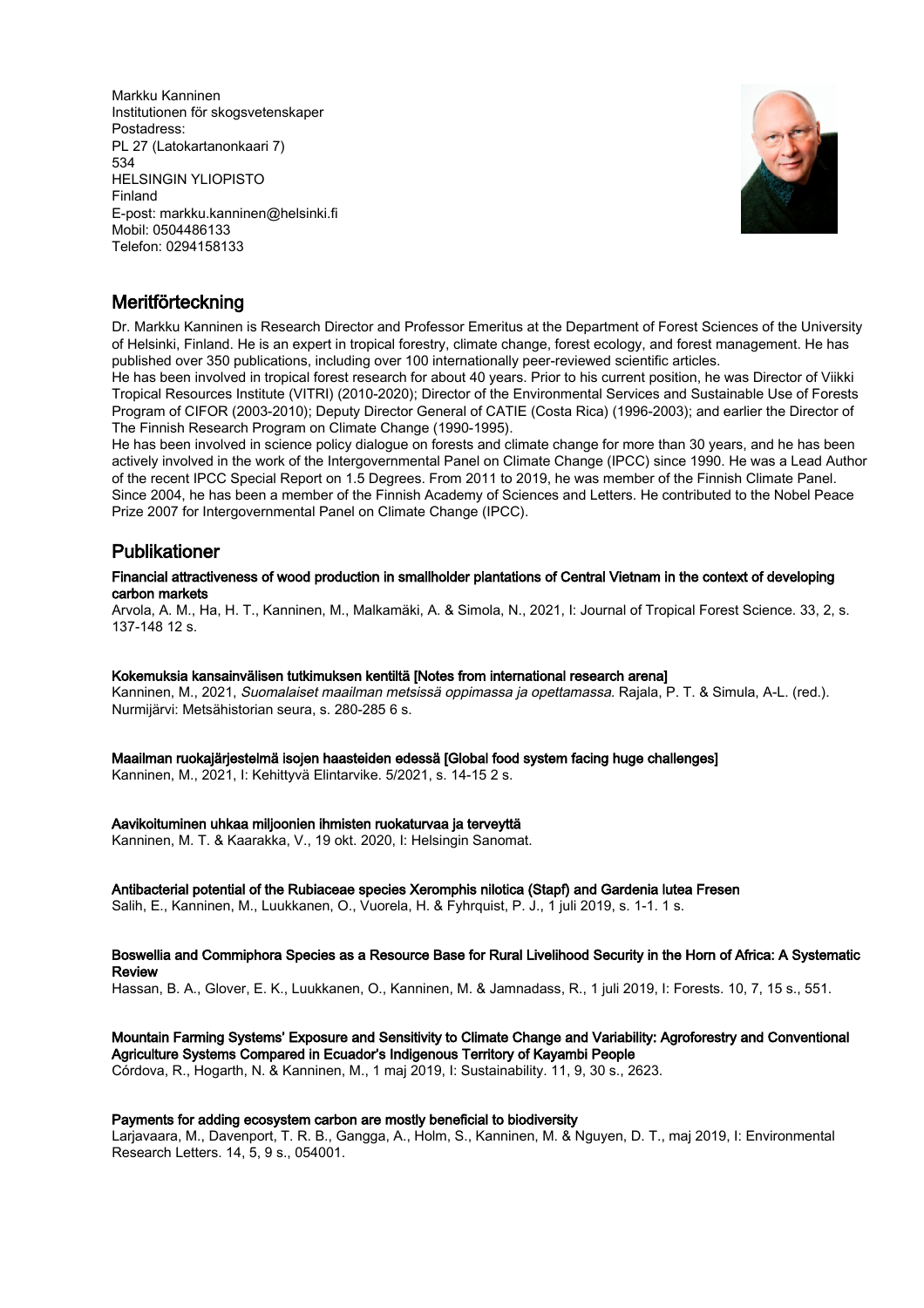## Greening the Dark Side of Chocolate: A Qualitative Assessment to Inform Sustainable Supply Chains

Camargo, M. C., Hogarth, N. J., Pacheco, P., Nhantumbo, I. & Kanninen, M., mars 2019, I: Environmental Conservation. 46, 1, s. 9-16 8 s.

#### Metsien hakkuiden kasvattaminen ei ole ilmastoteko

Seppälä, J. & Kanninen, M. T., 2019, I: Talous & yhteiskunta. 47, 1, s. 20-27 8 s.

#### Skenaarioanalyysi metsien kehitystä kuvaavien mallien ennusteiden yhtäläisyyksistä ja eroista

Kalliokoski, T., Heinonen, T., Holder, J., Lehtonen, A., Mäkelä, A., Minunno, F., Ollikainen, M., Packalen, T., Peltoniemi, M., Pukkala, T., Salminen, O., Schelhaas, M-J., Seppälä, J., Vauhkonen, J. & Kanninen, M., 2019, Suomen ilmastopaneeli . 88 s. (Suomen ilmastopaneeli. Raportti; nr. 2/2019)

# Stand growth scenarios for jabon (Anthocephalus cadamba Miq.) plantation management in Indonesia: Agriculture and Natural Resources

Krisnawati, H., Kallio, M. H. & Kanninen, M., 2019, I: Kasetsart Journal : Natural Science. 53, 2, s. 120-129 10 s.

### Terminalia laxiflora and Terminalia brownii contain a broad spectrum of antimycobacterial compounds including ellagitannins, ellagic acid derivatives, triterpenes, fatty acids and fatty alcohols

Salih, E. Y. A., Julkunen-Tiitto, R., Lampi, A-M., Kanninen, M., Luukkanen, O., Sipi, M., Lehtonen, M., Vuorela, H. & Fyhrquist, P., 5 dec. 2018, I: Journal of Ethnopharmacology. 227, s. 82-96 15 s.

#### A systematic review of the socio-economic impacts of large-scale tree plantations, worldwide

Malkamäki, A., D'Amato, D., Hogarth, N. J., Kanninen, M., Pirard, R., Toppinen, A. & Zhou, W., nov. 2018, I: Global Environmental Change. 53, s. 90-103 14 s.

#### Ellagitannins in antimycobacterial extracts of Combretum hartmannianum, a savannah woodland tree

Salih, E. Y. A., Kanninen, M. T., Julkunen-Tiitto, R., Sipi, M. H., Luukkanen, M. O., Vuorela, H. J. & Fyhrqvist, P. J., 27 aug. 2018. 1 s.

#### Land management in rural Burkina Faso: the role of socio-cultural and institutional factors

Etongo, D., Epule, T. E., Djenontin, I. N. S. & Kanninen, M., aug. 2018, I: Natural Resources Forum. 42, 3, s. 201-213 13 s.

# Impact of agroforestry parklands on crop yield and income generation: case study of rainfed farming in the semi-arid zone of Sudan

Fahmi, M. K. M., Dafa-Alla, D-A. M., Kanninen, M. & Luukkanen, O., juni 2018, I: Agroforestry Systems. 92, 3, s. 785-800 16 s.

# Sustainability of Smallholder Livelihoods in the Ecuadorian Highlands: A Comparison of Agroforestry and Conventional Agriculture Systems in the Indigenous Territory of Kayambi People

Córdova, R., Hogarth, N. J. & Kanninen, M., juni 2018, I: Land. 7, 2, 31 s., 45.

# Assessing the effectiveness of joint forest management in Southern Burkina Faso: A SWOT-AHP analysis

Etongo, D., Kanninen, M., Epule, T. E. & Fobissie, K., maj 2018, I: Forest Policy and Economics. 90, s. 31-38 8 s.

From divide to nexus: Interconnected land use and water governance changes shaping risks related to water Räsänen, A., Nygren, A., Monge Monge, A. A., Käkönen, M., Kanninen, M. & Juhola, S., jan. 2018, I: Applied Geography. 90, s. 106-114 9 s.

#### Global variation in the cost of increasing ecosystem carbon

Larjavaara, M., Kanninen, M., Ruesta, H. G., Koskinen, J., Kukkonen, M., Käyhkö, N., Larson, A. M. & Wunder, S., jan. 2018, I: Nature Climate Change. 8, 1, s. 38-42 5 s.

# Cross-Chapter Box 7: Land-Based Carbon Dioxide Removal in Relation to 1.5°C of Global Warming

Warren, R., Buckeridge, M., Fuss, S., Kanninen, M., Rogelj, J., Seneviratne, S. I. & Slade, R., 2018, Global Warming of 1.5°C: An IPCC Special Report on the impacts of global warming of 1.5°C above pre-industrial levels and related global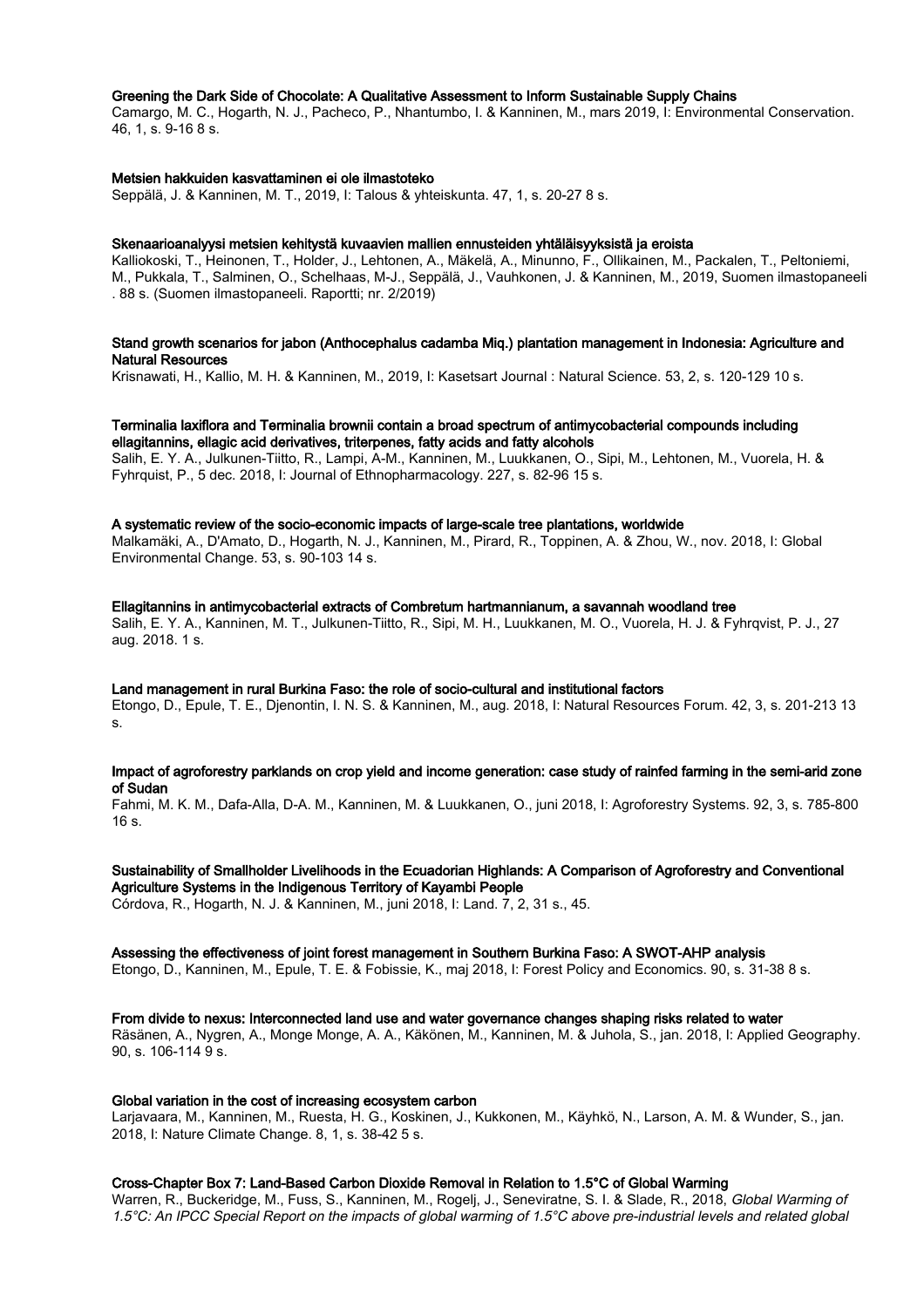greenhouse gas emission pathways, in the context of strengthening the global response to the threat of climate change, sustainable development, and efforts to eradicate poverty. Intergovernmental Panel on Climate Change, s. 268-270 3 s.

# Ilmastopaneelin näkemykset pitkän aikavälin päästövähennystavoitteen asettamisessa huomioon otettavista seikoista: Ilmastopaneelin muistio asunto-, energia- ja ympäristöministeri Kimmo Tiilikaisen pyyntöön

Ollikainen, M. M. O., Asikainen, A., Järvelä, M., Kanninen, M. T., Kopsakangas-Savolainen, M., Kulovesi, K., Lanki, T., Laukkanen, M., Liimatainen, H., Linnanen, L., Regina, K., Ratinen, I., Seppälä, J. & Viisanen, Y., 2018, Suomen ilmastopaneeli. 28 s.

#### Impacts of 1.5°C Global Warming on Natural and Human Systems

Hoegh-Guldberg, O., Jacob, D., Bindi, M., Brown, S., Camilloni, I., Diedhiou, A., Djalante, R., Ebi, K., Engelbrecht, F., Guiot, J., Hijioka, Y., Mehrotra, S., Payne, A., Seneviratne, S. I., Thomas, A., Warren, R., Zhou, G., Halim, S. A., Achlatis, M., Alexander, L. V. & 67 andra, Allen, M., Berry, P., Boyer, C., Byers, E., Brilli, L., Buckeridge, M., Cheung, W., Craig, M. , Ellis, N., Evans, J., Fischer, H., Fraedrich, K., Fuss, S., Ganase, A., Gattuso, J. P., Greve, P., Bolaños, T. G., Hanasaki, N., Hasegawa, T., Hayes, K., Hirsch, A., Jones, C., Jung, T., Kanninen, M., Krinner, G., Lawrence, D., Lenton, T., Ley, D., Liverman, D., Mahowald, N., McInnes, K., Meissner, K. J., Millar, R., Mintenbeck, K., Mitchell, D., Mix, A. C., Notz, D., Nurse, L., Okem, A., Olsson, L., Oppenheimer, M., Paz, S., Petersen, J., Petzold, J., Preuschmann, S., Rahman, M. F., Rogelj, J., Scheuffele, H., Schleussner, C-F., Scott, D., Séférian, R., Sillmann, J., Singh, C., Slade, R., Stephenson, K., Stephenson, T., Sylla, M. B., Tebboth, M., Tschakert, P., Vautard, R., Wartenburger, R., Wehner, M., Weyer, N. M., Whyte, F., Yohe, G., Zhang, X. & Zougmoré, R. B., 2018, Global warming of 1.5°C. : An IPCC Special Report . Masson-Delmotte, V., Zhai, P., Pörtner, H. O., Roberts, D., Skea, J., Shukla, P. R., Pirani, A., Moufouma-Okia, W., Péan, C., Pidcock, R., Connors, S., Matthews, J. B. R., Chen, Y., Zhou, X., Gomis, M. I., Lonnoy, E., Maycock, T., Tignor, M. & Waterfield, T. (red.). IPCC Secretariat, s. 175-311 137 s.

#### Sustainable development, poverty eradication and reducing inequalities

Roy, J., Tschakert, P., Waisman, H., Halim, S. A., Antwi-Agyei, P., Dasgupta, P., Hayward, B., Kanninen, M., Liverman, D. , Okereke, C., Pinho, P. F., Riahi, K. & Rodriguez, A. G. S., 2018, Global warming of 1.5°C: An IPCC Special Report on the impacts of global warming of 1.5°C above pre-industrial levels and related global greenhouse gas emission pathways, in the context of strengthening the global response to the threat of climate change, sustainable development, and efforts to eradicate poverty. Masson-Delmotte, V., Zhai, P., Pörtner, H. O., Roberts, D., Skea, J., Shukla, P. R., Pirani, A., Moufouma-Okia, W., Péan, C., Pidcock, R., Connors, S., Matthews, J. B. R., Chen, Y., Zhou, X., Gomis, M. I., Lonnoy, E., Maycock, T., Tignor, M. & Waterfield, T. (red.). Intergovernmental Panel on Climate Change, s. 445-538 94 s.

#### Technical Summary

Allen, M. R., de Coninck, H., Dube, O. P., Hoegh-Guldberg, O., Jacob, D., Jiang, K., Revi, A., Rogelj, J., Roy, J., Shindell, D., Solecki, W., Taylor, M., Tschakert, P., Waisman, H., Halim, S. A., Antwi-Agyei, P., Aragón–Durand, F., Babiker, M., Bertoldi, P., Bindi, M. & 54 andra, Brown, S., Buckeridge, M., Camilloni, I., Cartwright, A., Cramer, W., Dasgupta, P., Diedhiou, A., Djalante, R., Dong, W., Ebi, K. L., Engelbrecht, F., Fifita, S., Ford, J., Forster, P., Fuss, S., Hayward, B., Hourcade, J-C., Ginzburg, V., Guiot, J., Handa, C., Hijioka, Y., Humphreys, S., Kainuma, M., Kala, J., Kanninen, M., Kheshgi, H., Kobayashi, S., Kriegler, E., Ley, D., Liverman, D., Mahowald, N., Mechler, R., Mehrotra, S., Mulugetta, Y., Mundaca, L., Newman, P., Okereke, C., Payne, A., Perez, R., Pinho, P. F., Revokatova, A., Riahi, K., Schultz, S., Séférian, R., Seneviratne, S. I., Steg, L., Rodriguez, A. G. S., Sugiyama, T., Thomas, A., Vilariño, M. V., Wairiu, M., Warren, R., Zhou, G. & Zickfeld, K., 2018, Global warming of 1.5°C : An IPCC Special Report on the impacts of global warming of 1.5°C above pre-industrial levels and related global greenhouse gas emission pathways, in the context of strengthening the global response to the threat of climate change, sustainable development, and efforts to eradicate poverty. Masson-Delmotte, V., Zhai, P., Pörtner, H. O., Roberts, D., Skea, J., Shukla, P. R., Pirani, A., Moufouma-Okia, W., Péan, C., Pidcock, R., Connors, S., Matthews, J. B. R., Chen, Y., Zhou, X., Gomis, M. I., Lonnoy, E., Maycock, T., Tignor, M. & Waterfield, T. (red.). Intergovernmental Panel on Climate Change, s. 27-46 20 s.

### LC-MS/MS Tandem Mass Spectrometry for Analysis of Phenolic Compounds and Pentacyclic Triterpenes in Antifungal Extracts of Terminalia brownii (Fresen)

Salih, E. Y. A., Fyhrqvist, P. J., Abdalla, A. M. A., Abdelgadir, A. Y., Kanninen, M. T., Sipi, M. H., Luukkanen, M. O., Fahmi, M., Elamin, M. H. & Ali, H. A., dec. 2017, I: Antibiotics. 6 , 18 s., 37.

#### Assessing use-values and relative importance of trees for livelihood values and their potentials for environmental protection in Southern Burkina Faso

Etongo, D., Djenontin, I. N. S., Kanninen, M. & Glover, E. K., aug. 2017, I: Environment, Development and Sustainability. 19, 4, s. 1141-1166 26 s.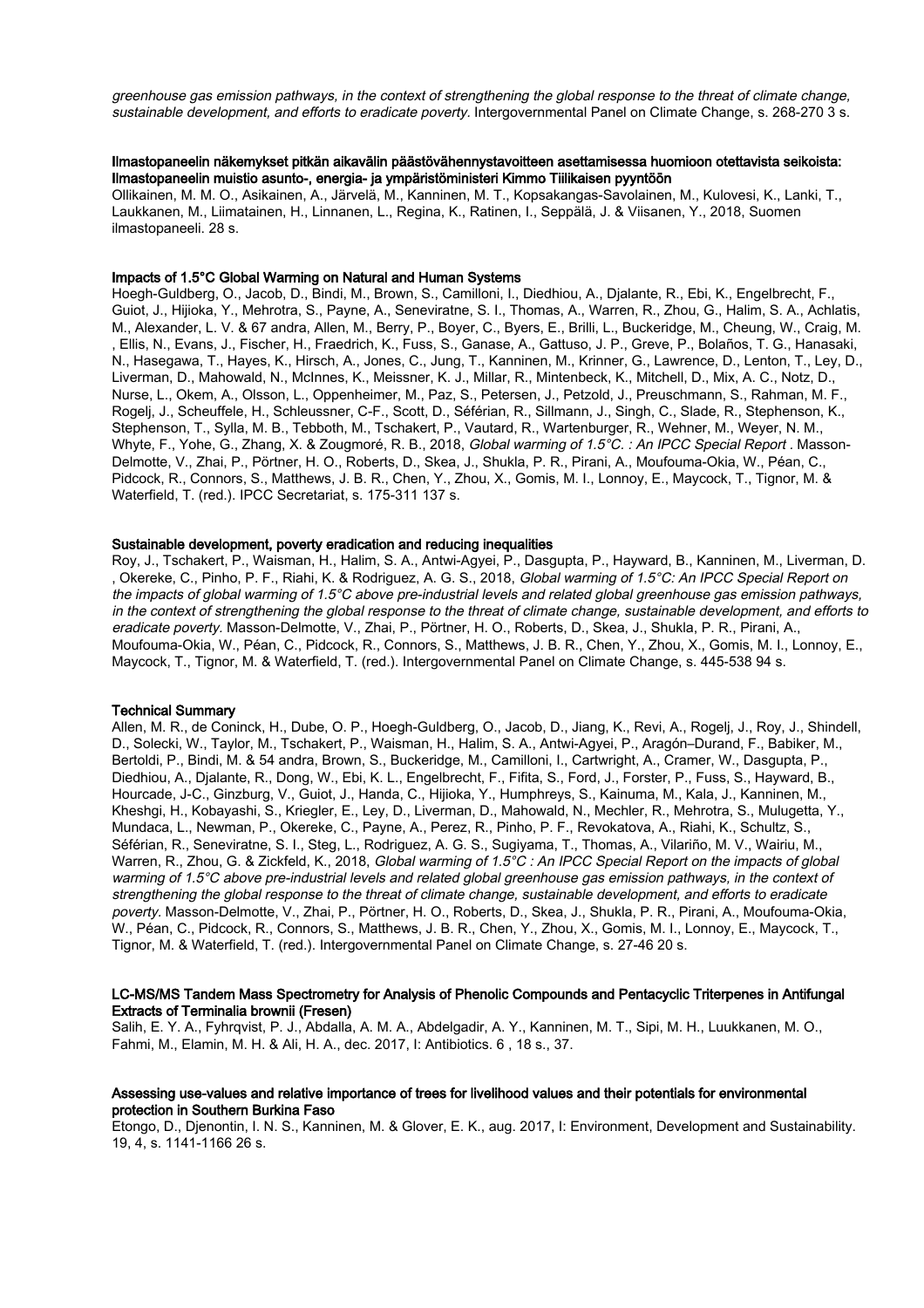# Identifying mismatches between institutional perceptions of water-related risk drivers and water management strategies in three river basin areas

Räsänen, T. A., Juhola, S. K., Monge Monge, A. A., Käkönen, M-N. E., Kanninen, M. T. & Nygren, A. K., 31 maj 2017, I: Journal of Hydrology. 550, s. 704–715 12 s.

#### Tutkijoiden pääviestit metsien käytön ilmastovaikutuksista

Seppälä, J., Asikainen, A., Kalliokoski, T. K., Kanninen, M. T., Koskela, S., Ratinen, I. & Routa, J., 17 maj 2017, Suomen ilmastopaneeli. 18 s. (Raportti; nr. 1/2017)

#### The socioeconomic impacts of large-scale tree plantations on local communities: A systematic review protocol

Malkamäki, A., D'amato, D., Hogarth, N., Kanninen, M. T., Pirard, R., Toppinen, A. M. K. & Zhou, W., mars 2017, CIFOR Working Paper 222. Bogor: Center for International Forestry Research, s. 1-18 18 s.

#### CarboScen: A tool to estimate carbon implications of land-use scenarios

Larjavaara, M., Kanninen, M. T., Alam, S. A., Mäkinen, A. & Poeplau, C., 28 feb. 2017, I: Ecography. 40, 7, s. 894–900 7 s.

### Synergies among social safeguards in FLEGT and REDD+ in Cameroon

Tegegne, Y. T., Ramcilovic-Suominen, S., Kalame, F. B., Visseren-Hamakers, I. J., Lindner, M. & Kanninen, M., feb. 2017 , I: Forest Policy and Economics. 75, s. 1-11 11 s.

# Can conservation funding be left to carbon finance? Evidence from participatory future land use scenarios in Peru, Indonesia, Tanzania, and Mexico

Ravikumar, A., Larjavaara, M., Larson, A. & Kanninen, M., jan. 2017, I: Environmental Research Letters. 12, 1, 11 s., 014015.

#### Special issue: Drought and Dryland Management - a commentary

Yirdaw, E., Kanninen, M., Elfadl, M. & Tsegai, D., 2017, Silva Fennica: Special issue: Drought and Dryland Management. Finnish Society of Forest Science, Vol. 51. s. 1-2 (Silva Fennica; vol. 51, nr. 1B).

### Special issue: Drought and Dryland Management

Yirdaw, E. (red.), Kanninen, M. T. (red.), Elfadol, M. A. (red.) & Tsegai, D. (red.), 2017, 1B red. Suomen Metsätieteellinen Seura. (Silva Fennica; vol. 51, nr. 1B)

# Tannins, flavonoids and stilbenes in extracts of African savanna woodland trees Terminalia brownii, Terminalia laxiflora and Anogeissus leiocarpus showing promising antibacterial potential

Salih, E. Y. A., Kanninen, M., Sipi, M., Luukkanen, O., Hiltunen, R., Vuorela, H., Julkunen-Tiitto, R. & Fyhrqvist, P., 2017, I: South African Journal of Botany. 108, s. 370-386 17 s.

#### Impacts of land use and land use changes on the resilience of beekeeping in Uruguay

Malkamäki, A., Toppinen, A. & Kanninen, M., sep. 2016, I: Forest Policy and Economics. 70, s. 113-123 11 s.

#### Evolution of drivers of deforestation and forest degradation in the Congo Basin forests: Exploring possible policy options to address forest loss

Tegegne, Y. T., Lindner, M., Kalame, F. & Kanninen, M., feb. 2016, I: Land Use Policy. 51, s. 312-324 13 s.

#### Multifaceted Impacts of Sustainable Land Management in Drylands: A Review

Marques, M. J., Schwilch, G., Lauterburg, N., Crittenden, S., Tesfai, M., Stolte, J., Zdruli, P., Zucca, C., Petursdottir, T., Evelpidou, N., Karkani, A., AsliYilmazgil, Y., Panagopoulos, T., Yirdaw, E., Kanninen, M., Luis Rubio, J., Schmiedel, U. & Doko, A., feb. 2016, I: Sustainability. 8, 2, 34 s., 177.

#### A Systematic Approach to Strengthening Capacities on Climate Change and Natural Resource Management in West Africa

Fobissie Blese, K., Kanninen, M. T. & Etongo, D., 2016, Helsinki: Viikki Tropical Resource Institute, University of Helsinki. 7 s. (VITRI Brief; nr. 2)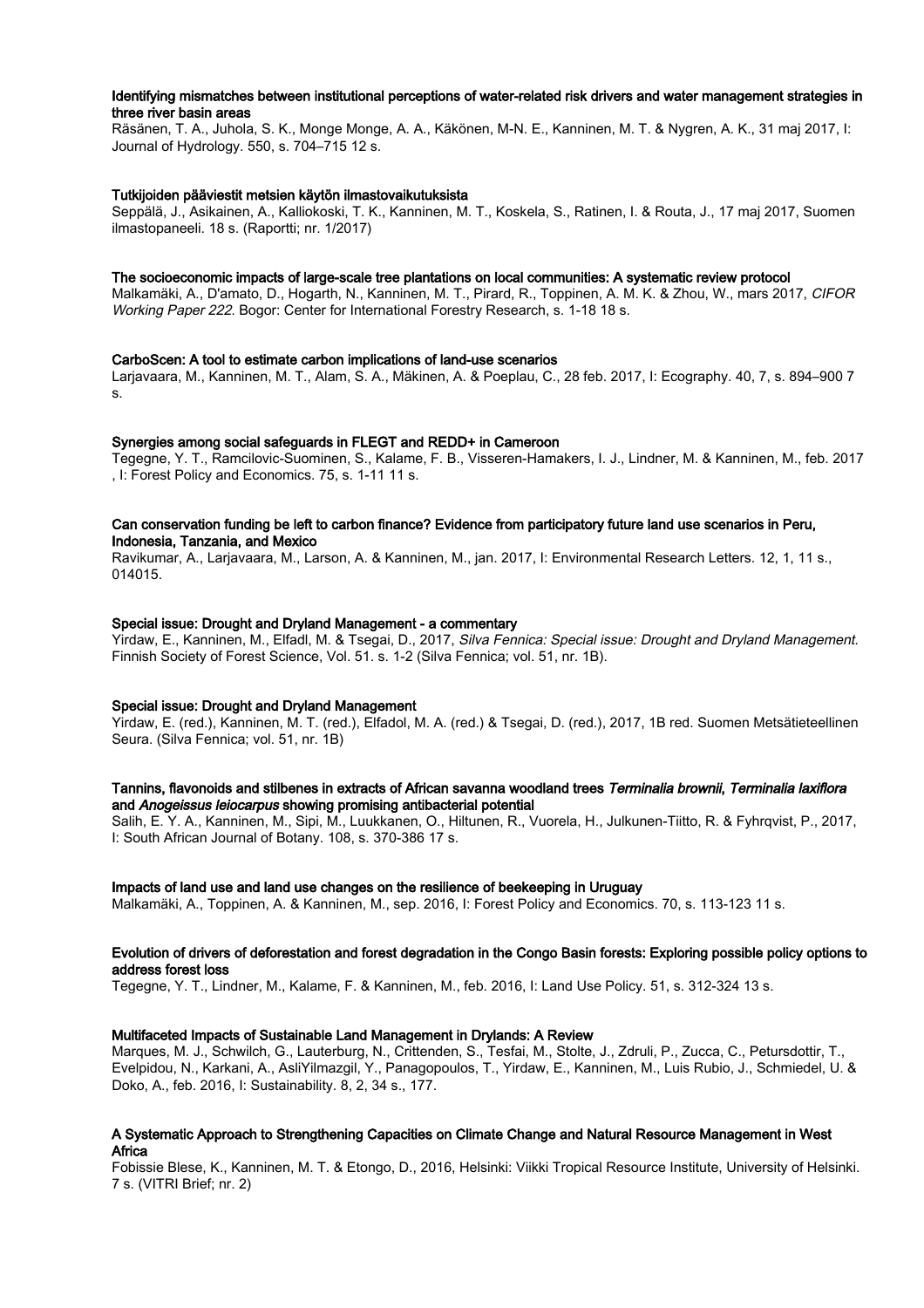#### Climate change, multiple stressors and human vulnerability: a systematic review

Räsänen, A., Juhola, S., Nygren, A., Käkönen, M., Kallio, M., Monge Monge, A. & Kanninen, M., 2016, I: Regional Environmental Change. 16, 8, s. 2291-2302 12 s.

#### Exploring Opportunities for Promoting Synergies between Climate Change Adaptation and Mitigation in Forest Carbon Initiatives

Chia, E. L., Fobissie Blese, K. & Kanninen, M., 2016, I: Forests. 7, 1, 16 s., 24.

#### Forest Carbon Initiatives Better Planning Needed for Maximizing Mitigation and Adaptation Synergies

Chia, E. L., Fobissie Blese, K. & Kanninen, M. T., 2016, Viikki Tropical Resource Institute, University of Helsinki. 8 s. (VITRI Brief; nr. 1)

Polyphenol-rich extracts of Terminalia laxiflora and Terminalia brownii give promising anti-Candida activity.

Salih, E. Y. A., Kanninen, M. T., Vuorela, H. J., Luukkanen, M. O., Sipi, M. H., Julkunen-Tiitto, R. & Fyhrqvist, P. J., 2016.

# Poverty and Environmental Degradation in Southern Burkina Faso: An Assessment Based on Participatory Methods

Etongo Bau, D., Djenontin, I. N. S. & Kanninen, M. T., 2016, I: Land. 5, 3, 23 s., 20.

#### Suomi voi käyttää metsiä ilmastoviisaasti

Seppälä, J., Kanninen, M. T., Vesala, T. V. & Ollikainen, M. M. O., 16 dec. 2015, I: Helsingin Sanomat. 16.12.2015, s. B12

## Land tenure, asset heterogeneity and deforestation in Southern Burkina Faso

Etongo, D., Djenontin, I. N. S., Kanninen, M., Kalame, F., Korhonen-Kurki, K. & Djoudi, H., dec. 2015, I: Forest Policy and Economics. 61, s. 51-58 8 s.

### African Traditional Medicinal Plants from Savannah Woodland in Sudan and their antimicrobial potential: In: International Doctoral Programme in Bioproducts Technology (PAPSAT)

Salih, E. Y. A., Sipi, M. H., Hiltunen, R. V. K., Fyhrqvist, P. J., Luukkanen, M. O. & Kanninen, M. T., 23 nov. 2015, International Doctoral Programme in Bioproducts Technology (PAPSAT). Helsinki: International Doctoral Programme in Bioproducts Technology (PAPSAT), International Doctoral Programme in Bioproducts Technology (PAPSAT)

#### Identification of corilagin, punicalagin and ellagic acid derivatives from antibacterial and antioxidative extracts of African

Salih, E. Y. A., Kanninen, M. T., Luukkanen, M. O., Sipi, M. H., Hiltunen, R. V. K., Fyhrqvist, P. J. & Julkunen-Tiitto, R., 27 aug. 2015, I: Planta Medica. 2015, 81 - PM\_63

# Smallholders' Tree Planting Activity in the Ziro Province, Southern Burkina Faso: Impacts on Livelihood and Policy Implications

Etongo, D., Djenontin, I. N. S., Kanninen, M. & Kalame, F., aug. 2015, I: Forests. 6, 8, s. 2655-2677 23 s.

#### An integrated approach to capacity development in forestry and climate change in West Africa

Fobissie, K. & Kanninen, M., 2015, XIV World Forestry Congress 2015: Technical papers and posters. Rome: FAO, 6 s.

# Characterization of antibacterial flavonoids and stilbenes of the root extract of Anogeissus leiocarpus by UHPLC-MS-**QTOF**

Salih, E. Y. A., Kanninen, M. T., Julkunen-Tiitto, R., Sipi, M. H., Luukkanen, M. O., Vuorela, H. J. & Fyhrqvist, P. J., 2015, Planta Medica. Georg Thieme Verlag, Vol. 81 - PM\_77.

# Determinants and constraints of integrating natural acacias into mechanised rain-fed agricultural schemes Sennar State, Sudan

Fahmi, M., Mohamed, E. S., Kanninen, M., Luukkanen, O., Kalame, F. B. & Eltayeb, A. M., 2015, I: GeoJournal. 80, 4, s. 555-567 13 s.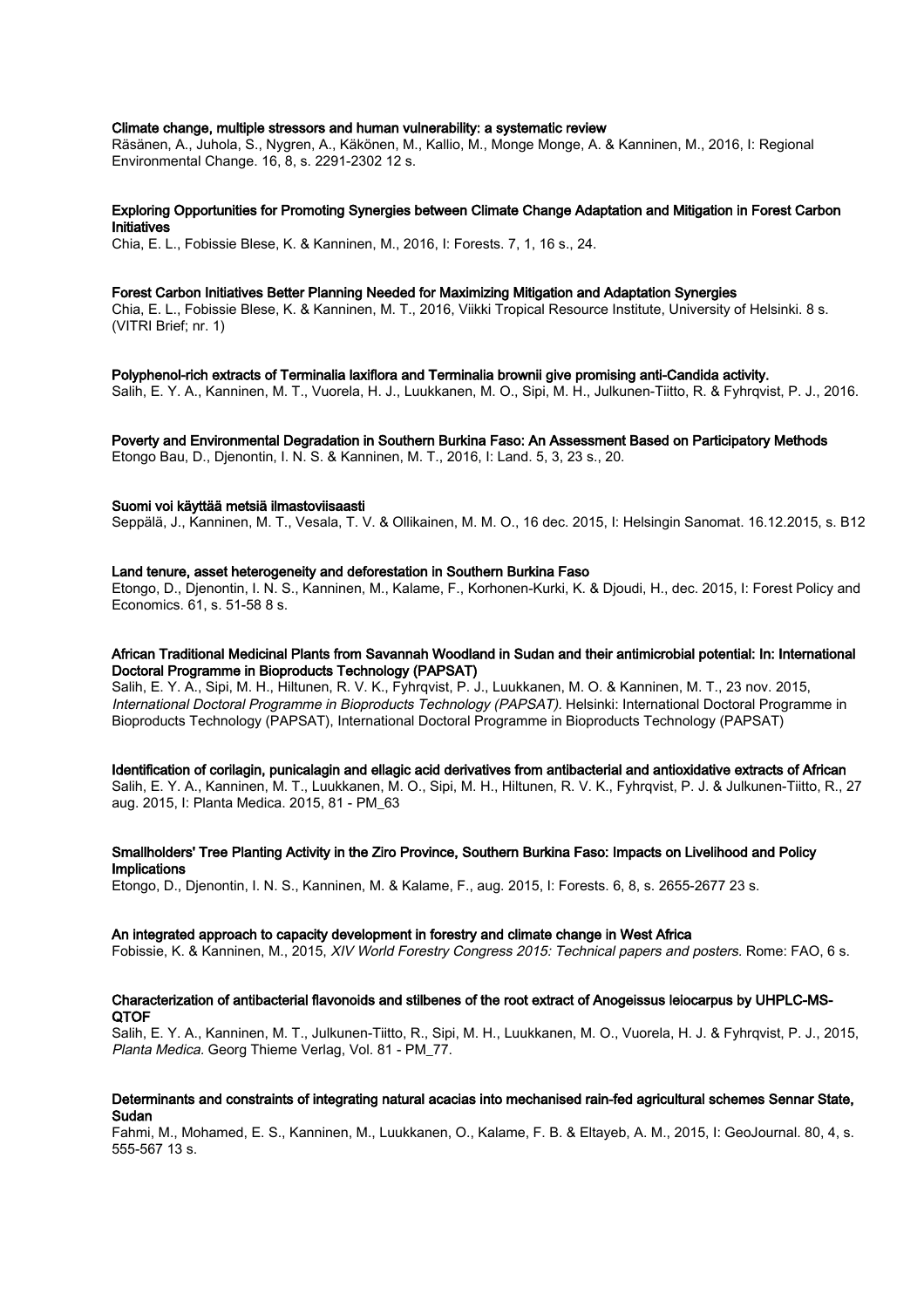#### Ilmastosopeutumisen merkitys tropiikin metsäisille maille

Kanninen, M., 2015, Vuosisadan metsäbiologi: Peitsa Mikolan juhlakirja. Kauppi, P. & Kotilehto, J. (red.). Espoo: Suomen Tiedeseura, s. 168-173 6 s. (Bidrag till kännedom av Finlands natur och folk; nr. 197).

### Institutional interplay between REDD+ and FLEGT-VPAs: Options for Synergies in Congo Basin Countries

Tegegne, Y. T., Lindner, M., Fobissie Blese, K. & Kanninen, M., 2015, XIV World Forestry Congress 2015: Technical papers and posters. Rome: FAO, 6 s.

#### Metsien hyödyntäminen ja ilmastonmuutoksen hillintä: Forest use in mitigation of climate change

Seppälä, J. (red.), Vesala, T. (red.) & Kanninen, M. (red.), 2015, Helsinki: Suomen ilmastopaneeli. 59 s. (Ilmastopaneelin raportti; vol. 4/2015)

## Metsien hyödyntämisen ilmastovaikutukset ja hiilinielujen kehittyminen: The climate effects of forest use and development of carbon sinks

Seppälä, J., Kanninen, M. T., Vesala, T., Uusivuori, J., Kalliokoski, T. K., Lintunen, J., Saikku, L., Korhonen, R. & Repo, A. , 2015, Helsinki: Suomen ilmastopaneeli. 43 s. (Ilmastopaneelin raportti; vol. 3/2015)

### Modeling biomass and soil carbon sequestration of indigenous agroforestry systems using CO2FIX approach

Negash, M. & Kanninen, M., 2015, I: Agriculture, Ecosystems & Environment. 203, s. 147-155 9 s.

# Assessment and prediction of above-ground biomass in selectively logged forest concessions using field measurements and remote sensing data: Case study in South East Cameroon

Neba, S. G., Kanninen, M., Atyi, R. E. & Sonwa, D. J., 2014, I: Forest Ecology and Management. 329, s. 177-185 9 s.

#### National-level FLEGT VPA and REDD+ interactions, Congo Basin

Tekle Tegegne, Y., Ochieng, R. M., Visseren-Hamakers, I. J., Lindner, M., Kalame, F. B. & Kanninen, M., 2014, Linking FLEGT and REDD+ to Improve Forest Governance. Broekhoven, G. & Wit, M. (red.). Wageningen: Tropenbos International, s. 18-24 7 s. (ETFRN news; nr. 55).

#### Scientists rebut NYTimes op-ed 'To Save the Planet, Don't Plant Trees'

Nepstad, D., Asner, G., Angelsen, A., Artaxo, P., Baethgen, W. E., Boer, R., Brando, P., Bustamente, M., Campbell, B., Canadell, J., Chambers, J., Costa, M., DeFries, R., Fernandes, K., Field, C., Foley, J., Goddard, L., Hergoualc'h, K., Herold, M., Kanninen, M. & 10 andra, Martius, C., Matson, P., Murdiyarso, D., Nobre, C., Rosswall, T., Sheil, D., Smith, P. , Verchot, L., Victoria, R. & Vitousek, P., 2014, Mongabay

## Allometric equations for biomass estimation of Ensete ventricosum grown in indigenous agroforestry systems in the Rift Valley escarpment of southern-eastern Ethiopia

Negash, M., Starr, M. & Kanninen, M., 2013, I: Agroforestry Systems. 87, 3, s. 571-581 11 s.

#### Allometric equations for estimating aboveground biomass of Coffea arabica L. grown in the Rift Valley escarpment of **Ethiopia**

Negash, M., Starr, M., Kanninen, M. & Berhe, L., 2013, I: Agroforestry Systems. 87, 4, s. 953–966 14 s.

# Analysis of Global Challenges and Future Research Needs in the Context of Low-income Countries. Report to Swedish International Development Cooperation Agency (SIDA)

Pakkasvirta, J., Kanninen, M., Koivusalo, M., Uusikylä, P., Rönkkö, M., Moore, A. & Pasanen, J., 2013, Helsinki. 127 s.

#### Energiajärjestelmä ja päästönvähennystoimet - yhteenvetoraportti

Savolainen, I., Airaksinen, M., Cantell, H., Kanninen, M., Luostarinen, S., Peltonen-Sainio, P., Pingoud, K., Regina, K., Rinne, S., Seppälä, J. & Syri, S., 2013, Suomen ilmastopaneeli. 32 s. (Suomen ilmastopaneelin selvityksiä; nr. Raportti 5/2013)

#### Global emission reduction potential of additional mitigation measures

Halonen, M., Ryynänen, E., Sorasahi, H., Vihma, A. & Kanninen, M., 2013, Helsinki: Gaia Consulting Oy. 96 s.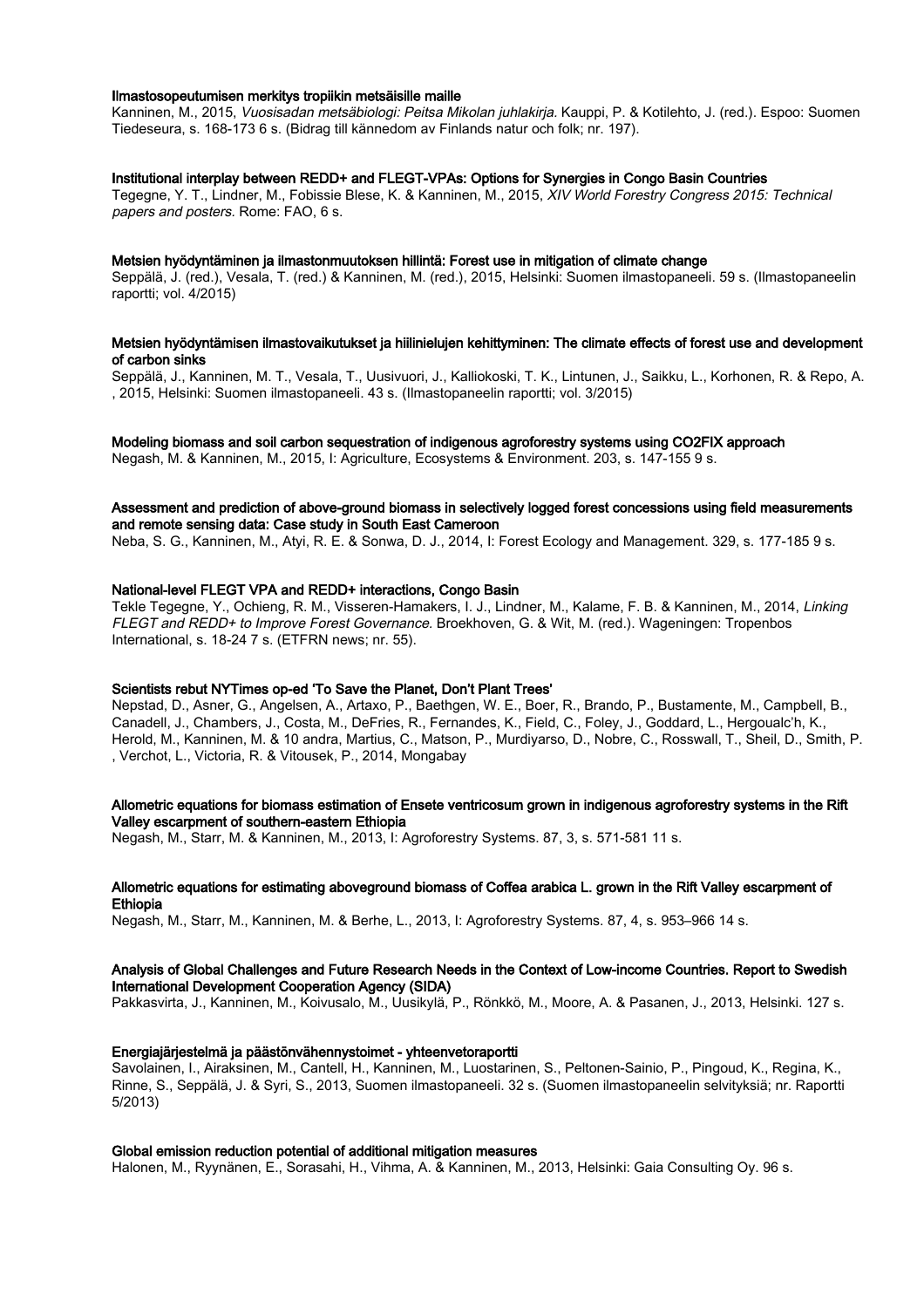#### Metsien käytön ja metsäbioenergian ilmastovaikutukset

Pingoud, K., Savolainen, I., Airaksinen, M., Seppälä, J., Kanninen, M. & Kilpeläinen, A., 2013, Suomen ilmastopaneeli. 25 s. (Suomen ilmastopaneelin selvityksiä; nr. Raportti 2/2013)

#### Phytochemistry and antimicrobial studies of Terminalia laiflora,Terminalia brownii and Anogeissus leiocarpus

Salih, E. Y. A., Sipi, M. H., Kanninen, M. T., Fyhrqvist, P. J. & Luukkanen, M. O., 2013, PaPSaT. Vol. PaPSaT edition. Pp 128-131..

### Vegetation structural characteristics and influence of topographic factors in the remnant moist Afromontane forest of Wondo Genet, south central Ethiopia

Kebede, M., Kanninen, M., Yirdaw, E. & Lemenih., M., 2013, I: Journal of forestry research. 24, 3, s. 419−430 12 s.

#### Impacts of forest and land management on biodiversity and carbon

Kapos, V., Kurz, W. A., Gardner, T., Ferreira, J., Guariguata, M., Koh, L. P., Mansourian, S., Parrotta, J. A., Sasaki, N., Schmitt, C. B., Barlow, J., Kanninen, M., Okabe, K., Pan, Y., Thompson, I. D. & Vliet, N. V., 2012, Understanding Relationships between Biodiversity, Carbon, Forests and People: The Key to Achieving REDD+ Objectives. A Global Assessment Report. Prepared by the Global Forest Expert Panel on Biodiversity, Forest Management, and REDD+. Parrotta, J. A., Wildburger, C. & Mansourian, S. (red.). Vienna: International union of forest research organizations, s. 53- 80 28 s. (IUFRO World Series; nr. 31).

### Mangrove adalah salah satu hutan terkaya karbon di kawasan tropis

Donato, D. C., Kauffman, J. B., Murdiyarso, D., Kurnianto, S., Stidham, M. & Kanninen, M., 2012, I: CIFOR Brief. 13, 12 s.

# Overview of research funding for the different elements of the assessment

Kanninen, M., 2012, Understanding Relationships between Biodiversity, Carbon, Forests and People: The Key to Achieving REDD+ Objectives. A Global Assessment Report. Prepared by the Global Forest Expert Panel on Biodiversity, Forest Management, and REDD+. Parrotta, J. A., Wildburger, C. & Mansourian, S. (red.). Vienna: International union of forest research organizations, s. 145-146 2 s. (IUFRO World Series; nr. 31).

#### Rừng ngập mặn trong những kiểu rừng giàu trữ lượng các-bon nhất ở vùng nhiệt đới

Donato, D. C., Kauffman, J. B., Murdiyarso, D., Kurnianto, S., Stidham, M. & Kanninen, M., 2012, I: CIFOR Brief. 13, 12 s.

#### Smallholder teak plantations in two villages in Central Java: Silvicultural activity and stand performance

Kallio, M. H., Kanninen, M. & Krisnawati, H., 2012, I: Forests, Trees and Livelihoods. 21, 3, s. 158-175 18 s.

# Soil Seed Bank and Seedlings Bank Composition and Diversity of Wondo Genet Moist Afromontane Forest South Central Ethiopia

Kebede, M., Kanninen, M., Yirdaw, E. & Lemenih, M., 2012, I: International Journal of Botany. 8, 4, s. 170-180 11 s.

#### Modified Taungya System in Ghana: A win-win practice for forestry and adaptation to climate change?

Kalame, F. B., Aidoo, R., Nkem, J., Ajayi, O., Kanninen, M., Luukkanen, O. & Idinoba, M., juni 2011, I: Environmental Science & Policy. 14, 5, s. 519-530

#### Acacia mangium Willd.: Ecology, silviculture and productivity

Krisnawati, H., Kallio, M. & Kanninen, M., 2011, Bogor: Center for International Forestry Research. 15 s.

#### Aleurites moluccana (L.) Willd.: Ecology, silviculture and productivity

Krisnawati, H., Kallio, M. & Kanninen, M., 2011, Bogor: Center for International Forestry Research. 11 s.

#### Anthocephalus cadamba Miq.: Ecology, silviculture and productivity

Krisnawati, H., Kallio, M. & Kanninen, M., 2011, Bogor: Center for International Forestry Research. 11 s.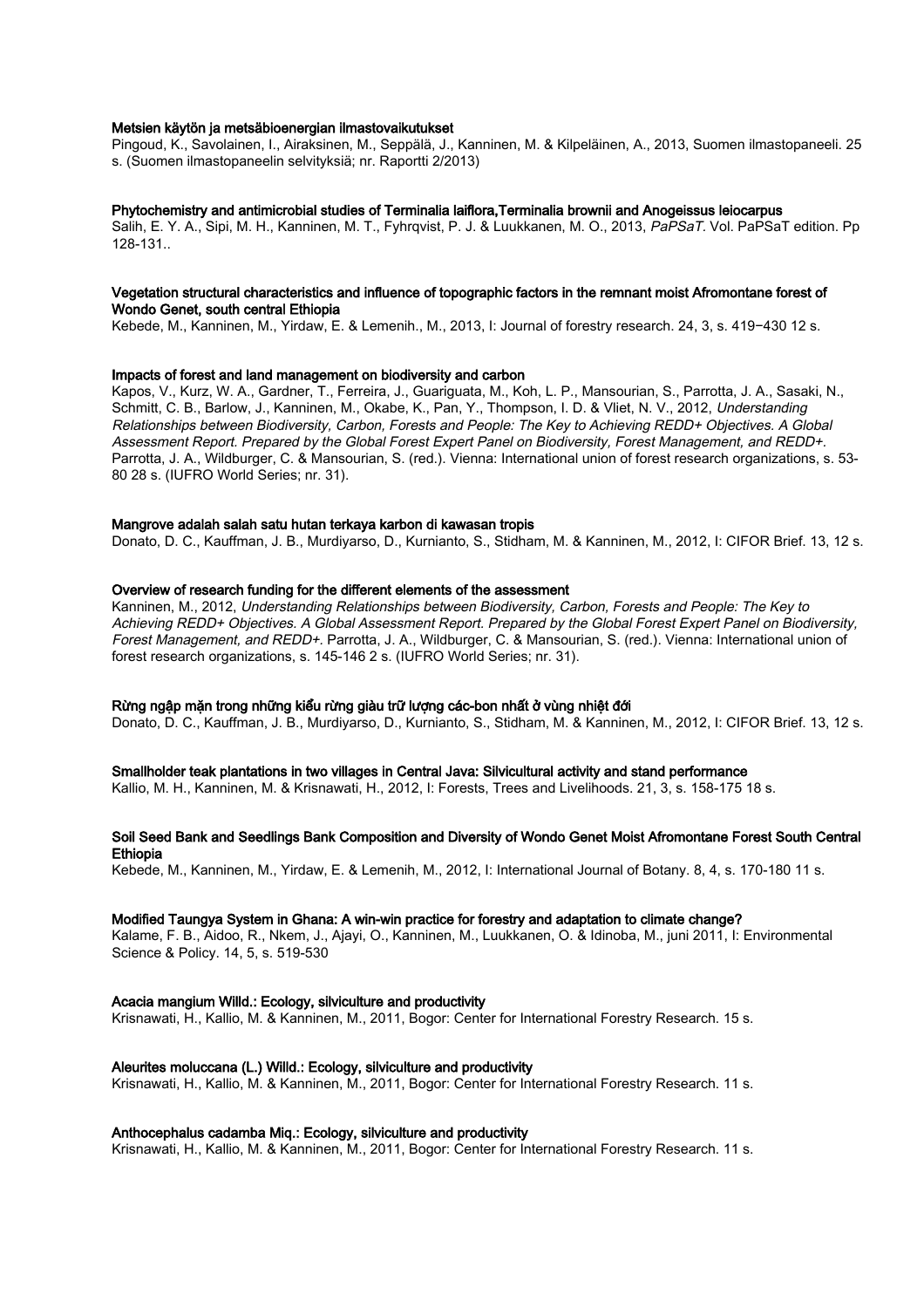#### Anthochepalus cadamba Miq. Ecology, silviculture and productivity

Krisnawati, H., Kallio, M. H. & Kanninen, M. T., 2011, Bogor, Indonesia: Center for International Forestry Research.

#### Farmers' timber tree planting activity in Indonesia: case studies in the provinces of Java, Riau, and South Kalimantan

Kallio, M. H., Kanninen, M. T. & Rohadi, D., 2011, I: Forests, Trees and Livelihoods. 20, 2-3, s. 191-210 20 s.

#### Mahogany and Kadam planting farmers in South Kalimantan: The link between silvicultural activity and stand quality

Kallio, M. H., Kanninen, M. T., Krisnawati, H. & Rohadi, D., 2011, I: Small-Scale Forestry. 10, 1, s. 115-132 18 s.

# Making the National Adaptation Programme of Action (NAPA) More Responsive to the Livelihood Needs of Tree Planting Farmers, Drawing on Previous Experience in Dryland Sudan

Kalame, F. B., Luukkanen, O. & Kanninen, M., 2011, I: Forests. 2, 4, s. 948-960

#### Mangroves among the most carbon-rich forests in the tropics

Donato, D. C., Kauffman, J. B., Murdiyarso, D., Kurnianto, S., Stidham, M. & Kanninen, M., 2011, I: Nature Geoscience. 4 , 5, s. 293-297 5 s.

#### Paraserianthes falcataria (L.) Nielsen: Ecology, silviculture and productivity

Krisnawati, H., Varis, E., Kallio, M. & Kanninen, M., 2011, Bogor: Center for International Forestry Research. 13 s.

# Potential synergies of the main current forestry efforts and climate change mitigation in Central Africa

Sonwa, D. J., Walker, S., Nasi, R. & Kanninen, M., 2011, I: Sustainability Science. 6, 1, s. 59-67 9 s.

#### Productivity, Growth and Timber Yield of Hyeronima alchorneoides Allemao (Pilón) Plantations in Costa Rica

De los Santos-Posadas, H. M., Montero-Mata, M., Valdez-Lazalde, J. R. & Kanninen., M., 2011, Restoring degraded landscapes with native species in Latin America. Montagnini, F. & Finney, C. (red.). New York, NY: Nova Science Publishers, s. 97-112 16 s.

### Resilience and vulnerability in the face of potential climate change: The case of Sudan (abstract of oral presentation delivered by Edmund Asare)

Asare, E., Luukkanen, O. & Kanninen, M., 2011, Tropentag 2011: Development on the margin (book of abstracts). Becker, M., Kreye, C., Ripken, C. & Tielkes, E. (red.). Bonn: University of Bonn, s. 477

#### Summary and synthesis: The EU wood chain in a globalised world – impact of trade and policy factors for sustainability of wood chains between the EU and developing countries

Arets, E., Moiseyev, A., Solberg, B., Louman, B., Marien, J. N., Kanninen, M. T. & Roda, J-M., 2011, Report by INCO partners on selected policy changes in TWC and Europe. European Forest Institute, Vol. 45. s. 5-15 (EFI Technical Report; vol. 45).

#### Swietenia macrophylla King: Ecology, silviculture and productivity

Krisnawati, H., Kallio, M. & Kanninen, M., 2011, Bogor: Center for International Forestry Research. 14 s.

#### The Role of Boswellia and Commiphora Species in Rural Livelihood Security and Climate Change Adaptation in the Horn of Africa: Case Study of North-Eastern Kenya

Hassan, B. A., Glover, E. K., Luukkanen, O., Chikamai, B., Jamnadass, R., Iiyama, M. & Kanninen, M., 2011, I: International Journal of Social Forestry. 4, 1, s. 86-112 27 s.

# The Role of Boswellia and Commiphora species in rural livelihood security and climate change adaptation in the Horn of Africa: Case study of northeastern Kenya

Hassan, B. A., Glover, E. K., Luukkanen, O., Chikamai, B., Jamnadass, R., Iiyama, M. & Kanninen, M., 2011, I: International Journal of Social Forestry. 4, 1, s. 86-112. 27 s.

#### Can adaptive policy address forestry and climate change adaptation in Africa?

Kalame, F. B., Luukkanen, O. & Kanninen, M., 2010, 2nd Global conference on environmental governance and democracy: Strengthening institutions to address climate change and advance a green economy.. [New Heaven]: UNITAR and Yale University, s. 85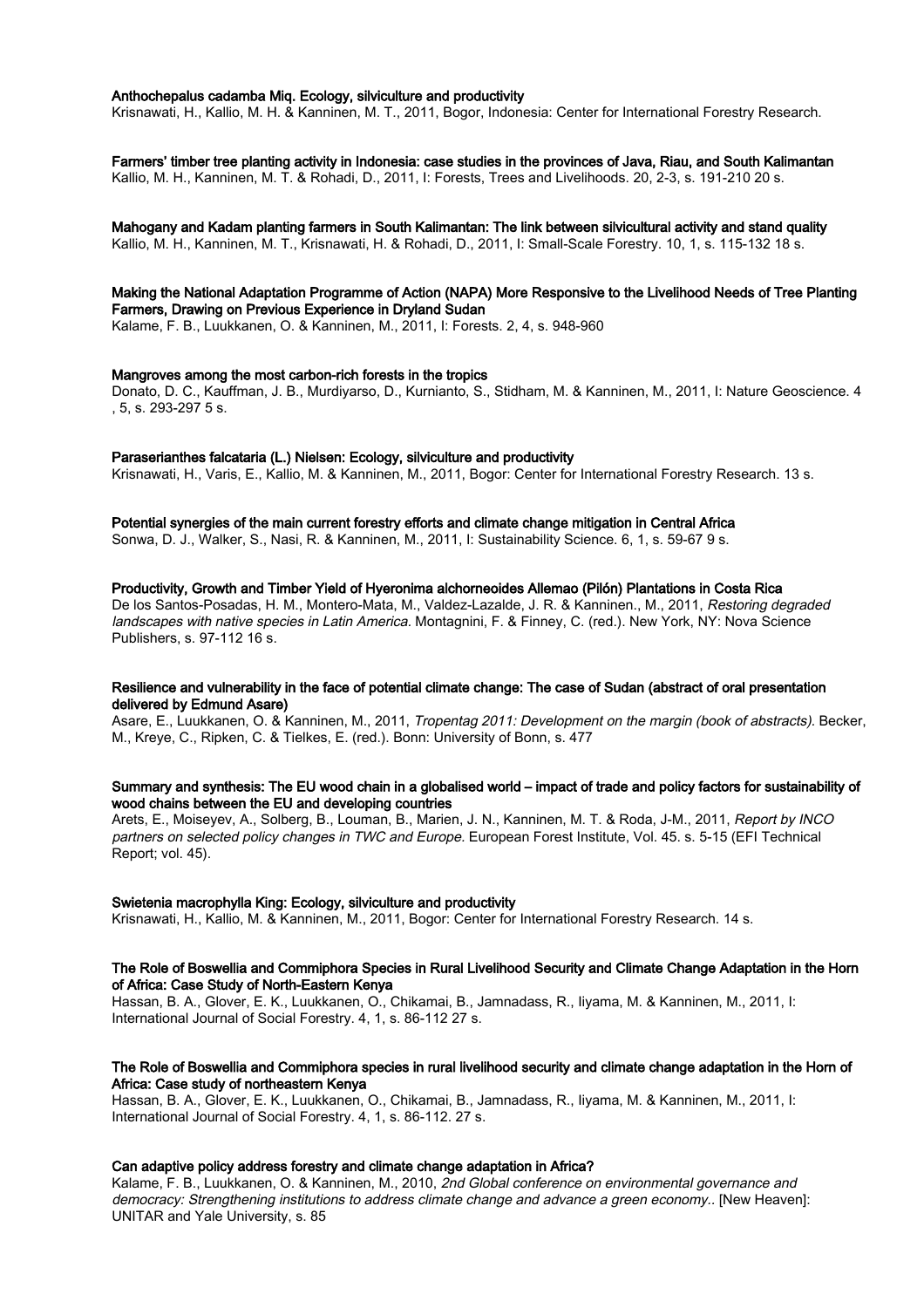### Carbon storage in mangrove and peatland ecosystems: a preliminary account from plots in Indonesia

Murdiyarso, D., Donato, D., Kauffman, J. B., Kurnianto, S., Stidham, M. & Kanninen, M., 2010, Center for International Forestry Research. 35 s. (CIFOR Working Paper)

#### Ecosystem goods and services from plantation forests

Bauhus, J., Van der Meer, P. & Kanninen, M., 2010, London, UK: Earthscan. 240 s.

#### Forests and Climate Change Toolbox

Angelsen, A., Baur, H., Haskett, J., Kanninen, M. T., Lasco, R., Locatelli, B., Murdiyarso, D., Santoso, L., Smith, P., Swallow, B., van Noordwijk, M. & Wertz-Kanounnikoff, S., 2010

# Forests and Society – Responding to Global Drivers of Change

Mery, G., Katila, P., Galloway, G., Alfaro, R. I., Kanninen, M., Lobovikov, M. & Varjo, J., 2010, Vienna: International union of forest research organizations. 509 s. (IUFRO World Series)

#### Harnessing forests for climate change mitigation through REDD+

Kanninen, M., Brockhaus, M., Murdiyarso, D. & Nabuurs, G-J., 2010, Forest and society - responding to global drivers of change. Mery, G., Katila, P., Galloway, G., Alfaro, R. I., Kanninen, M., Lobovikov, M. & Varjo, J. (red.). Vienna: International union of forest research organizations, s. 43-54 12 s. (IUFRO World Series; nr. 25).

# Landscape-scale variation in the structure and biomass of the hill dipterocarp forest of Sumatra: Implications for carbon stock assessments

Laumonier, Y., Edin, A., Kanninen, M. & Munandar, A. W., 2010, I: Forest Ecology and Management. 259, s. 505-513 9 s.

#### Plantation forests: global perspectives

Kanninen, M. T., 2010, Ecosystem Goods and Services from Plantation Forests. Bauhus, J., Van der Meer, P. & Kanninen, M. (red.). Earthscan, s. 16-42

### Servicios ecosistémicos y adaptación al cambio climático

Locatelli, B. & Kanninen, M., 2010, Adaptación al cambio climático y servicios ecosistémicos en América Latina. Libro de actas del Seminario Internacional sobre Adaptación al Cambio Climático: el Rol de los Servicios Ecosistémicos (SIAASE 2008). Martínez-Alonso, C., Locatelli, B., Vignola, R. & Imbach, P. (red.). Centro Agronómico Tropical de Investigación y Enseñanza (CATIE), Vol. 99. s. 11-20 10 s. (Serie técnica. Manual técnico).

# Sustainability of wood supply: risk analysis for a pulp mill in Guangxi, China

Varmola, M., Kanninen, M., Li, N. & Xu, D., 2010, Forest and society - responding to global drivers of change. Mery, G., Katila, P., Galloway, G., Alfaro, R. I., Kanninen, M., Lobovikov, M. & Varjo, J. (red.). Vienna: International union of forest research organizations, s. 385-398 14 s. (IUFRO World Series; nr. 25).

#### What is a REDD+ pilot? A preliminary typology based on early actions in Indonesia

Madeira, E. M. M., Sills, E., Brockhaus, M., Verchot, L. V. & Kanninen, M., 2010, I: CIFOR Brief. 26, 8 s.

#### A Comparison of Damage Due to Logging under Different Forms of Resource Access in East Kalimantan, Indonesia

Iskandar, H., Snook, L. K., Toma, T., MacDicken, K. G. & Kanninen, M., 2009, The Decentralization of Forest Governance. Moeliono, M., Wollenberg, E. & G., L. (red.). London: Earthscan, s. 173-191 19 s.

#### Counting on forest and accounting for forest contribution in national climate change actions

Nkem, J., Oswald, D., Kudejira, D. & Kanninen, M., 2009, Bogor, Indonesia: Center for International Forestry Research. (CIFOR Working Paper)

#### Evaluating whether protected areas reduce tropical deforestation in Sumatra

Gaveau, D. L. A., Epting, J., Lyne, O., Linkie, M., Kumara, I., Kanninen, M. & Leader-Williams, N., 2009, I: Journal of Biogeography. 36, s. 2165-2175 11 s.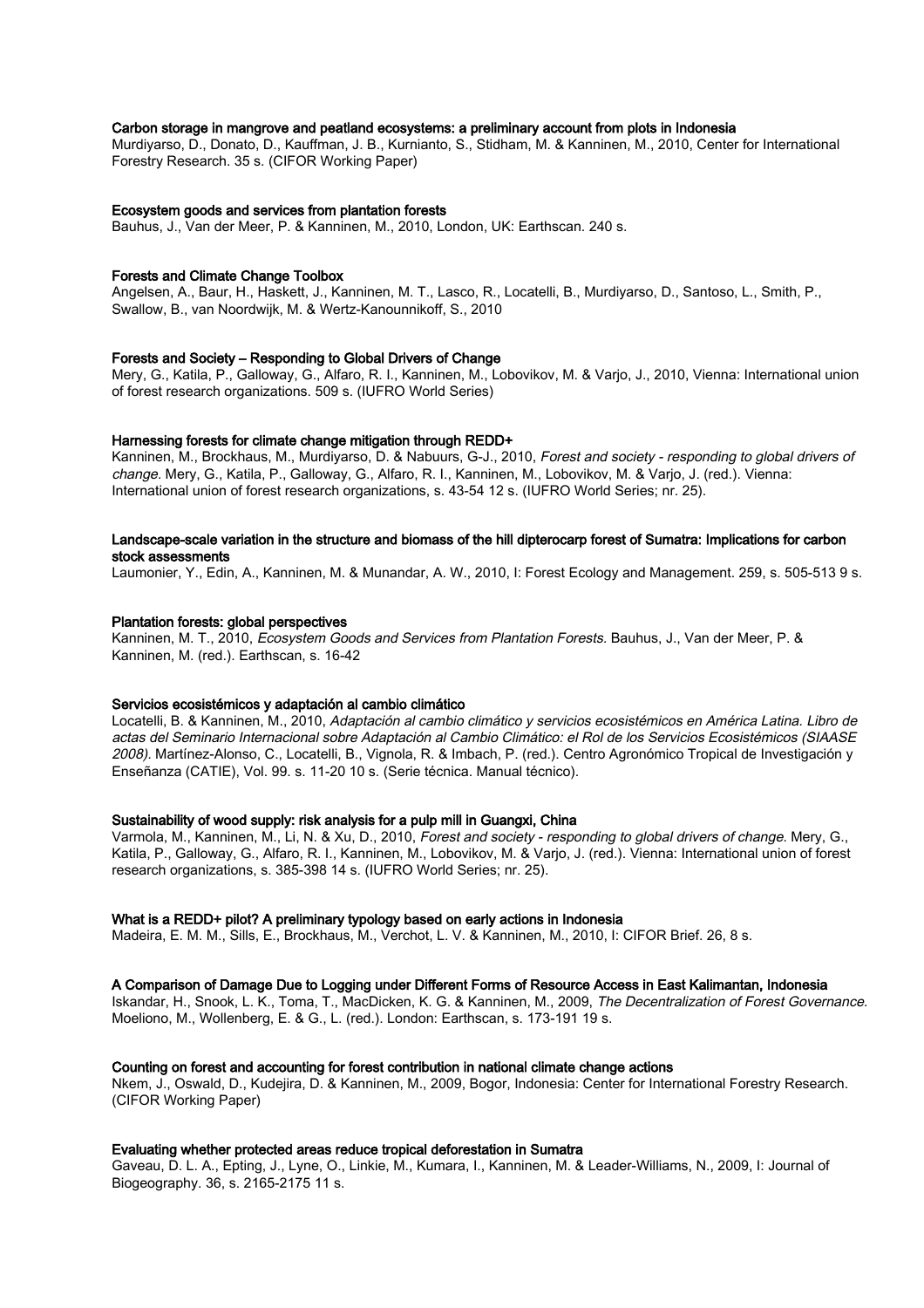#### Forest degradation: it is not a matter of new definitions

Guariguata, M. R., Nasi, R. & Kanninen, M., 2009, I: Conservation Letters. 2, s. 286-287 2 s.

#### Forest, development cooperation, and climate change: is there room for win-win situations?

Kanninen, M., 2009, Rethingking development in a carbon-constrained world: development cooperation and climate change. Palosuo, E. (red.). Erweko Painotuote Oy: Ministry for Foreign Affairs of Finland, s. 134-142 9 s.

#### Inisiatif pemanfaatan limbah kayu sebagai sumber penghasilan di tingkat masyarakat

Iskandar, H., Santosa, K. D., Kanninen, M. & Gunarso, P., 2009, Pengelolaan sumberdaya hutan di era desentralisasi: pelajaran yang dipetik dari hutan penelitian Malinau, Kalimantan Timur, Indonesia. Gunarso, P., Setyawati, T., Sunderland, T. C. H. & Shackleton, C. (red.). Bogor, Indonesia: Center for International Forestry Research, s. 125-137 13 s.

#### Matching national forest policies and management practices for climate change adaptation in Burkina Faso and Ghana

Kalame, F. B., Nkem, J., Idinoba, M. & Kanninen, M., 2009, I: Mitigation and Adaptation Strategies for Global Change. 14, 2, s. 135-151 17 s.

#### Pembalakan ramah lingkungan: Manfaat dan hambatan

Priyadi, H., Sist, P., Gunarso, P., Kanninen, M., Kartawinata, K., Sheil, D., Setyawati, T., Dwiprabowo, H., Siswoyo, H., Silooy, G., Siregar, C. A. & Dharmawan, W. S., 2009, Pengelolaan sumberdaya hutan di era desentralisasi: pelajaran yang dipetik dari hutan penelitian Malinau, Kalimantan Timur, Indonesia. Gunarso, P., Setyawati, T., Sunderland, T. C. H. & Shackleton, C. (red.). Bogor, Indonesia: Center for International Forestry Research, s. 87-103 17 s.

# Realising REDD+: National strategy and policy options

Angelsen, A., Brockhaus, M., Kanninen, M., Sills, E., Sunderlin, W. D. & Wertz-Kanounnikoff, S., 2009, Bogor, Indonesia: Center for International Forestry Research. 361 s.

### The future of forests and orangutans (Pongo abelii) in Sumatra: predicting impacts of oil palm plantations, road construction, and mechanisms for reducing carbon emissions from deforestation

Gaveau, D. L. A., Wich, S., Epting, J., Juhn, D., Kanninen, M. & Leader-Williams, N., 2009, I: Environmental Research Letters. 4, s. - 11 s.

#### The impacts and opportunities of oil palm in Southeast Asia: What do we know and what do we need to know?

Sheil, D., Casson, A., Meijaard, E., van Noordwjik, M., Gaskell, J., Sunderland-Groves, J., Wertz, K. & Kanninen, M., 2009 , Occasional Paper 51: Center for International Forestry Research. (Occasional Paper; vol. 51)

# Tropiikin metsäkato saa vihdoin huomioita ilmastopolitiikassa [Tropical deforestation finally recognized as a part of international climate policy]

Marttila, V. & Kanninen, M. T., 17 jan. 2008, I: Helsingin Sanomat. Vieraskynä, 17.1.2008, s. A2

#### An Outlook for Asian Forests in the New Climate Regime

Murdiyarso, D. & Kanninen, M., 2008, Climate Change Negotiations: Can Asia Change the Game?. Loh, C., Stevenson, A. & Tay, S. (red.). Hong Kong: Civic Exchange, s. 74-87 14 s.

#### Facing an Uncertain Future? How forests and people can adapt to climate change

Locatelli, B., Kanninen, M., Brockhaus, M., Pierce Colfer, C. J., Murdiyarso, D. & Santoso, H., 2008, Bogor, Indonesia: Center for International Forestry Research. 86 s. (Forest Perspectives)

#### How can we monitor, report and verify carbon emissions from forests?

Wertz-Kanounnikoff, S., Verchot, L. V., Kanninen, M. & Murdiyarso, D., 2008, Moving Ahead with REDD: Issues, Options and Implications.. Angelsen, A. (red.). Bogor, Indonesia: Center for International Forestry Research, s. 87-98 12 s.

# How do we measure and monitor forest degradation?

Murdiyarso, D., Skutsch, M., Guariguata, M. R., Kanninen, M., Luttrell, C., Verweij, P. & Martins, O. S., 2008, Moving Ahead with REDD: Issues, Options and Implications. Angelsen, A. (red.). Bogor, Indonesia: Center for International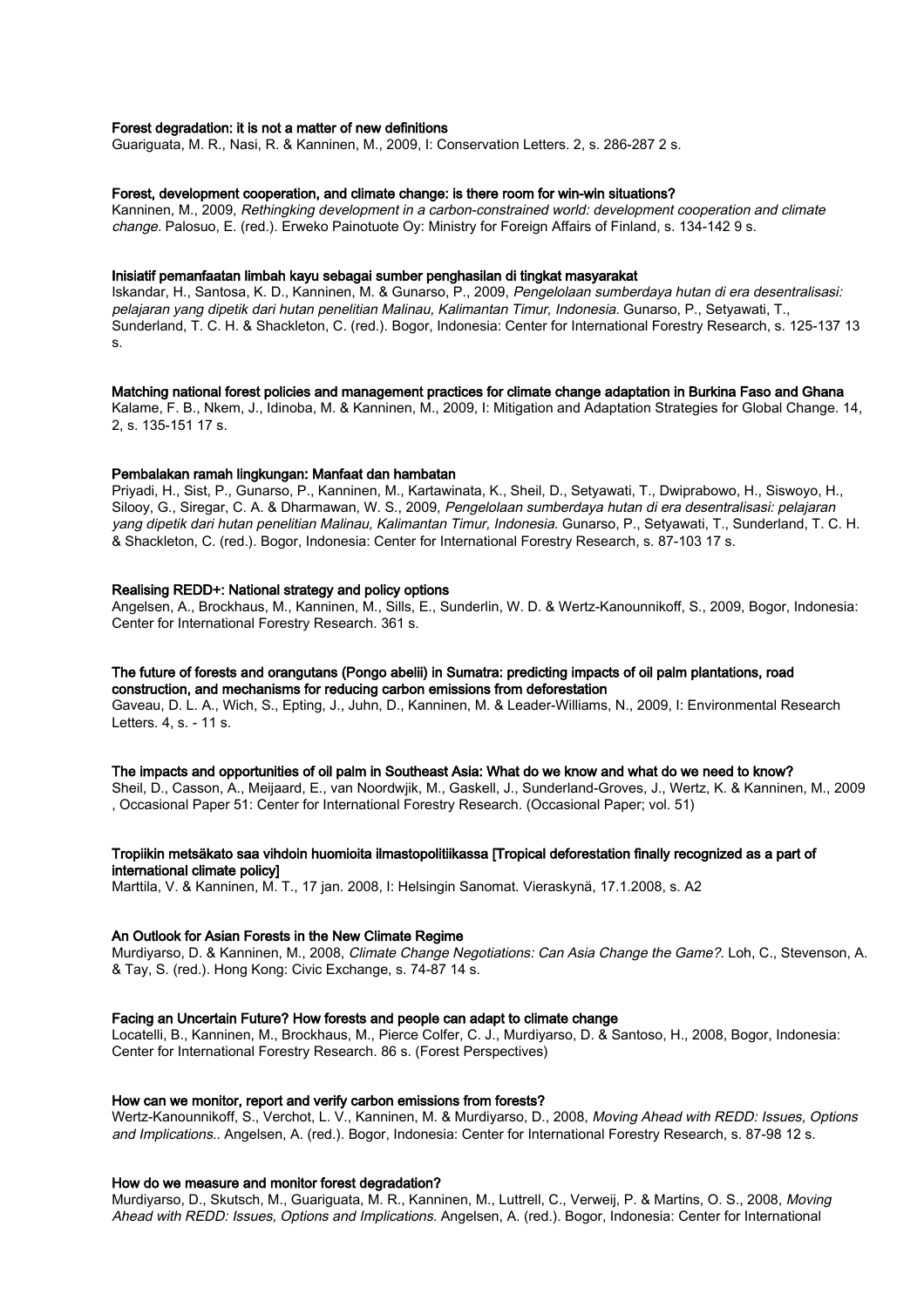Forestry Research, s. 99-106 8 s.

#### Le palmier à huile, Dr Jekill pour l'énergie, Mr Hyde pour la biodiversité

Levang, P., Sheil, D. & Kanninen, M., 2008, I: Liaison énergie-francophonie. Numero Special, s. 26-31 6 s.

#### Methods and Tools for Assessing the Vulnerability of Forests and People to Climate Change: An Introduction

Locatelli, B., Herawati, H., Brockhaus, M. & Kanninen, M., 2008, Center for International Forestry Research.

# Prioritisation for Adaptation in Tropical Forest Ecosystems

Nkem, J., Idinoba, M., Santoso, H., Perez, C. J., Forner, C., Locatelli, B. & Kanninen, M., 2008, Bogor: Center for International Forestry Research. 21 s. (CIFOR Working Paper)

#### Do trees grow on money?: the implications of deforestation research for policies to promote REDD

Kanninen, M. T., Murdiyarso, D., Seymour, F., Angelsen, A., Wunder, S. & German, L., 2007, Center for International Forestry Research. 61 s. (Forest Perspectives; nr. 4)

#### Hyeronima alchorneoides: ecología y silvicultura en Costa Rica

Montero M., M., Posadas, H. D. L. S. & Kanninen, M., 2007, Turrialba, Costa Rica: Centro Agronómico Tropical de Investigación y Enseñanza (CATIE). 50 s. (CATIE, SérieTécnica, Informe Técnico)

#### Landscape Mosaics: Integrating Forest Management and Environmental Services in Tropical Landscapes

Kanninen, M., 2007, Biodiversity Conservation Corridors Initiative; International Symposium. Carew-Reid, J., Salazar, R. & Spring, S. (red.). Bangkok: Greater Mekong Subregion Environment Operations Center, Asian Development Bank, s. 25 1 s.

#### Reduced impact logging: benefits and constraints

Priyadi, H., Sist, P., Gunarso, P., Kanninen, M., Kartawinata, K., Sheil, D., Setyawati, T., Dwiprabowo, H., Siswoyo, H., Silooy, G., Siregar, C. A. & Dharmawan, W. S., 2007, Managing forest resources in a decentralized environment: lessons learnt from the Malinau research forest, East Kalimantan, Indonesia. Bogor, Indonesia: Center for International Forestry Research, s. 87-105 19 s.

# Revitalizing the United Nations forum on forests: critical issues and ways forward

Capistrano, D., Kanninen, M., Guariguata, M. R., Barr, C., Sunderland, T. & Raitzer, D., 2007, Forests and Governance Programme 10: Center for International Forestry Research.

# The Quantification and Use of Wood Waste for Community-Level Income Generation Initiatives.

Iskandar, H., Dwi Santosa, K., Kanninen, M. & Gunarso, P., 2007, Managing Forest Resources in a decentralized Environment. Lessons Learnt from the Malinau Research Forest, East Kalimantan Indonesia. Bogor, Indonesia: Center for International Forestry Research, Vol. Technical Report of ITTO Project PD 39/00 Rev. 3 (F). s. 119-132 14 s.

# Using Tropical Forest Ecosystem Goods and Services for Planning Climate Change Adaptation with Implications for Food Security and Poverty Reduction

Nkem, J., Santoso, H., Brockhaus, M., Kanninen, M. & Murdiyarso, D., 2007, Journal of SAT Agricultural Research. (Journal of SAT Agricultural Research; vol. 4, nr. 1).

# A comparison of damage due to logging under different forms of resource access in East Kalimantan, Indonesia

Iskandar, H., Snook, L. K., Toma, T., MacDicken, K. G. & Kanninen, M., 2006, I: Forest Ecology and Management. 237, 1- 3, s. 83-93 11 s.

# Allometric models for estimating aboveground biomass of shade trees and coffee plants grown together

Segura, M., Kanninen, M. & Suárez, D., 2006, I: Agroforestry Systems. 68, s. 143-50

#### Biomass of teak plantations in Tamil Nadu, India and Costa Rica compared

Buvaneswaran, C., George, M., Perez, D. & Kanninen, M., 2006, I: Journal of Tropical Forest Science. 18, s. 195-197 3 s.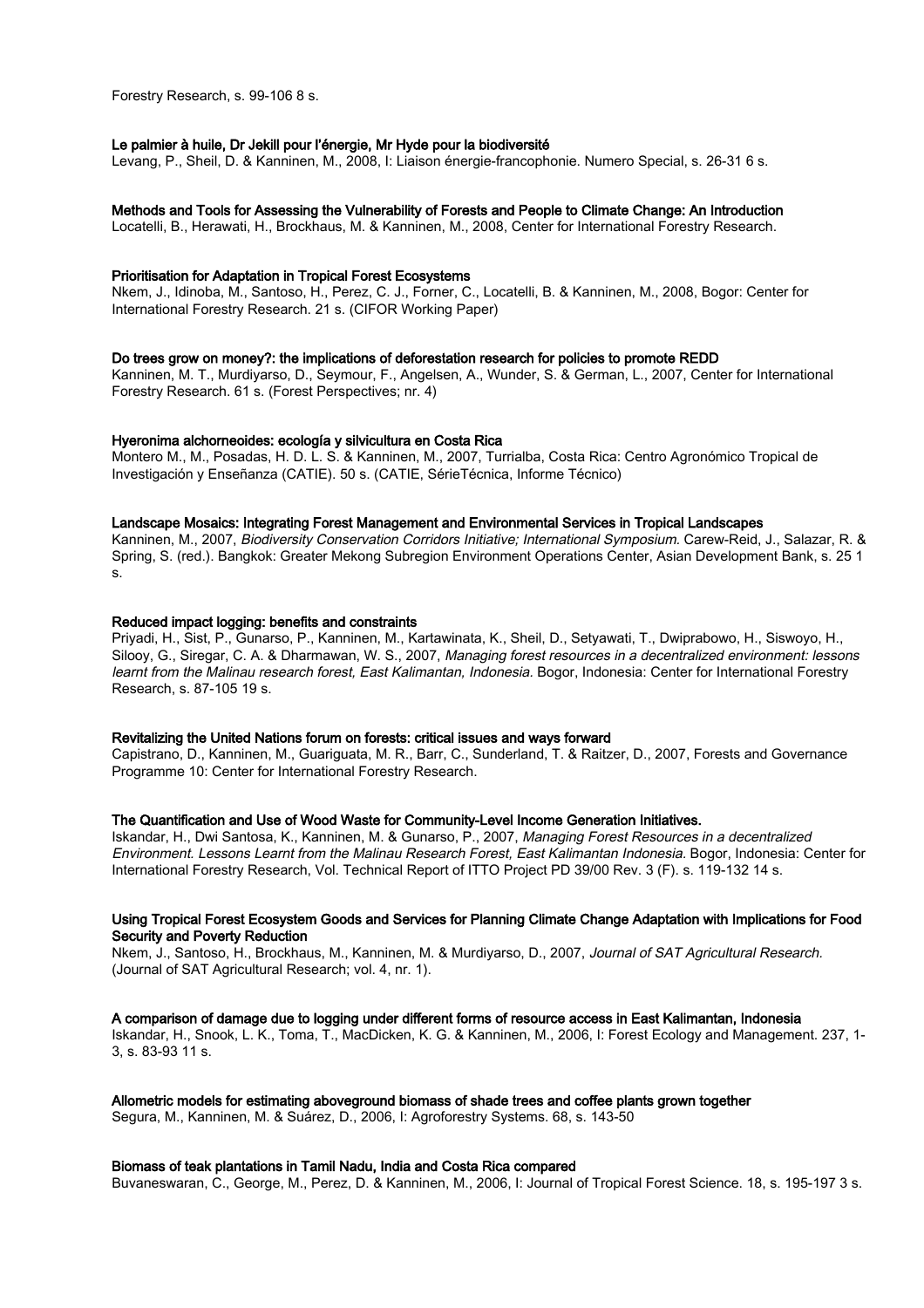### Dynamic dominant height growth curves for Terminalia amazonia (Gmel.) Excell in Costa Rica

De los Santos-Posadas, H. M., Montero-Mata, M. & Kanninen, M., 2006, I: Agrociencia. 40, 4, s. 521-532 12 s.

#### Funciones diversificadas de los bosques plantados. CD-rom

Varmola, M., Lee, D., Montagnini, F., Saramäki, J., Gautier, D., Kanninen, M., Mery, G., Pérez Cordero, L. D. & Trevin, J., 2006, The International Union of Forest Research Organizations (IUFRO).

#### Methods and procedures for defining best silvicultural practices and management regimes for fast-growing tree plantations

Kanninen, M. & Pérez, D., 2006, Multipurpose Trees in the Tropics: Assessment, Growth and Management. Tewari, V. P. & Srivastava, R. L. (red.). Scientific Publishers of India, s. 407-404

Metsädialogin tarve ja mahdollisuudet maailmalla [Multi-stakeholder dialogue in global forestry - needs and challenges]

Kanninen, M., 2006, Viisastu visioista, usko unelmiin. Päättäjien Metsäakatemia 10 vuotta. Helström, E. (red.). Helsinki: Suomen Metsäyhdistys ry., s. 39-40 2 s.

#### Silvia: a flexible system for integrated forest management

Vallejo, A., Víquez, E., Montero, M. & Kanninen, M., 2006, Multipurpose Trees in the Tropics: Assessment, Growth and Management, 22 – 25 November 2004. Tewari, V. P. & Srivastava, R. L. (red.). Jodhpur, India: Scientific Publishers, Jodhpur, India, s. 422-427 6 s.

# The Development of Baseline and Project Scenarios of Small-scale A/R CDM Project Activities in Indonesia using CO2Fix Models

Iskandar, H., Murdiyarso, D. & Kanninen, M., 2006, 53 s. (Asian Development Bank Technical Assistance Report TA 4137-INO)

# Allometric models for tree volume and total aboveground biomass in a tropical humid forest in Costa Rica

Segura, M. & Kanninen, M., 2005, I: Biotropica. 37, 1, s. 2-8 7 s.

### Bosques para el Nuevo Milenio: Bosques que beneficien a la gente y sustenten la naturaleza

Mery, G. (red.), Alfaro, R. (red.), Kanninen, M. (red.), Lobovikov, M. (red.), Vanhanen, H. (red.) & Pye-Smith, C., 2005, Helsinki, Finland: Ministry of Foreign Affairs of Finland & International Union of Forest Research Organizations.

# Changing Paradigms in Forestry: Repercussions for People and Nature

Mery, G., Alfaro, R., Kanninen, M. & Lobovikov, M., 2005, Forests in the Global Balance - Changing Paradigms. Mery, G., Alfaro, R., Kanninen, M. & Lobovikov, M. (red.). Helsinki: International union of forest research organizations, s. 13-20 (IUFRO World Series; nr. 17).

#### Des forêts pour le nouveau millénaire: Des forets a gerer dans l'interet des gens et de la nature

Mery, G. (red.), Alfaro, R. (red.), Kanninen, M. (red.), Lobovikov, M. (red.), Vanhanen, H. (red.) & Pye-Smith, C. (red.), 2005, Helsinki, Finland: Ministry of Foreign Affairs of Finland & International Union of Forest Research Organizations.

#### Determination of sustainable management of natural tropical forests using SYMFOR modelling framework

Sianturi, P. & Kanninen, M., 2005, International Congress on Modelling and Simulation Advances and Applications for Management and Decision Making . Zerger, A. & Argent, R. M. (red.). Modelling and Simulation Society of Australia and New Zealand Inc. (MSSANZ), Vol. MODSIM05. s. 1977-1984

#### Effect of thinning on stem form and wood characteristics of teak (Tectona grandis) in humid tropical site in Costa Rica Perez, D. & Kanninen, M., 2005, I: Silva Fennica. 39, 2, s. 217-225 9 s.

# Environmental Services of Native Tree Plantations and Agroforestry Systems in Central America

Montagnini, F., Cusack, D., Petit, B. & Kanninen, M., 2005, I: Journal of Sustainable Forestry. 21, 1, s. 51-67 17 s.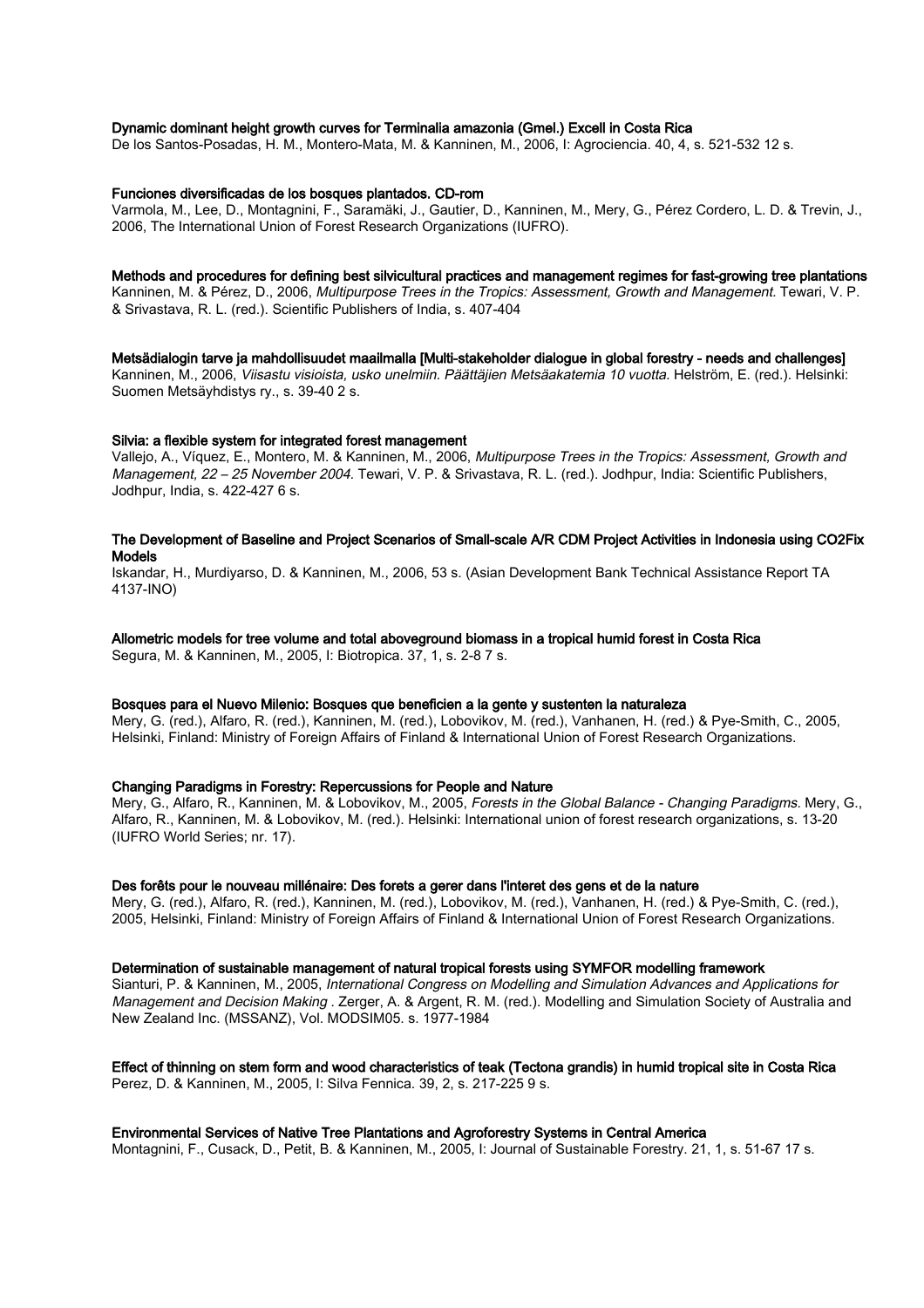# Forests for the New Millennium: Making forests work for people and nature

Mery, G. (red.), Alfaro, R., Kanninen, M. (red.), Lobovikov, M. (red.), Vanhanen, H. (red.) & Pye-Smith, C. (red.), 2005, Helsinki, Finland: Ministry of Foreign Affairs of Finland & International Union of Forest Research Organizations.

#### Forests in the global balance – changing paradigms

Mery, G., Alfaro, R., Kanninen, M. & Lobovikov, M., 2005, Helsinki: International union of forest research organizations. (IUFRO World Series; vol. 17)

### High Input Plantations of Costa Rica

Pérez, L. D. & Kanninen, M., 2005, Quality Timber Products of Teak from Sustainable Forest Management. Proceedings of the International Conference on Quality Timber Products of Teak from Sustainable Forest Management. Bhat, K. M., Nair, K. K. N., Bhat, K. V., Muralidhara, E. M. & Sharma, J. K. (red.). Peechi: Kerala Forestry Research Institute, s. 236- 242 7 s.

#### Landscape mosaics: Integrating forest management and environmental services in tropical landscapes

Kanninen, M., 2005, Integrated Management of Environmental Services in Human-Dominated Tropical Landscapes. Abstracts of the 4th Henry Wallace/CATIE Inter-American Scientific Conference Series,1-3 Nov 2005. CATIE (red.). Centro Agronómico Tropical de Investigación y Enseñanza (CATIE), s. 41 1 s.

#### Presentation to the book

Kanninen, M., Robledo, C. & Pedroni, L., 2005, Tropical forests and adaptation to climate change: In search of synergies. Bogor: Center for International Forestry Research, s. 1-4 4 s.

#### Silvia: a flexible system for integrated forest management

Vallejo, A., Víquez, E., Montero, M. & Kanninen, M., 2005, I: Série Técnica. 35, s. 68-72 5 s.

#### Stand growth scenarios for Tectona grandis plantations in Costa Rica

Perez, D. & Kanninen, M., 2005, I: Forest Ecology and Management. 210, 1-3, s. 425-441 17 s.

# Tropical forests and adaptation to climate change: in search of synergies

Robledo, C., Kanninen, M. & Pedroni, L., 2005, Bogor, Indonesia: Center for International Forestry Research.

#### Agroforestry Systems and Carbon Sequestration: Potential and Perspectives

Kanninen, M., 2004, 1st World Congress of Agroforestry, Working Togerther for Sustainable Land Use Systems. Vol. Book of Abstracts. s. 13 1 s.

#### CO2FIX V 3.1 A modelling framework for quantifying carbon sequestration in forest ecosystems

Schelhaas, M. J., Esch, P. W. V., Groen, T. A., Jong, B. H. J. D., Kanninen, M., Liski, J., Masera, O., Mohren, G. M. J., Nabuurs, G. J., Palosuo, T., Pedroni, L., Vallejo, A. & Vilen, T., 2004, I: Alterra-rapport. 1068, s. 1-122 122 s.

# CO2FIX Version 3.1

Schelhaas, M. J., Esch, P. W. V., Groen, T. A., Jong, B. H. J. D., Kanninen, M., Liski, J., Masera, O., Mohren, G. M. J., Nabuurs, G. J., Palosuo, T., Pedroni, L., Vallejo, A. & Vilen, T., 2004

#### Forest plantations in Costa Rica and Nicaragua: performance of species and preferences of farmers

Piotto, D., Montagnini, F., Kanninen, M., Ugalde, L. & Víquez, E., 2004, I: Journal of Sustainable Forestry. 18, 4, s. 59-77  $19<sub>e</sub>$ 

#### Heartwood, sapwood and bark content of Bombacopsis quinata in Costa Rica

Pérez, D., Kanninen, M., Matamoros, F., Fonseca, W. & Chavez, E., 2004, I: Journal of Tropical Forest Science. 16, 3, s. 318-327 10 s.

# Intensity and timing of the first thinning of Tectona grandis plantations in Costa Rica: results of a thinning trial

Kanninen, M., Pérez, D., Montero, M. & Víquez, E., 2004, I: Forest Ecology and Management. 203, 1-3, s. 89-99 11 s.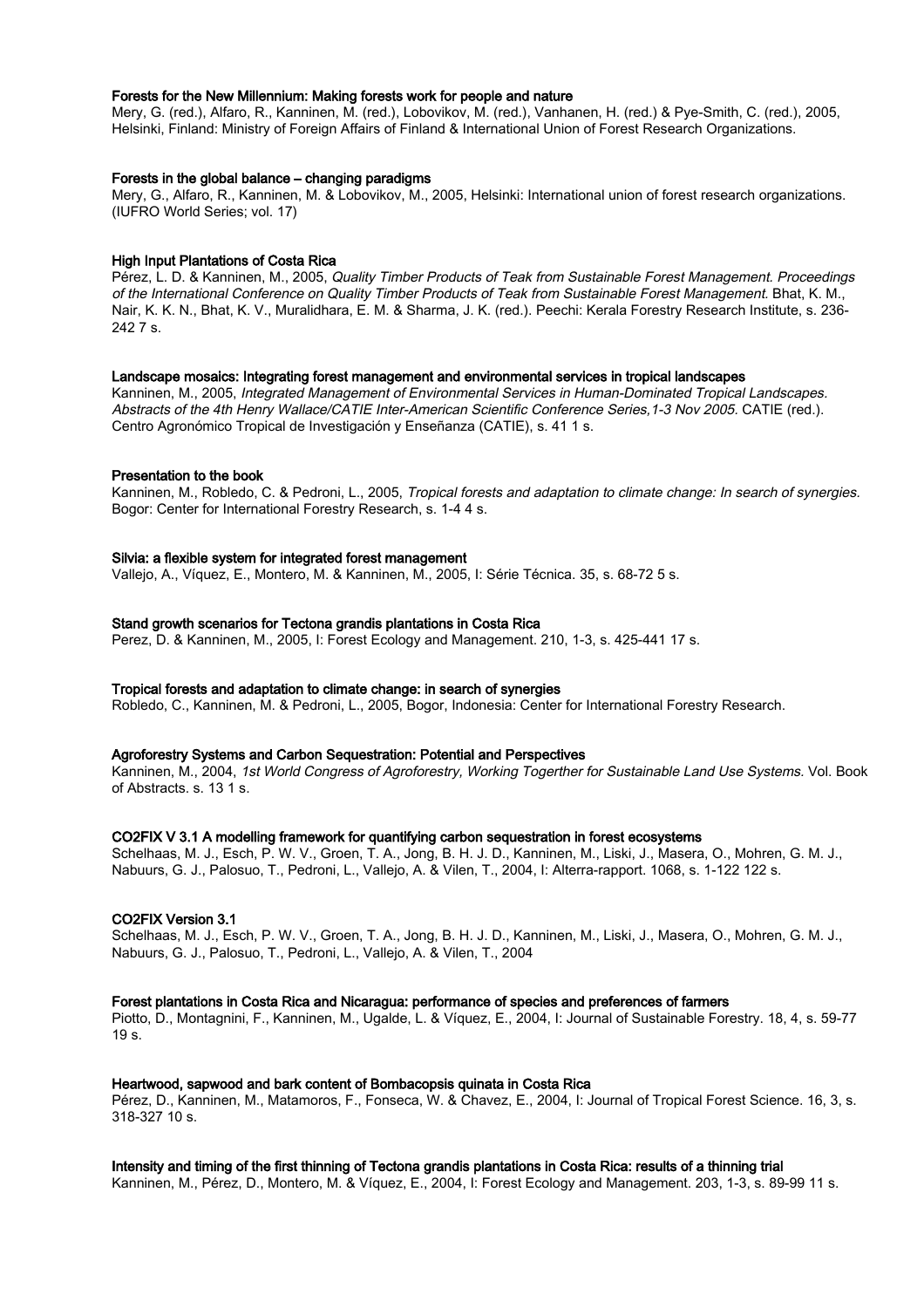Pure and mixed forest plantations with native species of the dry tropics of Costa Rica: a comparison of growth and productivity

Piotto, D., Víquez, E., Montagnini, F. & Kanninen, M., 2004, I: Forest Ecology and Management. 190, 2-3, s. 359-372 14 s.

A preliminary pruning program for Tectona grandis plantations in Costa Rica

Pérez Cordero, L. D., Víquez, E. & Kanninen, M., 2003, I: Journal of Tropical Forest Science. 15, 4, s. 557-569 13 s.

#### Aboveground biomass of Tectona grandis plantations in Costa Rica

Pérez Cordero, L. D. & Kanninen, M., 2003, I: Journal of Tropical Forest Science. 15, 1, s. 199-213 15 s.

Costa Rican metsät tuottavat ympäristöpalveluja. [Costa Rican forests deliver environmental services] Myatt-Hirvonen, O. & Kanninen, M. T., 2003, I: Metsätieteen aikakauskirja. 1/2003, s. 73-76

Growth and effects of thinning of mixed and pure plantations with native trees in humid tropical Costa Rica Piotto, D., Montagnini, F., Ugalde, L. & Kanninen, M., 2003, I: Forest Ecology and Management. 177, 1-3, s. 427-439 13 s.

# Heartwood, sapwood and bark content, and wood dry density of young and mature teak (Tectona grandis) trees grown in Costa Rica

Cordero, L. D. P. & Kanninen, M., 2003, I: Silva Fennica. 37, 1, s. 45-54 10 s.

Modeling carbon sequestration in afforestation, agroforestry and forest management projects: the CO2FIX V.2 approach Masera, O. R., Garza-Caligaris, J. F., Kanninen, M., Karjalainen, T., Liski, J., Nabuurs, G. J., Pussinen, A., Jong, B. H. J. D. & Mohren, G. M. J., 2003, I: Ecological Modelling. 164, 2-3, s. 177-199 23 s.

Performance of forest plantations in small and medium-sized farms in the Atlantic lowlands of Costa Rica Piotto, D., Montagnini, F., Ugalde, L. & Kanninen, M., 2003, I: Forest Ecology and Management. 175, 1-3, s. 195-204 10 s.

#### Provisional equations for estimating total and merchantable volume of Tectona grandis trees in Costa Rica

Pérez Cordero, L. D. & Kanninen, M., 2003, I: Forests, Trees and Livelihoods. 13, 4, s. 345-359 15 s.

# Stand growth scenarios for Bombacopsis quinata plantations in Costa Rica

Pérez Cordero, L. D., Kanninen, M. & Ugalde Arias, L. A., 2003, I: Forest Ecology and Management. 174, 1-3, s. 345-352  $8<sup>8</sup>$ 

#### Índice de sitio para Terminalia amazonia en Costa Rica

Montero, M. & Kanninen, M., 2003, I: Agronomía Costarricense. 27, 1, s. 29-35 7 s.

# Beneficios sociales y económicos del bosque en la reserva de la Biosfera Maya, Petén, Guatemala [Social benefits and

financial profitability of community forest management in the Biosfera Maya reserve, Guatemala] Mollinedo, A. D. C., Campos, J. J., Kanninen, M. & Gómez, M., 2002, Turrialba: Centro Agronómico Tropical de Investigación y Enseñanza (CATIE). 37 s. (CATIE, SérieTécnica, Informe Técnico; vol. 327)

#### Biomasa y carbono en plantaciones de Terminalia amazonia en la zona Sur de Costa Rica

Montero, M. & Kanninen, M., 2002, I: Revista forestal centroamericana. 39-40, s. 50-55 6 s.

#### CO2FIX V 2.0: Manual of a modelling framework for quanitfying carbon sequestration in forest ecosystems and wood products

Nabuurs, G., Garza-Caligaris, J. F., Kanninen, M., Karjalainen, T., Lapvetelainen, T., Liski, J., Masera, O., Mohren, G. M. J., Olguin, M., Pussinen, A. & J., S. M., 2002, I: Alterra-rapport. 445, s. 1-44 44 s.

#### CO2FIX Version V 2.0

Nabuurs, G., Garza-Caligaris, J. F., Kanninen, M., Karjalainen, T., Lapvetelainen, T., Liski, J., Masera, O., Mohren, G. M. J., Olguin, M., Pussinen, A. & J., S. M., 2002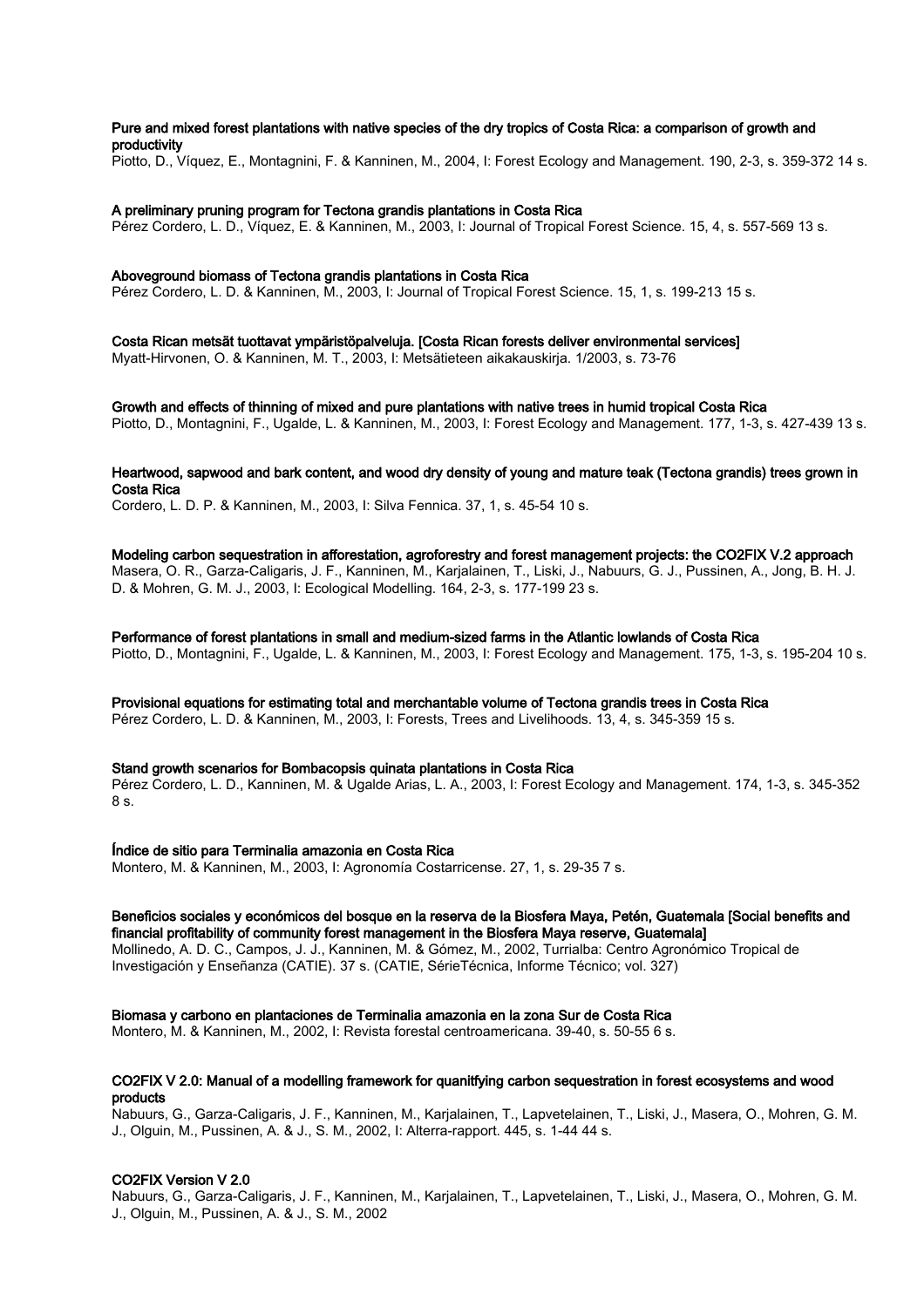Comportamiento de las especies y preferencias de los productores Plantaciones forestales en Costa Rica y Nicaragua Piotto, D., Montagnini, F., Kanninen, M., Ugalde Arias, L. A. & Víquez, E., 2002, I: Revista forestal centroamericana. 38, s. 59-66 8 s.

Composición florística y estructura de los bosques secundarios en el municipio de San Carlos, Nicaragua Moraes Ferreira, C., Finegan, B., Kanninen, M., Delgado, L. D. & Segura, M., 2002, I: Revista forestal centroamericana. 38, s. 44-50 7 s.

#### Decision Support System for sustainable ECOsystem MANagement in Atlantic Rain Forest Rural Areas Lourenço, N., Harum, T., Pereira, J. L., Kanninen, M., Lieberei, R., González, A. & Feoli, E., 2002, 4 s.

Estimación del volumen comercial a diámetros y alturas variables para Tectona grandis L.F. en Costa Rica Pérez, L. D. & Kanninen, M., 2002, I: Revista forestal centroamericana. 39-40, s. 56-59 4 s.

# Land use changes and carbon flows in Central America: options for carbon management

Kanninen, M., Myatt-Hirvonen, O., Salinas, Z., Segura, M. & Berninger, F., 2002, Understanding the Global System. The Finnish Perspective. Käyhkö, J. & L., T. (red.). Turku: Finnish Global Change Research Programme FIGARE, s. 201-205 5 s.

# Wood specific gravity and aboveground biomass of Bombacopsis quinata plantations in Costa Rica

Perez Cordero, L. D. & Kanninen, M., 2002, I: Forest Ecology and Management. 165, 1-3, s. 1-9 9 s.

# Beneficios sociales y económicos del bosque en la reserva de la Biosfera Maya, Petén, Guatemala

Mollinedo, A. D. C., Campos, J. J., Kanninen, M. & Gómez, M., 2001, I: Revista forestal centroamericana. 34, s. 57-60 4 s.

# CO2Fix Version 2: A cohort model for calculating the above-ground carbon sequestration in tropical forests and agroforestry systems

Kanninen, M., 2001, I: Revista Forestal Iberoamericana. 1, 1, s. 88-91 4 s.

# Costa Rica country case study: Impacts and responses to the 1997-98 El Niño event

Jones, J., Wesselman, S., Kanninen, M., Jiménez, F., Lok, R., Ramírez, P., Zarate, E., Jiménez, M. & García, E., 2001, Once burned, twice shy? Lesson learned from the 1997-1998 El Niño. Glanz, M. (red.). Hong Kong: United Nations University, s. 57-66 10 s.

# Forest Set-Asides and Carbon Sequestration

Sohngen, B., Sedjo, R. A., Kanninen, M. & Mery, G., 2001, World Forests, Markets and Policies. Palo, M., Uusivuori, J. & Mery, G. (red.). Dordrecht: Springer Netherlands, s. 61-69 9 s.

# Relación del índice de sitio con los factores que influyen en el crecimiento de Tectona grandis L. F. y Bombacopsis quinata (Jacq.) Dugand, en Costa Rica

Montero M., M., Ugalde Arias, L. A. & Kanninen, M., 2001, I: Revista forestal centroamericana. 35

# SILVIA: Una nueva herramienta para la planeación forestal

Kanninen, M., Vallejo, A., Montero, M. & Víquez, E., 2001, I: Revista forestal centroamericana. 34, s. 94 1 s.

# Almacenamiento y fijación de carbono en bosques de bajura de la zona atlántica de Costa Rica

Segura, M., Kanninen, M., Alfaro, M. & Campos, J. J., 2000, I: Revista forestal centroamericana. 30, s. 23-28 6 s.

# Daños causados por el huracán Mitch en rodales intervenidos y no intervenidos

Rivas, H., Kanninen, M., Louman, B., Finegan, B. & Galloway, G., 2000, I: Revista forestal centroamericana. 30, s. 58-62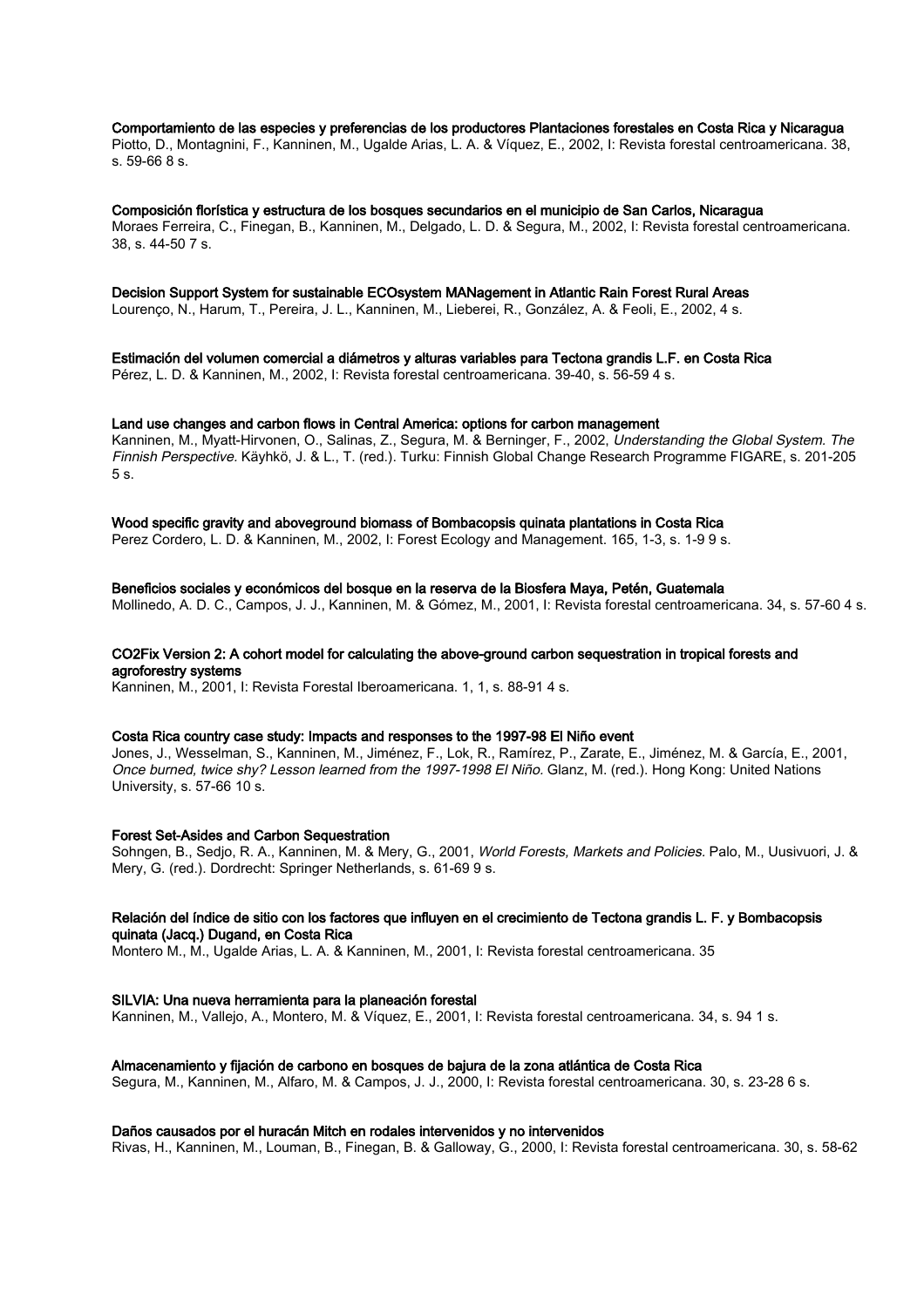### Desarrollo de escenarios de crecimiento para plantaciones de teca (Tectona grandis) en Costa Rica

Pérez Cordero, L. D., Ugalde Arias, L. & Kanninen, M., 2000, I: Revista forestal centroamericana. 31, s. 16-22 7 s.

## Globalización ambiental y libre comercio [Environmental globalization and free trade ]

Kanninen, M., 2000, Comercio e integración en las Americas. Vilasuso, J. M., Trejos Solórzano, R. & Rojas R., M. (red.). San José: IICA, s. 51-54 4 s.

#### Secuestro de Carbono en los Bosques: El papel de los bosques en el Ciclo Global de Carbono

Kanninen, M., 2000, Intensificacíon de la ganadería en Centroamérica: Beneficios económicos y ambientales. Pomareda, C. & Steinfeld, H. (red.). Turrialba: CATIE, FAO, SIDE, s. 137-149 13 s.

#### Análisis de los programas de incentivos a la reforestación implementados en Costa Rica

Godoy, J. C., Kanninen, M., Ramírez, O. & Gómez, M., 1999, Logros de la investigación para el nuevo milenio. Actas IV Semana Científica del CATIE. 6-9 de abril, 1999. Serie Técnica. Reuniones Técnicas 5. Turrialba, Costa Rica, s. 392-395 4 s.

#### CO2FIX For Windows: a dynamic model of the CO2-fixation in forests; Version 1.2

Mohren, G. M. J., Garza Caligaris, J. F., Masera, O., Kanninen, M., Karjalainen, T., Pussinen, A. & Nabuurs, G. J., 1999, I: IBN Scientific Contributions. 99, 1, 33 s.

#### Cuantificación del carbono almacenado en el suelo de un sistema silvopastoril en la zona Atlántica de Costa Rica.

López, A., Schlönvoigt, A., Ibrahim, M., Kleinn, C. & Kanninen, M., 1999, I: Agroforestería en las Américas. 6, 23, s. 51-53 3 s.

#### Cuantificación del carbono almacenado en un sistema silvopastoril en la zona atlántica de Costa Rica

López Musalem, A., Schlönvoigt, A., Ibrahim, M., Kleinn, C. & Kanninen, M., 1999, Logros de la investigación para el nuevo milenio. Actas IV Semana Científica del CATIE. 6-9 de abril, 1999. Serie Técnica. Reuniones Técnicas 5. Turrialba, Costa Rica, s. 263-267 5 s.

#### Desarollo de escenarios preliminares de crecimiento para plantaciones de Tectona grandis y Bombacopsis quinata en Costa Rica

Pérez, L. D., Ugalde, L. & Kanninen, M., 1999, Logros de la investigación para el nuevo milenio. Actas IV Semana Científica del CATIE. 6-9 de abril, 1999. Serie Técnica. Reuniones Técnicas 5. Turrialba, Costa Rica: CATIE, Turrialba, s. 332-335 4 s.

#### El balance de carbono y su valor económico en un bosque subhúmedo estacional de Santa Cruz, Bolivia

Solíz, B., Kanninen, M., Campos, J. J. & Aguirre, J., 1999, Logros de la investigación para el nuevo milenio. Actas IV Semana Científica del CATIE. 6-9 de abril, 1999. Serie Técnica. Reuniones Técnicas 5. Turrialba, Costa Rica: CATIE, Turrialba, Vol. 5. s. 405-408 4 s.

#### Evaluación económica del servicio de sumidero de carbono en diferentes ecosistemas forestales

Ortíz, R. & Kanninen, M., 1999, Logros de la investigación para el nuevo milenio. Actas IV Semana Científica del CATIE. 6-9 de abril, 1999. Serie Técnica. Reuniones Técnicas 5. Turrialba, Costa Rica: CATIE, Turrialba, s. 401-404 4 s.

#### Foliage biomass - sapwood (area and volume) relationships of Tectona grandis L.F. and Gmelina arborea Roxb.: silvicultural implications

Morataya, R., Galloway, G., Berninger, F. & Kanninen, M., 1999, I: Forest Ecology and Management. 113, 2-3, s. 231-239 9 s.

#### Forest Plantations and Carbon Sequestration in Chile

Mery, G. & Kanninen, M., 1999, Forest Transitions and Carbon Fluxes. Global Scenarios and Policies. Palo, M. (red.). Helsinki: UNU-Wider, s. 74-100. (World Development Studies; vol. 15).

#### Modeling the growth and development of teak (Tectona grandis) using process-based models

Berninger, F. & Kanninen, M., 1999, Logros de la investigación para el nuevo milenio. Actas IV Semana Científica del CATIE. 6-9 de abril, 1999. Serie Técnica. Reuniones Técnicas 5. Turrialba, Costa Rica: Catie, Vol. 5. s. 341-344 4 s. (Serie Técnica. Reuniones Técnicas).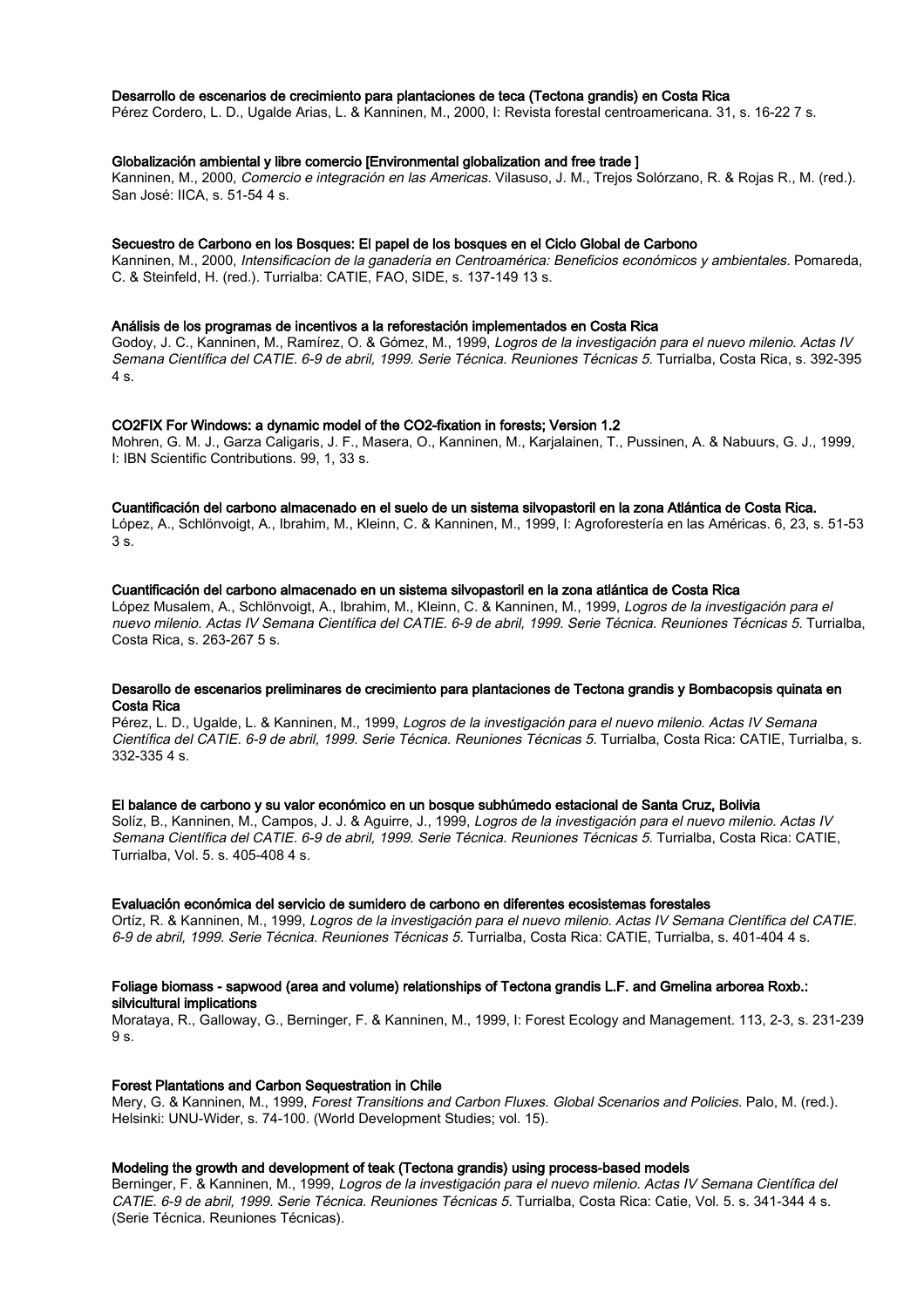# Proporción de madera de durámen en árboles de Tectona grandis y Bombacopsis quinata en Costa Rica

Pérez, L. D., Ugalde, L. & Kanninen, M., 1999, Logros de la investigación para el nuevo milenio. Actas IV Semana Científica del CATIE. 6-9 de abril, 1999. Serie Técnica. Reuniones Técnicas 5. Turrialba, Costa Rica: CATIE, Turrialba, s. 328-331 4 s.

### The Current and Future Role of Long-Term Observations in Forestry (Preface)

Kanninen, M., 1999, Long-Term Observations and Research in Forestry, February 23-27, 1999. Kleinn, C. & Köhl, M. (red.). Catie, s. iv

#### Índice de sitio para Tectona grandis y Bombacopsis quinata en Costa Rica y su relación con variables fisiográficas, climáticas, edáficas y foliares

Montero, M., Ugalde, L. & Kanninen, M., 1999, Logros de la investigación para el nuevo milenio. Actas IV Semana Científica del CATIE. 6-9 de abril, 1999. Serie Técnica. Reuniones Técnicas 5. Turrialba, Costa Rica: CATIE, Turrialba, s. 336-340 5 s.

#### Networking the research in biotechnology and forest tree improvement in Central America and the Caribbean

Kanninen, M., Aguilar, M. E., Navarro, C. & Cote, F., 1998, Recent Advances in Biotechnology for Tree Conservation and Management, Proceedings of an IFS Workshop in Florianopolis, Brazil, 15-19 September 1997. Pp. 319-327.. Burns, S., Mantell, S., Trägårdh, C. & Viana, A. M. (red.). International Foundation for Science (IFS), s. 319-327

### Agroforestry in China: Present State and Future Potential

Huang, W., Kanninen, M., Xu, Q. & Huang, B., 1997, I: Ambio. 26, 6, s. 394-398 5 s.

#### El sector forestal en Finlandia: el desarrollo del manejo sustentable de bosques de pequeños productores

Kanninen, M., 1996, I: Revista forestal centroamericana. 15, 1, s. 25-33 9 s.

# Reseña (Book Review): Planificación y Gerencia de la Investigación Forestal (Eds. R. Guevara, B. Finegan, J.J. Campos) Curso de Autoaprendizaje. 1995. IUFRO, Vienna and CATIE, Turrialba

Kanninen, M., 1996, I: Revista forestal centroamericana. 15, 1, s. 56 1 s.

# Tutkimus [Research]

Kanninen, M., 1996, Ilmastonmuutos ja Suomi [Climate Change and Finland]. Kuusisto, E., Kauppi, L. & Heikinheimo, P. (red.). Helsinki: Yliopistopaino, s. 253-256.

# Effects of Vapour Pressure Deficit and Soil Water Content on Leaf Water Potential between Selected Provenances of Eucalyptus microtheca in an Irrigated Plantation, Eastern Kenya

Tuomela, K. & Kanninen, M., 1995, I: Silva Fennica. 29, 3, s. 217-224 8 s.

# Evaluation of STEP and EPOCH Programmes (1989-1993): Science and Technology policy series

Zanchi, C., Blundell, D., Fontan, J., Gerstengarbe, F. W., Heip, C., Kanninen, M. & Terradas, J., 1995, European Commission, 84 s.

#### La Sabana: Experiencia de 20 años de una plantación forestal comercial. Evaluación del proyecto de plantaciones forestales en La Sabana, Oax.

Acevedo Herrera, A., Kanninen, M. & Korhonen, E., 1995, (Acuerdo de Cooperación en Materia Forestal entre México y Finlandia. Informes técnicos; vol. 34)

## Needs for Geo-referenced Information on European Forests for Global Change Studies

Kanninen, M., 1995, Proceedings International Workshop Designing a System of Nomenclature for European Forest Mapping. (Eds. P.J. Kennedy, R. Päivinen & L. Roihuvuo). European Forest Institute, Joensuu, Finland, 13-15 June, 1994. European Commission, Joint Research Centre, Institute for Remote Sensing Applications. Report EUR 16113 EN red. Joensuu: European Forest Institute, s. 11-19 9 s.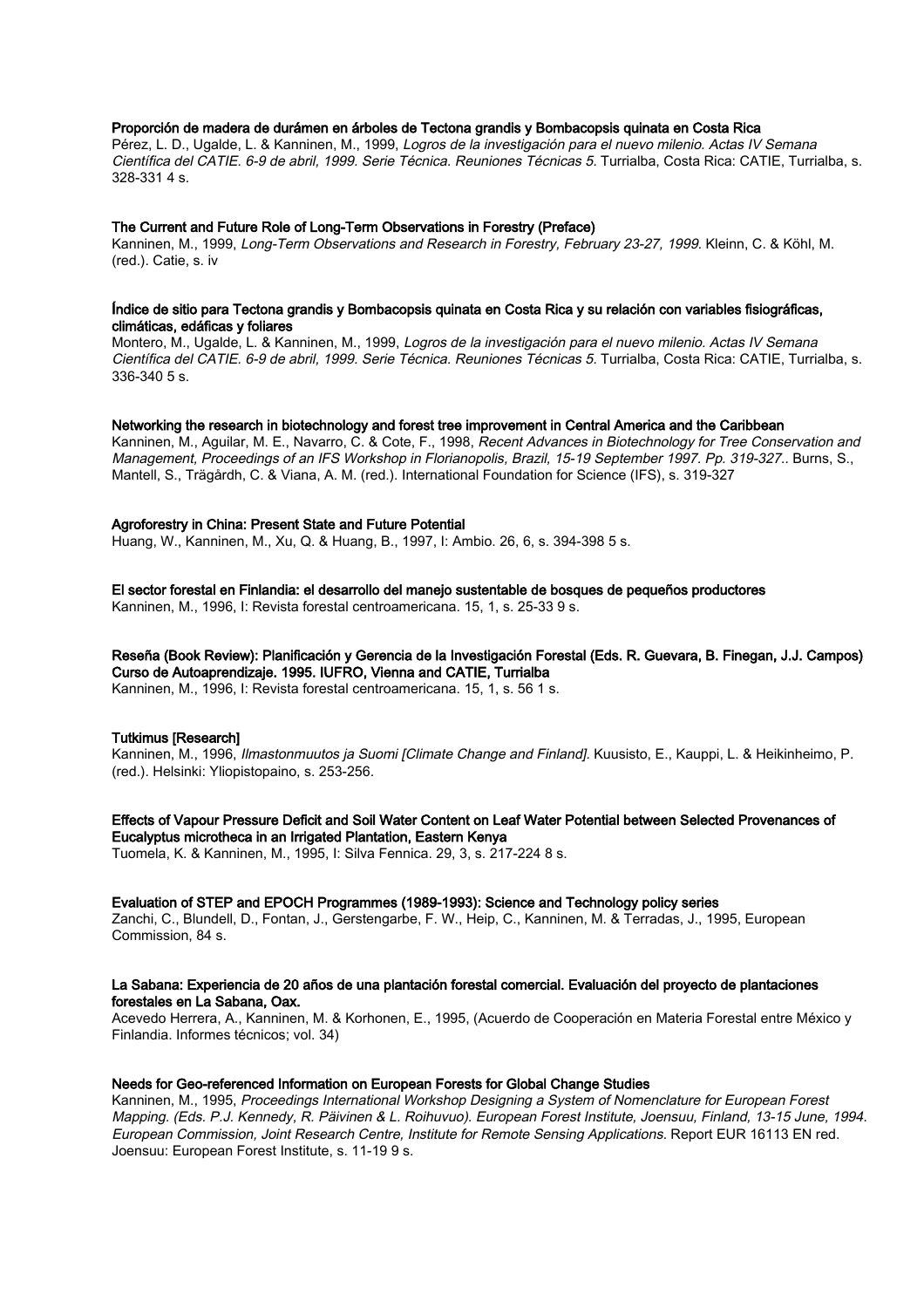#### The Finnish Research Programme on Climate Change SILMU

Heikinheimo, P. & Kanninen, M. T., 1995, Climate Change Research: Evaluation and Policy Implications.. Zwerver, S., van Rompey, R. S. A. R., Kok, M. T. J. & Berk, M. M. (red.). Amsterdam: Elsevier Science B.V., Vol. 65B. s. 1419 1422 s.

#### La Sabana: Experiencia de 20 años de una plantación forestal comercial

Acevedo Herrera, A., Kanninen, M. & Korhonen, E., 1994, Memoria. IV Reunión nacional de plantaciones forestales.. Mexico, D.F., s. 377-422

#### Lectio precursori

Kanninen, M., 1994, "Tässä seison enkä muuta voi". Kokoelma väitösölektioita vuosilta 1984-83. Hari, P. (red.). s. 5-8 4 s. (Helsingin yliopiston metsäekologian laitoksen julkaisuja 9. University of Helsinki, Department of Forest Ecology, Publications 9).

Metsäsanasto Espanja-Suomi-Espanja. Terminología Forestal Español-Finlandés-Español

Kanninen, M. T. & Mery, G., 1994, Helsinki: Suomen Metsätieteellinen Seura. 218 s.

#### The Finnish Research Programme on Climate Change (SILMU). Second Progress Report

Kanninen, M. & Heikinheimo, P., 1994, Helsinki. 414 s. (Publications of the Academy of Finland)

Ilmastosopimus väljänäkin vaikea toteuttaa [Even with low-ambition commitments a climate deal will be difficult to reach] Kanninen, M. T., 1 dec. 1993, I: Helsingin Sanomat. Vieraskynä (Yliö), 1.12.1993, s. A2

### Carbon Balance of World's Forested Ecosystems. Towards a Global Assessment: Proceedings of the IPCC AFOS Workshop in Joensuu, Finland, 11 to 16 May, 1992

Kanninen, M. (red.), 1993, Helsinki: Painatuskeskus Oy. 271 s. (Publications of the Academy of Finland)

## Comparison of the radiative forcings due to the CO2 emissions caused by fossil fuel and forest management scenarios in Finland

Kanninen, M., Korhonen, R., Savolainen, I. & Sinisalo, J., 1993, Proceedings of the IPCC WG III Workshop on Carbon balance of world's forested ecosystems: towards a global analysis. Publications of the Academy of Finland 3/93. s. 240- 251 12 s.

# Techniques for Developing Regional Climatic Scenarios for Finland: Report of an International Workshop held in Espoo (Hanasaari), Finland, 2-4 June 1993

Carter, T. R. (red.), Holopainen, E. (red.) & Kanninen, M. (red.), 1993, 63 s. (Publications of the Academy of Finland)

#### Ilmakehänmuutosten tutkimus

Kanninen, M., 1992, Muuttuva ilmakehä. Ilmasto, luonto, ihminen. Katsaus ilmakehänmuutosten peruskysymyksiin. Kanninen, M. (red.). Helsinki: VAPK-kustannus, s. 155-158 4 s.

#### Ilmastonmuutosten maailmanlaajuiset vaikutukset

Kanninen, M., 1992, Muuttuva ilmakehä. Ilmasto, luonto, ihminen. Katsaus ilmakehänmuutosten peruskysymyksiin. Kanninen, M. (red.). Helsinki: VAPK-kustannus, s. 57-65 9 s.

#### Muuttuva ilmakehä. Ilmakehä, luonto, ihminen. Katsaus ilmakehänmuutosten peruskysymyksiin. [Changing atmopsphere book]

Kanninen, M. (red.), 1992, VAPK-Publishing. 163 s.

#### Onko ilmasto lämpenemässä?

Kanninen, M., 1992, Mitä, Missä, Milloin 1993. Helsinki: Kustannuosakeyhtiö Otava, s. 342-345 4 s.

# Patterns in aboveground carbon allocation and tree architechture that favor stem growth in young Scots pine from high latitudes

Kuuluvainen, T. T. & Kanninen, M., 1992, I: Tree Physiology. 10, 1, s. 69-80 12 s.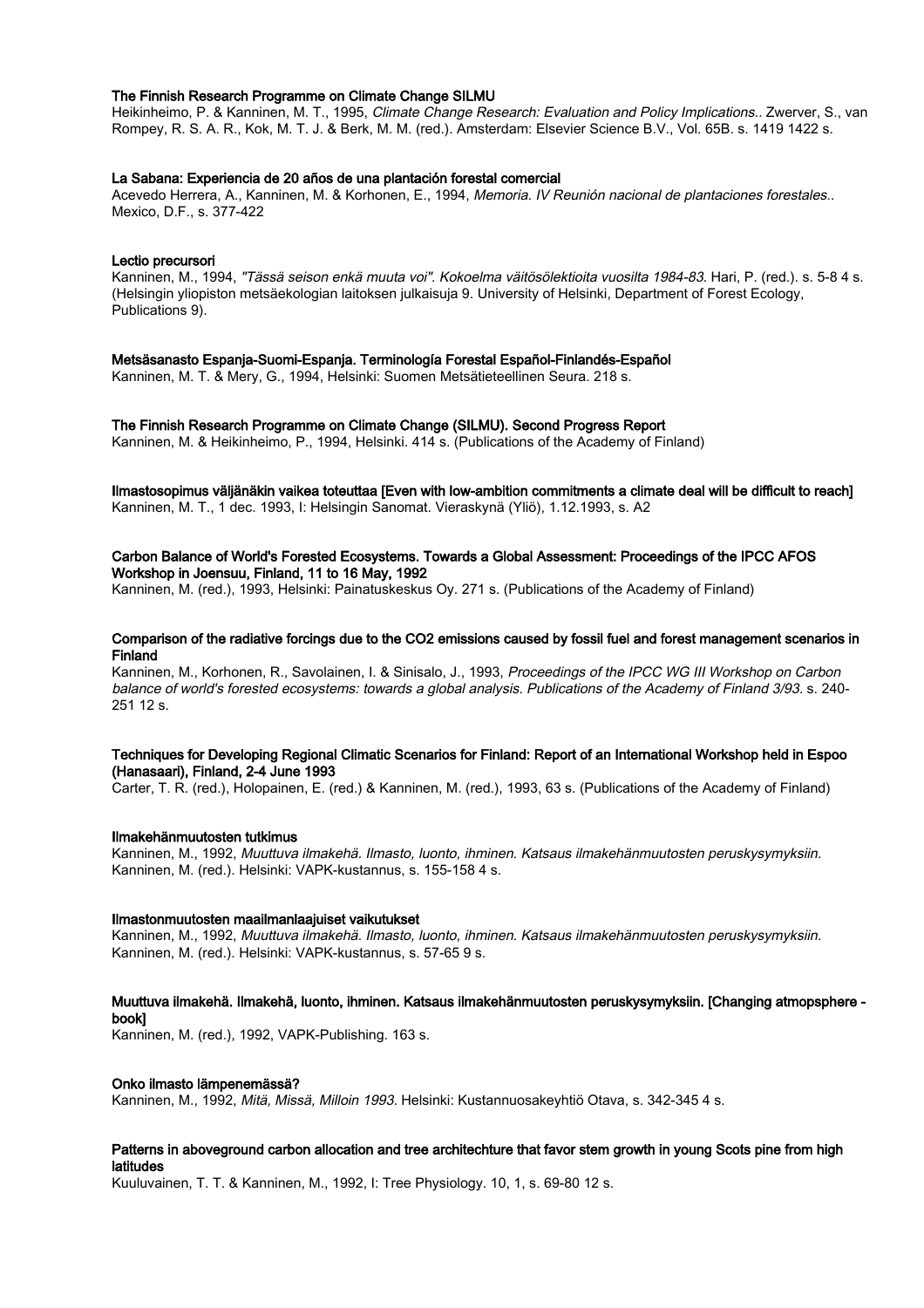#### Suomalainen ilmakehänmuutosten tutkimusohjelma SILMU. Tutkimusten väliraportit

Kanninen, M. & Anttila, P., 1992, Helsinki. (Suomen Akatemian julkaisuja)

# The Finnish Research Programme on Climate Change (SILMU). Progress Report

Kanninen, M. & Anttila, P., 1992, Helsinki. (Publications of the Academy of Finland)

### Torjunnan ja sopeutumisen keskeisiä kysymyksiä

Kanninen, M., Carter, T., Karjalainen, T., Laine, J., Mela, T., Pietarinen, M., Pipatti, R., Pirilä, P., Savolainen, I. & Valsta, L. , 1992, Muuttuva ilmakehä. Ilmasto, luonto, ihminen. Katsaus ilmakehänmuutosten peruskysymyksiin. Kanninen, M. (red.). Helsinki: VAPK-kustannus, s. 155-158 4 s.

# Ilmastonmuutokset ja niiden seurausvaikutukset [Climatic changes and their effects]

Kanninen, M., 1991, I: Paperi ja Puu. 1991, 6, s. 497-502

#### Ilmastonmuutosten vaikutukset

Kanninen, M., 1991, Ilmastonmuutos ja Suomi - kohti kansallista toimintastrategiaa. Anttila, P. (red.). VAPK-kustannus, Vol. 4/91. s. 27-33 7 s. (Suomen Akatemian julkaisuja).

#### Havupuiden pituuskasvu

Kanninen, M., 1990, Johdatus metsien perustuotantobiologiaan. Lahti, T. & Smolander, H. (red.). s. 183-206 24 s.

# Ilmastomuutos ja Suomen metsien tulevaisuus [Climate change and the future of Finnish forests]

Kanninen, M., 1990, I: Metsänhoitaja. 1991, 2, s. 4-7 4 s.

# Manual para el manejo de semillas de coníferas

Kanninen, M., Hernandez Mendez, H., Alho, P., Mejia Fernández, L. & Mastache Mondragón, A., 1990, México, D.F.: Secretaría de Agricultura y Recursos Hidraulicos, Subsectretaría Forestal, Dirección General de Protección Forestal. 68 s.

#### SILMU tutkii ilmakehänmuutosten syitä ja seurauksia

Kanninen, M., 1990, I: Ympäristö ja terveys. 1990, 9-10, s. 632-635 4 s.

#### Shoot gowth and its clonal variation in Pinus kesiya

Sirikul, W. & Kanninen, M., 1990, I: Silva Fennica. 24, 2, s. 303-313 11 s.

#### Tree ring analysis of Araucaria angustifolia in Southern Brazil: Preliminary results

Seitz, R. & Kanninen, M., 1989, I: IAWA Journal. 10, 2, s. 170-174 5 s.

#### Kaukokartoitus metsätaloudessa (Remote sensing in forestry)

Häme, T. (red.), Ihalainen, A. (red.) & Kanninen, M. (red.), 1988, Metsäntutkimuslaitoksen Tiedonantoja 319. 69 s. (Metsäntutkimuslaitoksen Tiedonantoja)

# New techniques in crop physiology of forest trees

Kanninen, M., 1988, Simposio bilateral Brasil-Finlandia sobre actualidades florestais, 16 a 22 de Outubro de 1988. Curitiba, Brazil: UFPR/IBDF, s. 28-42 15 s.

Tree architecture in young Scots pine: properties, spatial distribution and relationships of components of tree architecture Kuuluvainen, T., Kanninen, M. & Salmi, J. P., 1988, I: Silva Fennica. 22, 2, s. 147-161 15 s.

# Tree ring analysis of Araucaria angustifolia in Southern Brazil: Preliminary results

Seitz, R. & Kanninen, M., 1988, I: Floresta. 18, 1-2, s. 55-61 7 s.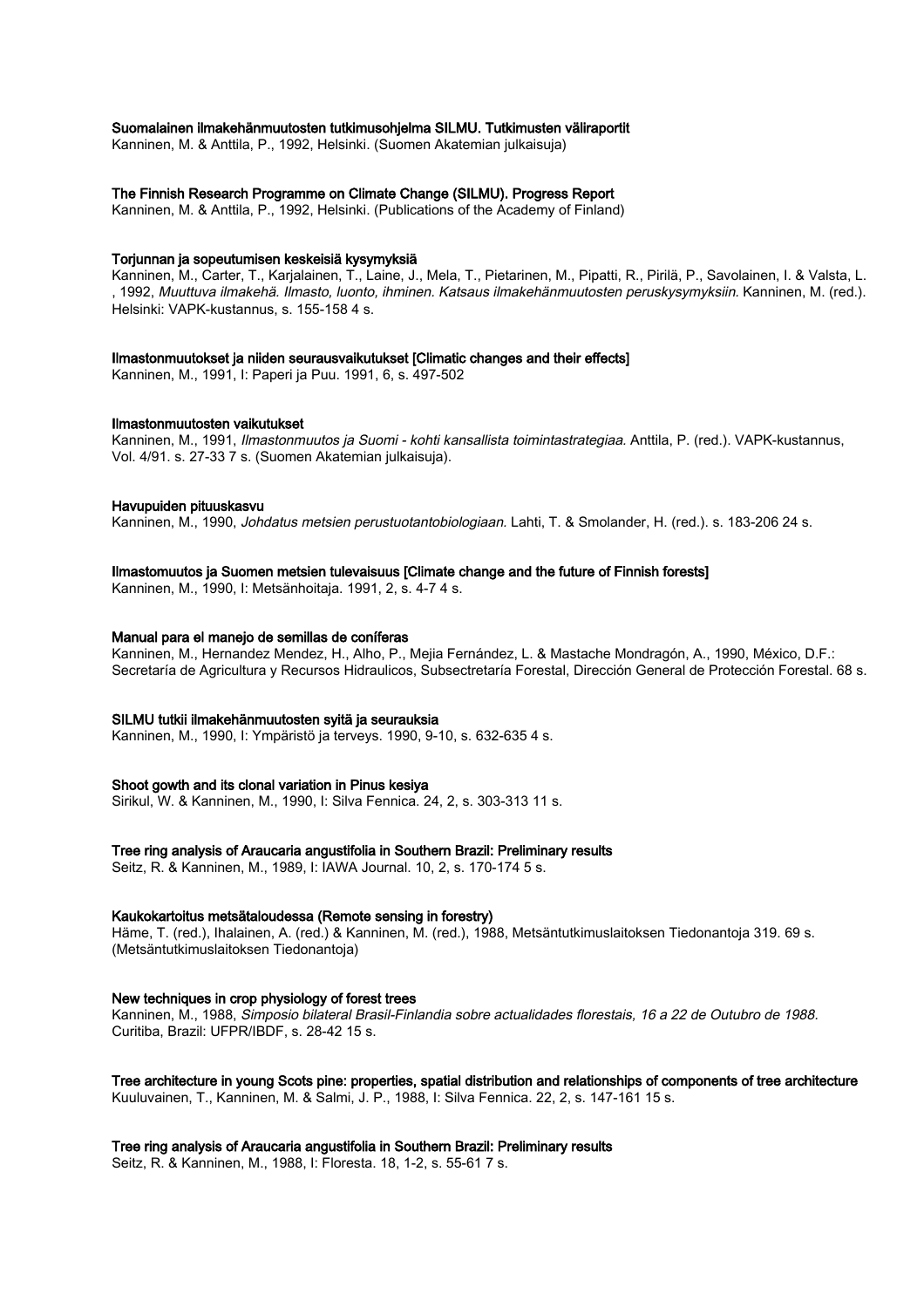#### Meille jokaiselle kasvaa melkein hehtaari metsää

Kanninen, M., 1987, I: Metsälehti. 1987, 23, s. 2-3 2 s.

#### Metsäylioppilaiden kaukomatkat: turhaa vai tarpeellista?

Kanninen, M., 1987, I: Yliopisto : Helsingin yliopiston tiedelehti. 1987, 23, s. 5-7 3 s.

#### Suomi kehittämässä Meksikon metsä- ja puutaloutta.

Kanninen, M. & Simula, M., 1987, I: Metsä ja Puu : metsätaloudellinen aikakauslehti. 1987, 5, s. 36-37 2 s.

#### The organization, financing, and planning of Finnish forestry research

Kanninen, M., 1987, Proceedings of the Symposium on the cooperation of forestry sector between Finland and Brazil, August 10-11,1987. Parviainen, J. (red.). The Finnish Forest Research Institute, Vol. 273. s. 116-123 8 s. (The Finnish Forest Research Institute Research Papers).

#### Espanjassa metsitetään ja torjutaan eroosiota

Kanninen, M., 1986, I: Metsä ja Puu : metsätaloudellinen aikakauslehti. 1986, 1, s. 34-35 2 s.

#### Forest-based socio-economic development and deforestation in developing countries

Palo, M., Kanninen, M., Mery, G. & Selby, A., 1986, Congress Report. 18th IUFRO World Congress. International union of forest research organizations, s. 553-551

#### Guerreron metsähanke. Metsäyhteistyötä Meksikossa

Kanninen, M., 1986, I: Kehitysyhteistyö. 1986, 1, s. 13-15 3 s.

#### Kaksituhatta metsäntutkijaa kokonntui Jugoslaviassa

Kanninen, M., 1986, I: Metsä ja Puu : metsätaloudellinen aikakauslehti. 1986, 4, s. 44 1 s.

# The maturation of Scots pine seeds in relation to climate in Northern Finland

Henttonen, H., Kanninen, M., Nygren, M. & Ojansuu, R., 1986, I: Scandinavian Journal of Forest Research. 1, 2, s. 243- 249 7 s.

#### A photographic system for measuring shoot elongation in tree seedlings and relation to solar radiation and temperature

Kanninen, M., Pohja, T. & Siivola, E., 1985, I: Growth, Development, and Aging. 49, s. 44-50 7 s.

## La investigación y la información como base de la política forestal

Kanninen, M., 1985, s. 1. 11 s.

#### Shoot elongation in Scots pine: diurnal variations and response to temperature

Kanninen, M., 1985, I: Journal of Experimental Botany. 36, s. 1760-1770 11 s.

# The annual cycle of forest trees: The Sarvas approach revisited

Hänninen, H., Kanninen, M. & Smolander, H., 1985, Crop physiology of forest trees. Tigerstedt, P. M. A., Puttonen, P. & Koski, V. (red.). Finland: Helsinki University Press, s. 195-201 7 s.

### Studies on the shoot elongation in Scots pine: diurnal variations in relation to temperature. (Dissertation)

Kanninen, M., 1984, Helsinki: University of Helsinki, Department of Silviculture. 69 s.

# Tree growth as a dynamic system: Time-series analysis of diurnal variations in growth response to temperature

Kanninen, M., 1983, I: Revue de Bio-Mathématique. 84, s. 39-52 14 s.

## A dynamic model for above ground dry matter production of a plant community

Kanninen, M., Hari, P. & Kellomäki, S., 1982, I: Journal of Applied Ecology. 19, s. 465-476 12 s.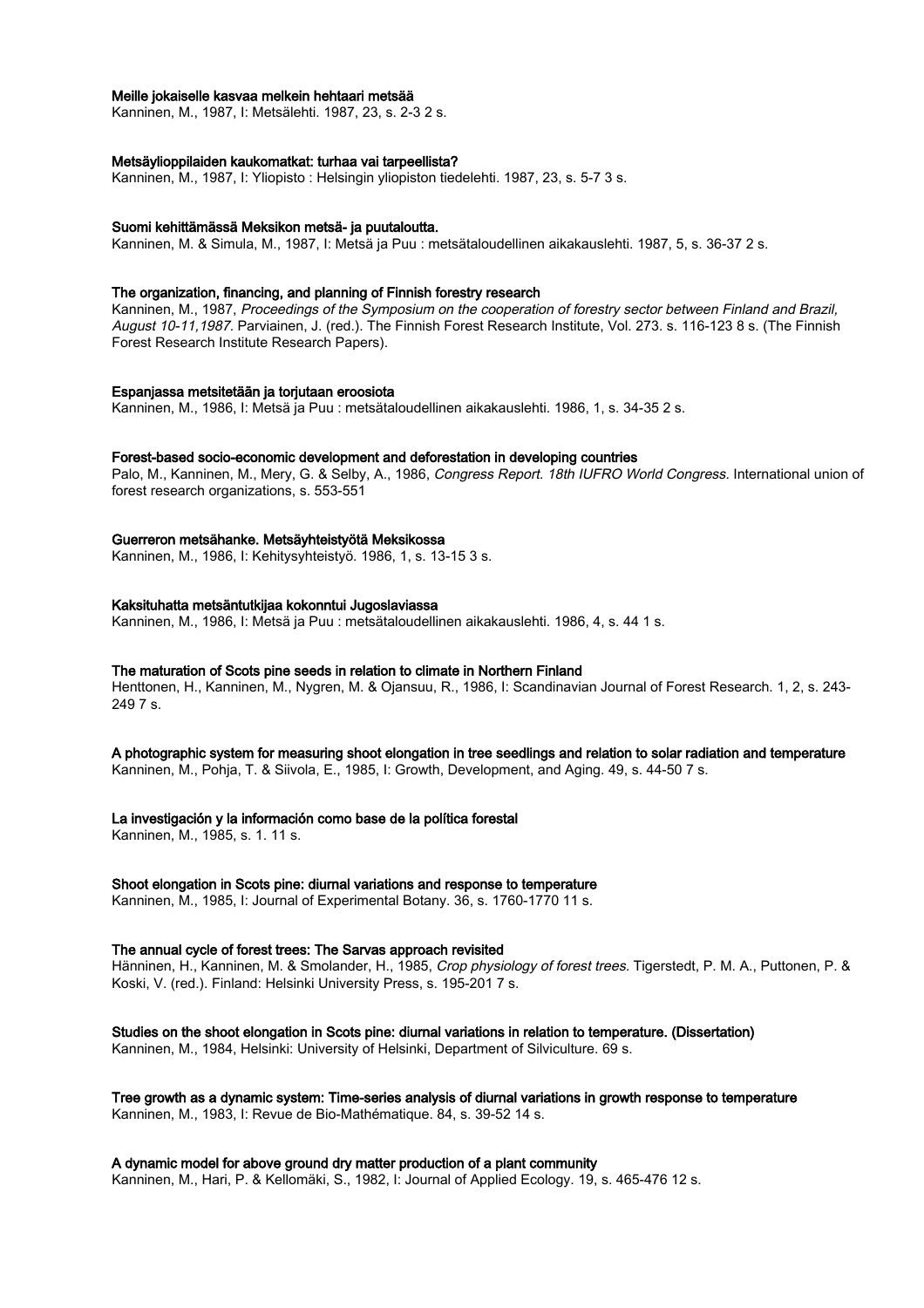### A simulation model for daily growth of shoots, needles, and stem diameter in Scots pine trees

Pietarinen, I., Kanninen, M., Hari, P. & Kellomäki, S., 1982, I: Forest Science. 28, 3, s. 573-581 9 s.

#### Metsikön varhaiskehityksen dynamiikka. Summary: Dynamics of early development of tree stand Hari, P., Kellomäki, S., Mäkelä, A., Ilonen, P., Kanninen, M., Korpilahti, E. & Nygren, M., 1982, I: Acta forestalia Fennica. 177, s. 1-42 42 s.

#### Book review: Tropical forests, utilization and conservation (Ed. by F. Mergen)

Kanninen, M., 1981, I: Scandinavian forest economics. 22/23, s. 39-43 5 s.

# Eco-physiological studies on young Scots pine stands: II. Distribution of needle biomass and its application in approximating light conditions inside the canopy

Kellomäki, S., Hari, P., Kanninen, M. & Ilonen, P., 1980, I: Silva Fennica. 14, 3, s. 243-256 14 s.

Eco-physiological studies on young Scots pine stands: IV. Allocation of photosynthates for crown and stem growth Kellomäki, S. & Kanninen, M., 1980, I: Silva Fennica. 14, 4, s. 397-408 12 s.

#### A method for approximating the photosynthetic production of stand members inside the canopy

Kellomäki, S., Salminen, R., Hari, P., Ventilä, M., Kanninen, M., Kauppi, P. & Smolander, H., 1979, I: Journal of Applied Ecology. 16, s. 243-252 10 s.

# An automatic system for measurements of gas exchange and environmental factors in a Scots pine stand, with special reference to measuring principles

Hari, P., Kanninen, M., Kellomäki, S., Luukkanen, O., Pelkonen, P., Salminen, R. & Smolander, H., 1979, I: Silva Fennica. 13, 1, s. 94-100 7 s.

#### Inherent growth rhythm of some Larix-species grown in a plastic greenhouse

Koskimäki, A., Hari, P., Kellomäki, S. & Kanninen, M., 1979, I: Silva Fennica. 13, 1, s. 108-114 7 s.

#### On distribution of growth in crown system of some young Scots pine stands

Ilonen, P., Kellomäki, S., Hari, P. & Kanninen, M., 1979, I: Silva Fennica. 13, 4, s. 316-326 11 s.

#### An electronic auxanometer for field use

Hari, J., Kanninen, M. & Hari, P., 1978, I: Silva Fennica. 12, 4, s. 275-279 5 s.

#### The above ground growth rate of a dwarf shrub community

Kellomäki, S., Hari, P., Vuokko, R., Väisänen, E. & Kanninen, M., 1977, I: Oikos. 29, s. 143-149 7 s.

# Projekt

# The impact of habitat regulatory policies on ecological protections and rural livelihoods: The case of giant panda protected areas in China Hogarth, N. & Kanninen, M.

01/01/2018 → 31/12/2022

# FORHEAL: Forestry Higher Education Advancement in Laos

Kanninen, M., Chakma, D., Hogarth, N. & Monge Monge, A. A. 01/10/2017 → 31/08/2021

#### HEI ICI PARFORM: Partnership for Forestry Higher Education Cooperation in Mekong Region

Kanninen, M., Chakma, D., Yirdaw, E., Hogarth, N., Monge Monge, A. A., Lakkala, M., Ilomäki, L., Starr, M., Siddall, R. & Rekola, M.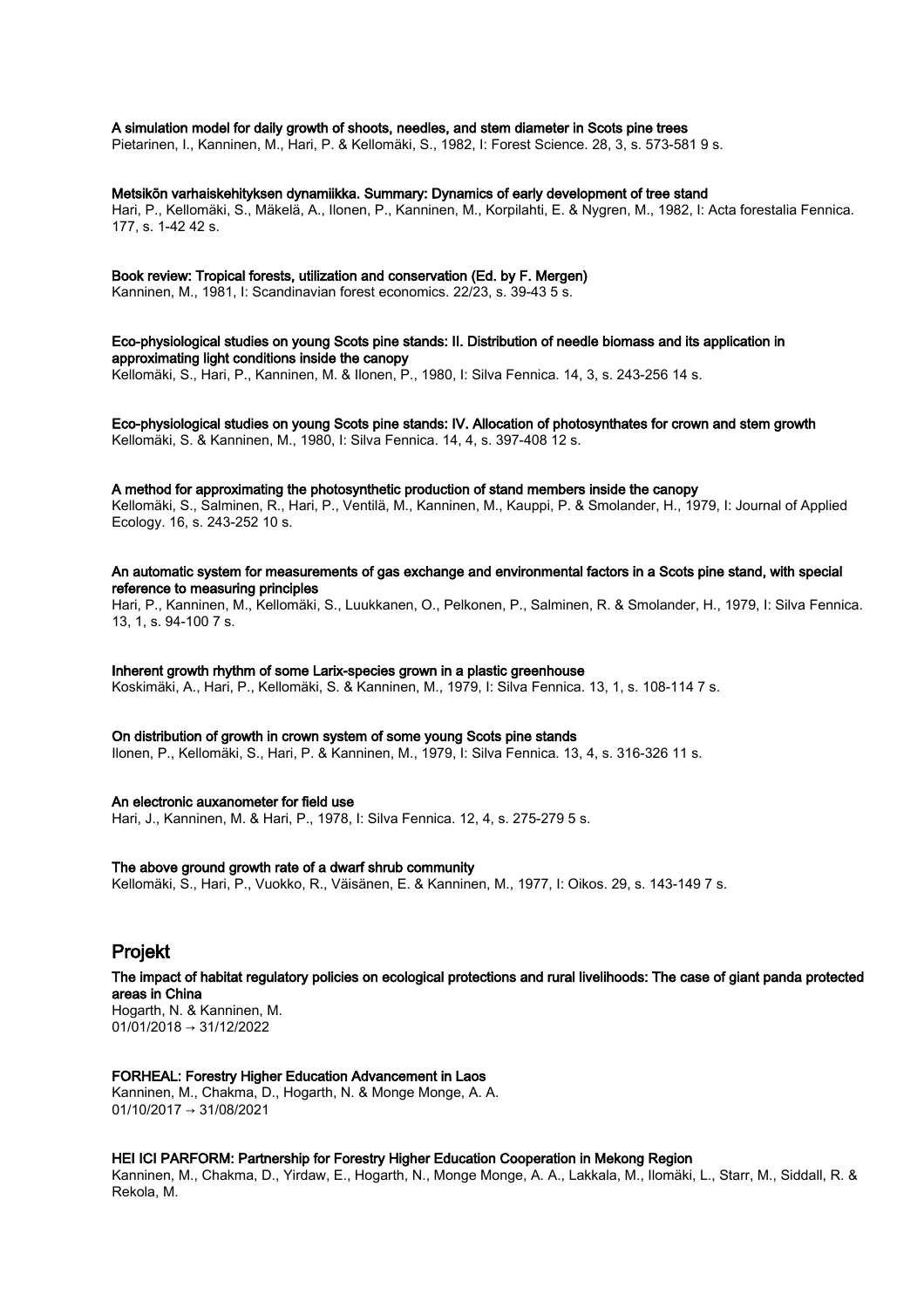01/03/2017 → 30/03/2020

Climate-smart bioeconomy, Sub-Project 2: Comparison of models on forest carbon stock development Kanninen, M. & Kalliokoski, T. 01/01/2018 → 30/06/2019

FinCEAL+ Continuation: Developing Finnish Science, Technology and Innovation Cooperation between Europe, Africa, Asia and the LAC Region Kanninen, M. & Ekroos, K. 15/11/2016 → 31/03/2019

Economically viable forest production in smallholder plantations of Central-Vietnam in the context of developing carbon markets

Arvola, A. M., Kanninen, M. & Malkamäki, A. 01/09/2018 → 31/03/2019

Intergovernmental Panel on Climate Change (IPCC) Special Report on 1.5 Degrees Kanninen, M. 01/01/2017 → 31/12/2018

# Hiilifiksu järjestö (Climate-smart NGO)

Kanninen, M. & Jaurimaa, A. K. 01/05/2018 → 30/11/2018

GET-LDC: Kohti vihreää taloutta vähiten kehittyneissä maissa: Metsä- ja energiapolitiikan haasteet Kambodzhassa ja Laosissa. Kanninen, M., Kallio, M., Chakma, D. & Hogarth, N.

SUOMEN AKATEMIA 01/09/2014 → 31/08/2018

BIODEV: Building Biocarbon and Rural Development in West Africa (BIODEV) VITRI component Kanninen, M., Kalame, F. B. & Etongo Bau, D.

01/01/2013 → 31/12/2017

CIFOR: Carbon, biodiversity and climate adaptation: Carbon, biodiversity and climate adaptation: trade-offs at the landscape scale Kanninen, M. & Larjavaara, M.

 $01/06/2016 \rightarrow 31/12/2017$ 

HEFSESE: Higher Education for Food security and Environmental Sustainability in Eritrea (HEFSESE) Kanninen, M., Elfadl, M., Lakkala, M., Ilomäki, L. & Muukkonen, H. 01/12/2015 → 31/12/2017

ENVGOV: Environmental vulnerability, social resilience and multi-scale governance, research project funded by HENVI/University of Helsinki

Nygren, A., Juhola, S. & Kanninen, M. Journal of Society and Natural Resources 01/01/2015 → 31/12/2017

CIFOR Secondment II: CIFOR Secondment II Kanninen, M. 01/09/2016 → 31/08/2017

EBF/CIFOR: Evidence Based Forestry: Socioeconomic impacts of large-scale tree plantations on local communities. Examining the empirical evidence.

Kanninen, M., Malkamäki, A., D'amato, D., Toppinen, A. & Hogarth, N.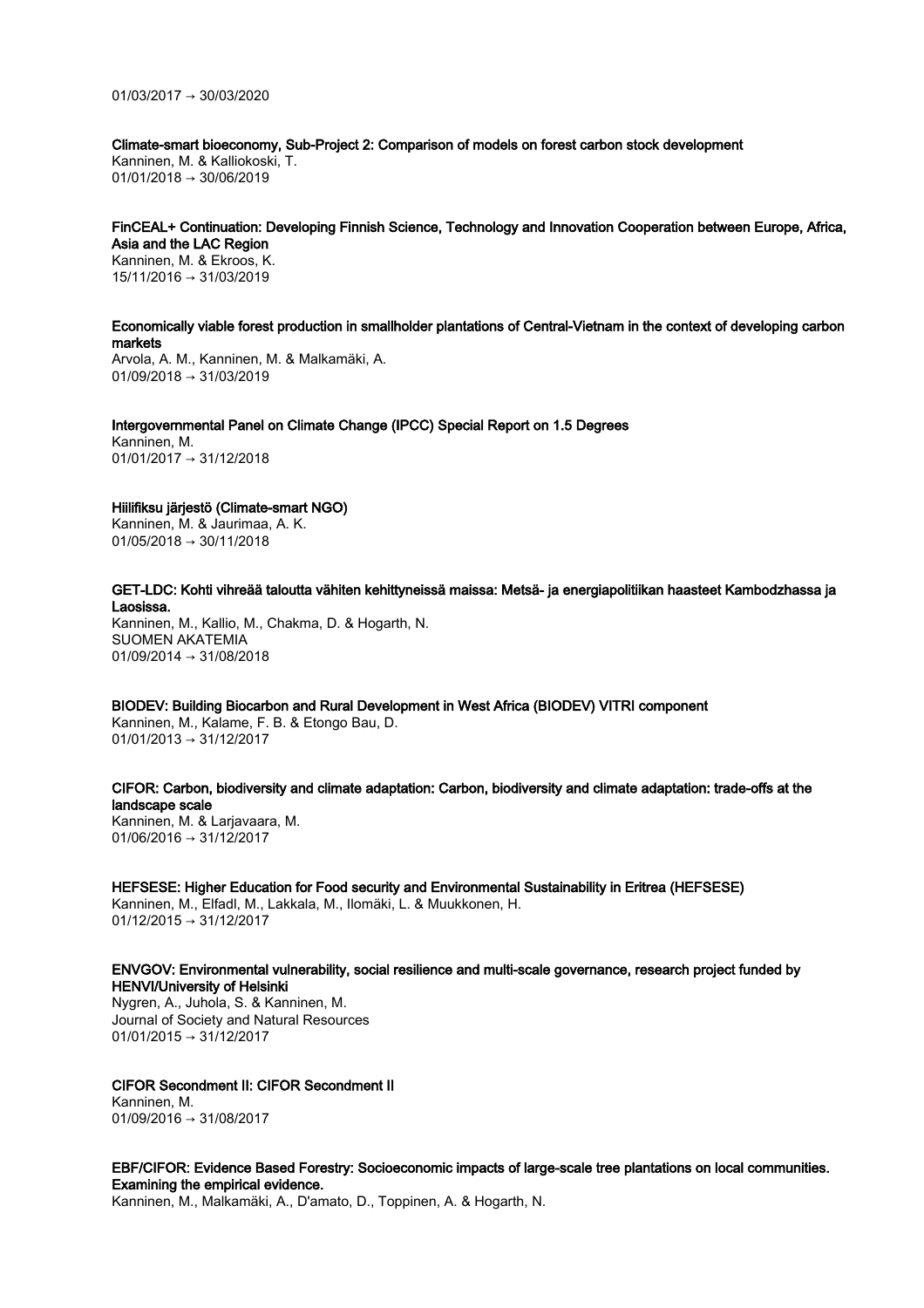01/04/2016 → 31/08/2017

#### Metsäbiomassan käyttö ilmastomuutoksen hillinnässä

Kanninen, M. 01/09/2014 → 30/06/2017

# ACCUCARBON: Combining growth models and multi-date satellite imagery inventory for improved carbon prediction of tropical forest

Kanninen, M. & Larjavaara, M. 01/03/2015 → 28/02/2017

#### UNCCD Drought: Drought and Dryland Management

Yirdaw, E., Kanninen, M., Elfadl, M., Monge Monge, A. A. & Kalame, F. B. 01/02/2016 → 31/12/2016

# FinCEAL+: Developing Finnish Science, Technology and Innovation Cooperation between Europe, Africa, Asia and the LAC Region

Kanninen, M. & Ekroos, K. Opetus- ja kulttuuriministeriö  $01/10/2014 \rightarrow 31/12/2016$ 

# CIFOR Secondment: CIFOR Secondment

Kanninen, M. 01/09/2015 → 31/08/2016

# Forest Landscape Rehabilitation in the Mekong River Basin

Yirdaw, E., Chakma, D., Monge Monge, A. A. & Kanninen, M. 01/03/2013 → 31/03/2016

# FoLAFI: Forestry higher education cooperation between Laos and Finland

Kanninen, M. & Chakma, D. ULKOASIAINMINISTERIÖ 01/07/2014 → 29/02/2016

# Landscape Management Planning and Training for the Environment in South Sudan

Kanninen, M., Laxen, J. & Elfadl, M. 01/05/2013 → 31/12/2015

# Learning from REDD+: An Enchanced Global Comparative Analysis

Kanninen, M. & Larjavaara, M.  $01/01/2013 \rightarrow 31/12/2015$ 

Metsien hyödyntämisen ilmostovaikutukset ja hiilinielujen kehittyminen Kanninen, M. 01/11/2014 → 31/08/2015

# Private Agricultural Investments and Land Use Change Impact on The Adaptive Capacity of Local Communities to Climate Change in Mozambique

Yirdaw, E., Kanninen, M., Monge Monge, A. A., Horne, P., Kerkelä, L. & Kniivilä, M. 01/01/2013 → 31/12/2014

#### FinCEAL: Developing Finnish Science, Technology and Innovation Cooperation between Europe, Africa and the LAC Region

Kanninen, M. & Ekroos, K. Opetus- ja kulttuuriministeriö  $05/11/2012 \rightarrow 31/12/2013$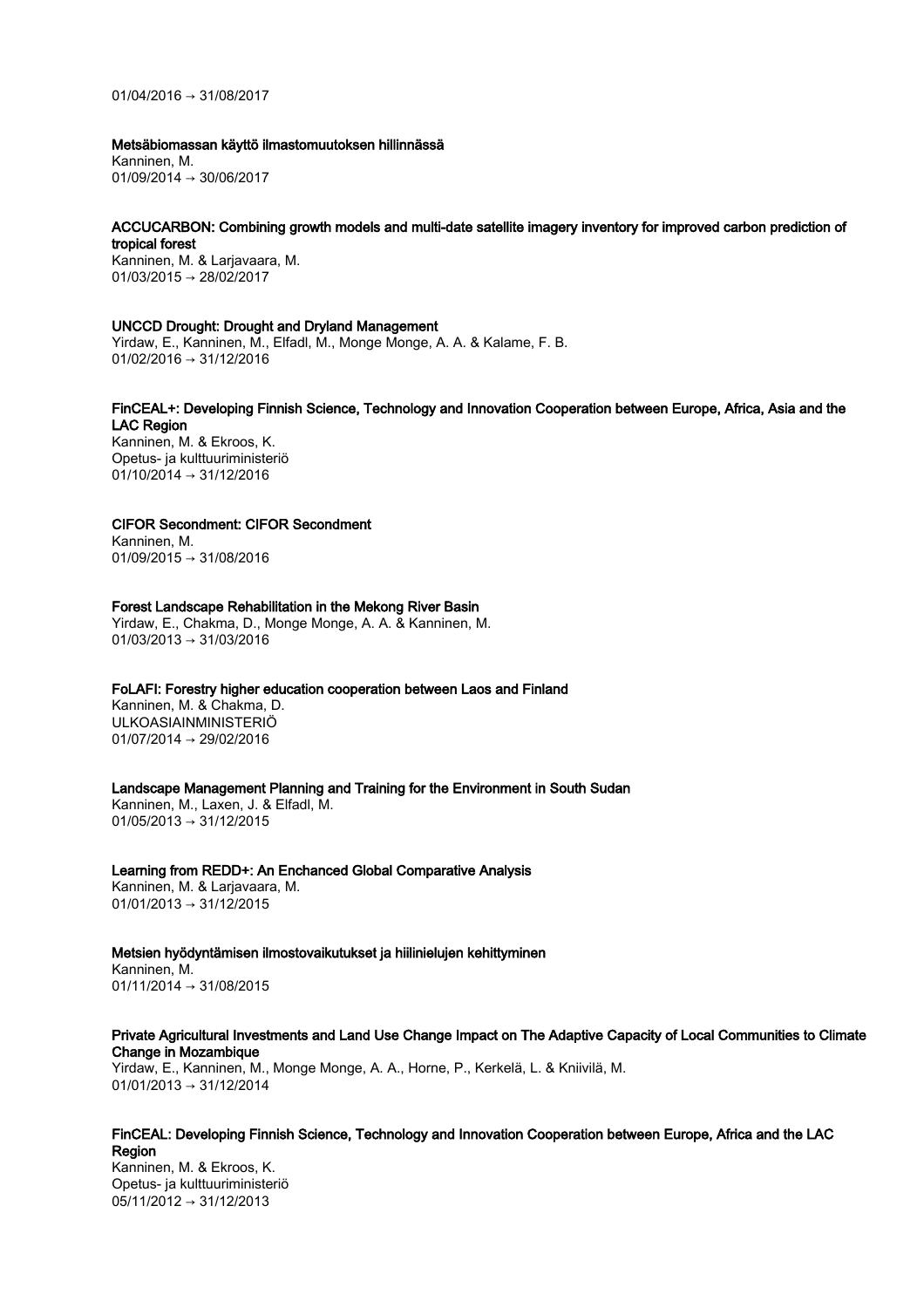GERES Biomass monitoring and harvest planning system for sustainable supply of renwable energy

Kanninen, M. 20/10/2011 → 31/12/2013

Energiajärjestelmä ja päästövähennystoimet

Kanninen, M. 14/09/2012 → 31/03/2013

# Aktiviteter

Frontiers in Forests and Global Change (Tidskrift)

Markku Kanninen (Referentgranskare) 18 maj 2022

Zero Deforestation Value Chains and Food Systems: Role of EU consumption Markku Kanninen (!!Speaker) 22 mars 2022

Woody Above Ground Biomass and Its Drivers in Mosaic Landscapes in West and East Africa Markku Kanninen (Förhandsgranskare) 2022

Efectos del cambio climático sobre los ecosistemas forestales [Impacts of climate change on forest ecosystems] Markku Kanninen (!!Speaker) 8 dec. 2021

Euroopan vastuu tropiikin metsistä [Responsibility of EU for tropical forests] Markku Kanninen (!!Keynote speaker) 8 okt. 2021

Metsät globaalina ilmastoratkaisuna [Forests as a global nature-based solution of climate crisis] Markku Kanninen (!!Keynote speaker) 1 okt. 2021

Global climate crisis – no time to waste Markku Kanninen (!!Keynote speaker) 23 sep. 2021

Tapion päivän seminaari 23.9.2021 - Metsäasiantuntijat ilmasto- ja metsäkeskustelun keskiössä Markku Kanninen (!!Speaker)

23 sep. 2021

Ilmastokestävä kehitys ja ruokajärjestelmän haasteet [Climate-resilient development is challenging global food systems] Markku Kanninen (!!Invited speaker) 21 apr. 2021

Ruokajärjestelmän uudet suunnat dialogiwebinaari

Markku Kanninen (!!Speaker) 21 apr. 2021

Toiminta kestäväksi! Työkaluja järjestöjen ilmasto- ja ympäristötyöhön

Markku Kanninen (!!Speaker) 28 jan. 2021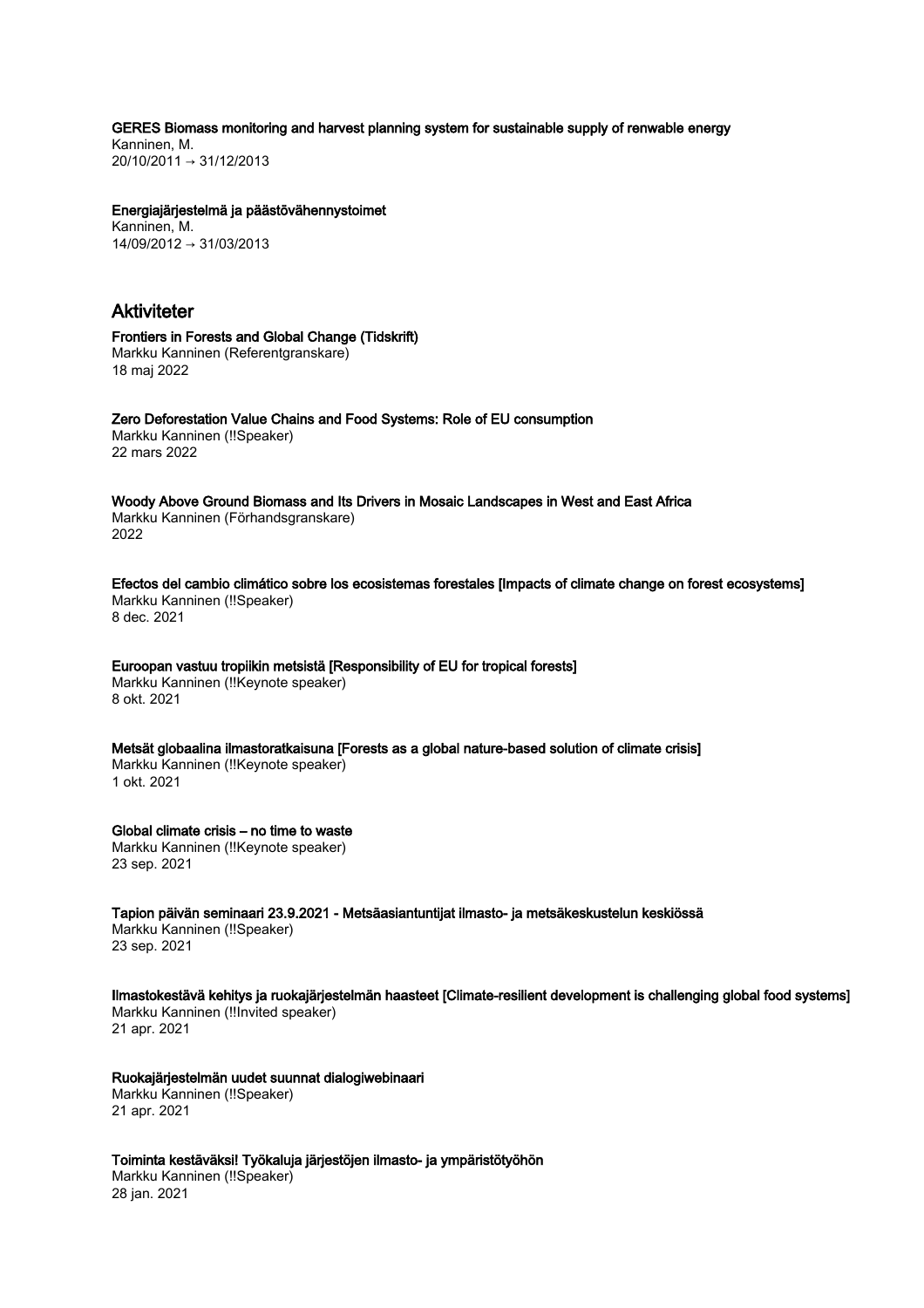Climate change and sustainable development

Markku Kanninen (!!Speaker) 30 sep. 2020

Research highlights Markku Kanninen (!!Speaker) 17 sep. 2020

Panelist - COVID-19 pandemic and the changing operational environment for development cooperation Markku Kanninen (!!Speaker) 11 juni 2020

Introduction to resilience: Resilience as an evolving concept Markku Kanninen (!!Speaker) 9 juni 2020

# Swiss National Science Foundation (SNSF) (Extern organisation)

Markku Kanninen (Assessment) juni 2020

# European Research Council (ERC) (Extern organisation)

Markku Kanninen (Assessment) maj 2020

Invited speaker: Metsät ja ilmastonmuutos [Forests and climate change] Markku Kanninen (!!Speaker)

12 feb. 2020

How to address and assess climate change adaptation? Results-based climate change adaptation and the role of trees and forests in projects funded by Adaptation Fund Markku Kanninen (Handledare) 2020

Key factors in the enabling environment for smallholder tree growing – experiences from the Global South Markku Kanninen (Medlem i avhandlingskommitté) 2020

Trees for sustainable livelihoods in the Horn of Africa: Studies on aromatic resins and other non-wood forest products in Somalia and Kenya

Markku Kanninen (Medlem i avhandlingskommitté) 2020

Village-level changes in landscapes, land use and rural livelihoods: A case study of three villages in Nambak District, Lao PDR

Markku Kanninen (Handledare) 2020

Invited key note: Informe especial del IPCC sobre el calentamiento global de 1.5 °C Markku Kanninen (!!Speaker) 6 nov. 2019

Pyydetty lausunto Eduskunnan ympäristövaliokunnalle [Written statement to the Environment Committee of the Finnish parliament]

Markku Kanninen (Deltagare)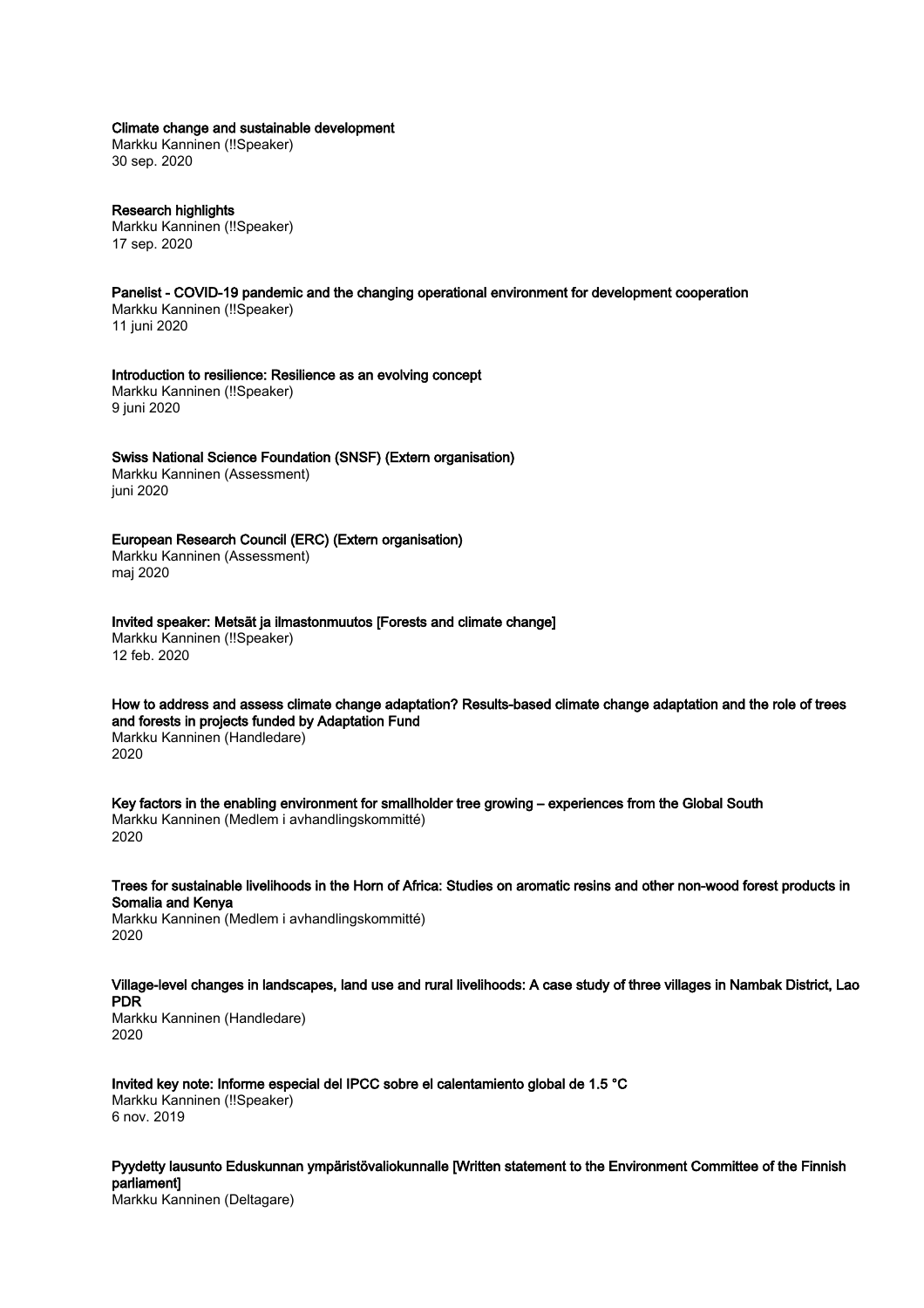2 okt. 2019

Epäreilu ilmasto [Unfair climate] Markku Kanninen (!!Speaker)

21 mars 2019

#### Ethnobotany, phytochemistry and antimicrobial activity of Combretum, Terminalia and Anogeissus species (Combretaceae) growing naturally in Sudan

Markku Kanninen (Medlem i avhandlingskommitté) 2019

From participation to responsiveness: The changing priorities of community forestry governance in Nepal`s Terai Markku Kanninen (Förhandsgranskare) 2019

IPCC, 2019: Climate Change and Land: an IPCC special report on climate change, desertification, land degradation, sustainable land management, food security, and greenhouse gas fluxes in terrestrial ecosystems (Tidskrift) Markku Kanninen (Referentgranskare)  $2019 \rightarrow ...$ 

On the human impacts and governance of large-scale tree plantations Markku Kanninen (Bihandledare) 2019

Preliminary Assessment of Socioeconomic Impacts and Plantation Performance of Stora Enso´s Village Program in Southern Laos Markku Kanninen (Handledare) 2019

Scientific Reports (Tidskrift) Markku Kanninen (Referentgranskare) 2019

Tropical rainforest restoration on Imperata grasslands under fast-growing plantations in South Kalimantan, Indonesia Markku Kanninen (Handledare) 2019

Where is local democracy? Markku Kanninen (Medlem i avhandlingskommitté) 2019

Towards better estimates of carbon stocks in Bornean logged-over Dipterocarp forests

Markku Kanninen (Opponent) 29 nov. 2018

# World Food Day Seminar 2018

Tino Petri Johansson (Medlem i organisationskommitté), Mila Sell (Medlem i organisationskommitté), Markku Tapani Kanninen (Medlem i organisationskommitté) & Sanna-Liisa Taivalmaa (Medlem i organisationskommitté) 10 okt. 2018

# Key findings of the IPCC Special report on 1.5. degrees

Markku Kanninen (!!Speaker) 8 okt. 2018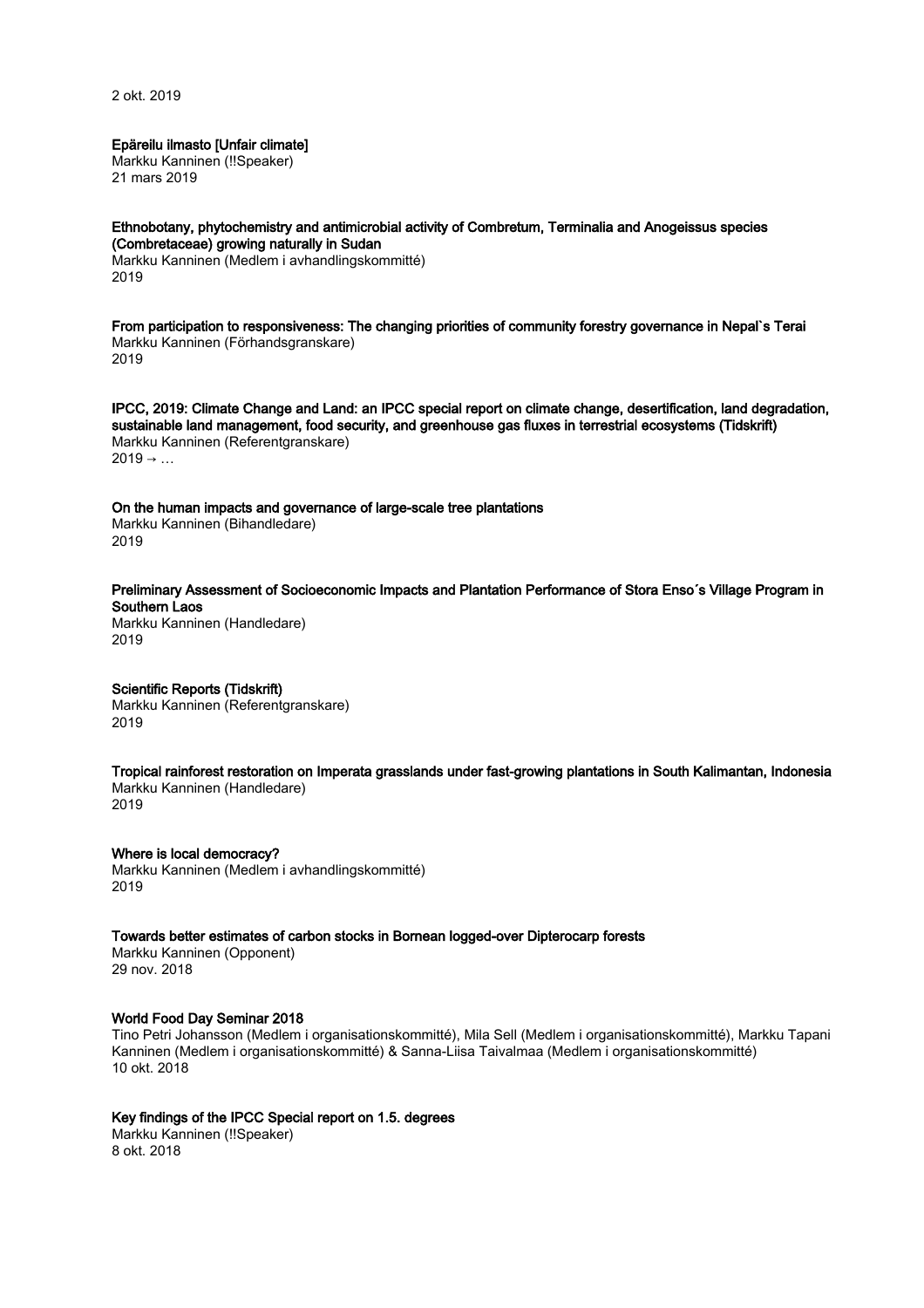#### Land-use, Ecosystem Carbon and Biodiversity inTropical Landscapes

Markku Kanninen (!!Speaker) 12 juni 2018

Measuring the contribution of forest and environmental income in rural livelihoods

Markku Kanninen (Lärare) 25 feb. 2018 → 2 mars 2018

Agrikultur- och forstvetenskapliga fakulteten (Organisation)

Markku Kanninen (Styrelsemedlem)  $2018 \rightarrow ...$ 

ECarbon stocks and sequestration potential of smallholder Acacia hybrid plantations in Hue, Vietnam Markku Kanninen (Handledare) 2018

Ecosystem services in UPM's intensively managed plantation landscapes in Uruguay Markku Kanninen (Handledare)

2018

# Humanistiska fakulteten (Organisation)

Markku Kanninen (Styrelsemedlem) 2018

# Innovation Capacity and Women Empowerment. Identifying constraints and pathways toward sustainability, improved productivity and livelihoods of small-scale farmers in Africa

Markku Kanninen (Medlem i avhandlingskommitté) 2018

# Matematisk-naturvetenskapliga fakulteten (Organisation)

Markku Kanninen (Styrelsemedlem) 2018

# Pedagogical training (period 1)–developing pedagogical practices in Mekong higher education institutions

Liisa Hannele Ilomäki (Talare: Presentation), Minna Helena Lakkala (Talare: Presentation), Markku Tapani Kanninen (Ordförande i organisationskommitté), Dipjoy Chakma (Sekreterare i organisationskommitté), Nicholas Hogarth (Medlem i organisationskommitté) & Adrian Antonio Monge Monge (Medlem i organisationskommitté) 13 nov. 2017 → 17 nov. 2017

# Practical training on CarboScen

Markku Tuomas Larjavaara (Talare: Ordförande), Markku Tapani Kanninen (Ordförande i organisationskommitté), Dipjoy Chakma (Sekreterare i organisationskommitté), Nicholas Hogarth (Medlem i organisationskommitté) & Adrian Antonio Monge Monge (Medlem i organisationskommitté) 10 okt. 2017

# CarboScen training

Markku Kanninen (Lärare) & Markku Tuomas Larjavaara (Lärare) 28 sep. 2017

# Agrikultur- och forstvetenskapliga fakulteten (Organisation)

Markku Kanninen (Ordförande) 1 aug.  $2017 → ...$ 

# HEI ICI PARFORM Kick-Off Meeting

Markku Tapani Kanninen (Ordförande i organisationskommitté), Dipjoy Chakma (Sekreterare i organisationskommitté), Nicholas Hogarth (Medlem i organisationskommitté) & Adrian Antonio Monge Monge (Medlem i organisationskommitté)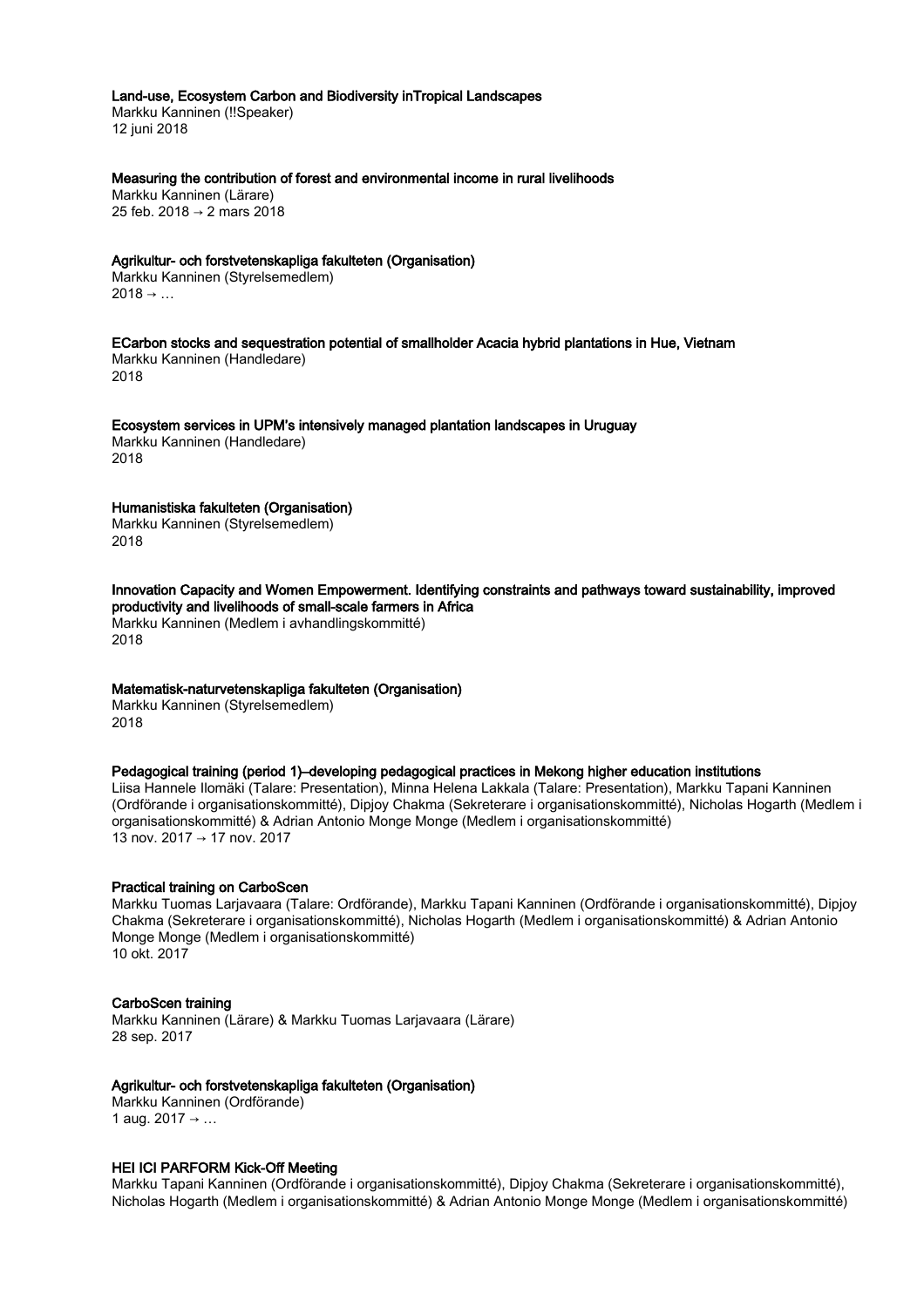26 juni 2017 → 27 juni 2017

# La Economía Forestal Sostenible, Pucallpa, Peru

Markku Kanninen (!!Invited speaker) 14 juni 2017

# CarboScen training

Markku Kanninen (Lärare) 12 juni 2017

# Intensive training on "Academic writing in English"

Roy Siddall (Talare: Ordförande), Markku Tapani Kanninen (Ordförande i organisationskommitté), Dipjoy Chakma (Sekreterare i organisationskommitté), Nicholas Hogarth (Medlem i organisationskommitté) & Adrian Antonio Monge Monge (Medlem i organisationskommitté) 12 juni 2017 → 16 juni 2017

# CarboScen training

Markku Kanninen (Lärare) & Markku Tuomas Larjavaara (Lärare) 26 maj 2017

# Siti Nurbaya

Markku Kanninen (Värd) 7 apr. 2017

# Green Economy Tranistions in Least Developed Countries

Markku Tapani Kanninen (Ordförande i organisationskommitté), Nicholas Hogarth (Talare: Presentation) & Dipjoy Chakma (Medlem i organisationskommitté) 5 jan. 2017

# Tropical Forests & Agroforests

Markku Tapani Kanninen (Ordförande), Eshetu Yirdaw Eshetu (Närvarande), Nicholas Hogarth (Närvarande), Adrian Antonio Monge Monge (Närvarande) & Dipjoy Chakma (Närvarande) 3 jan. 2017 → 20 jan. 2017

# Climate, trees and agricultural practices: Implications for food security in the semi-arid zone of Sudan

Markku Kanninen (Handledare)

2017

# Indonesian wooden furniture value chain and impacts of EU policies

Markku Kanninen (Handledare) 2017

Intergovernmental Panel on Climate Change (IPCC), Lead Author of Special Report on 1.5 Degrees (Extern organisation) Markku Kanninen (Assessment)

 $2017 \rightarrow 2018$ 

# Qualitative Assessment of Key Factors Shaping the Development of Community Forestry Enterprises in Mexico

Markku Kanninen (Handledare) 2017

# Dryland Management and Climate Change Nexus

Eshetu Yirdaw (Ordförande i organisationskommitté), Mohamed Ahmed Elfadol (Medlem i organisationskommitté), Adrian Antonio Monge Monge (Medlem i organisationskommitté) & Markku Kanninen (Medlem i organisationskommitté) 14 dec. 2016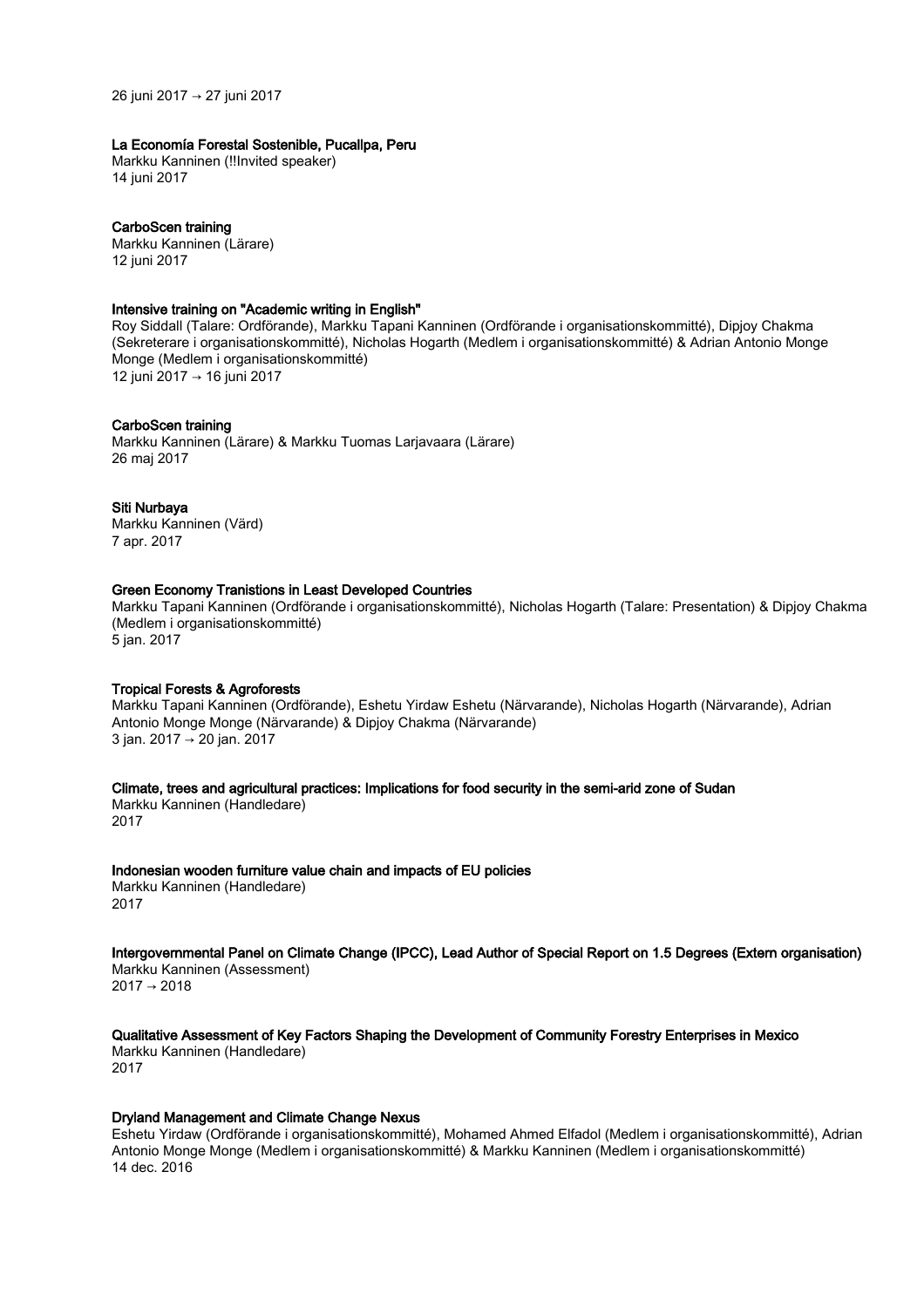Green Solutions 2016, Cancun, Mexico - Shaping green policy for a low carbon economy

Markku Kanninen (!!Invited speaker) 5 dec. 2016 → 7 dec. 2016

Swiss National Science Foundation (SNSF) (Extern organisation) Markku Kanninen (Assessment) dec. 2016

# Center for International Forestry Research (CIFOR)

Markku Kanninen (Besökande forskare) 1 sep. 2016 → 31 aug. 2017

# Sustainable forest landscapes – innovations and competitive advantages

Markku Kanninen (Ordförande i organisationskommitté), Adrian Antonio Monge Monge (Medlem i organisationskommitté), Mika Olavi Rekola (Medlem i organisationskommitté) & Anne Maarit Kristiina Toppinen (Medlem i organisationskommitté) 17 aug. 2016

Swiss National Science Foundation (SNSF) (Extern organisation) Markku Kanninen (Assessment) juni 2016

# The Finnish Climate Panel (Ilmastopaneeli) (Extern organisation)

Markku Kanninen (Medlem) 21 jan. 2016 → 31 dec. 2019

# Carbon Balance and Management (Tidskrift)

Markku Kanninen (Referentgranskare) 2016

# Current Opinion in Environmental Sustainability (Tidskrift)

Markku Kanninen (Referentgranskare)  $2016 \rightarrow ...$ 

Deforestation and forest degradation in Southern Burkina Faso: Understanding the drivers of change and options for revegetation

Markku Kanninen (Handledare) 2016

Ecosystem Services from Industrial Eucalypt Plantation Landscapes: Case of Stakeholders of UPM Uruguay Markku Kanninen (Handledare) 2016

# Evaluation Panel, Eduardo Mondlane University (Extern organisation)

Markku Kanninen (Medlem) 2016

FLEGT and REDD+ synergies and impacts in the Congo Basin: lessons for global forest governance Markku Kanninen (Handledare) 2016

# Forest Ecology and Management (Tidskrift)

Markku Kanninen (Referentgranskare) 2016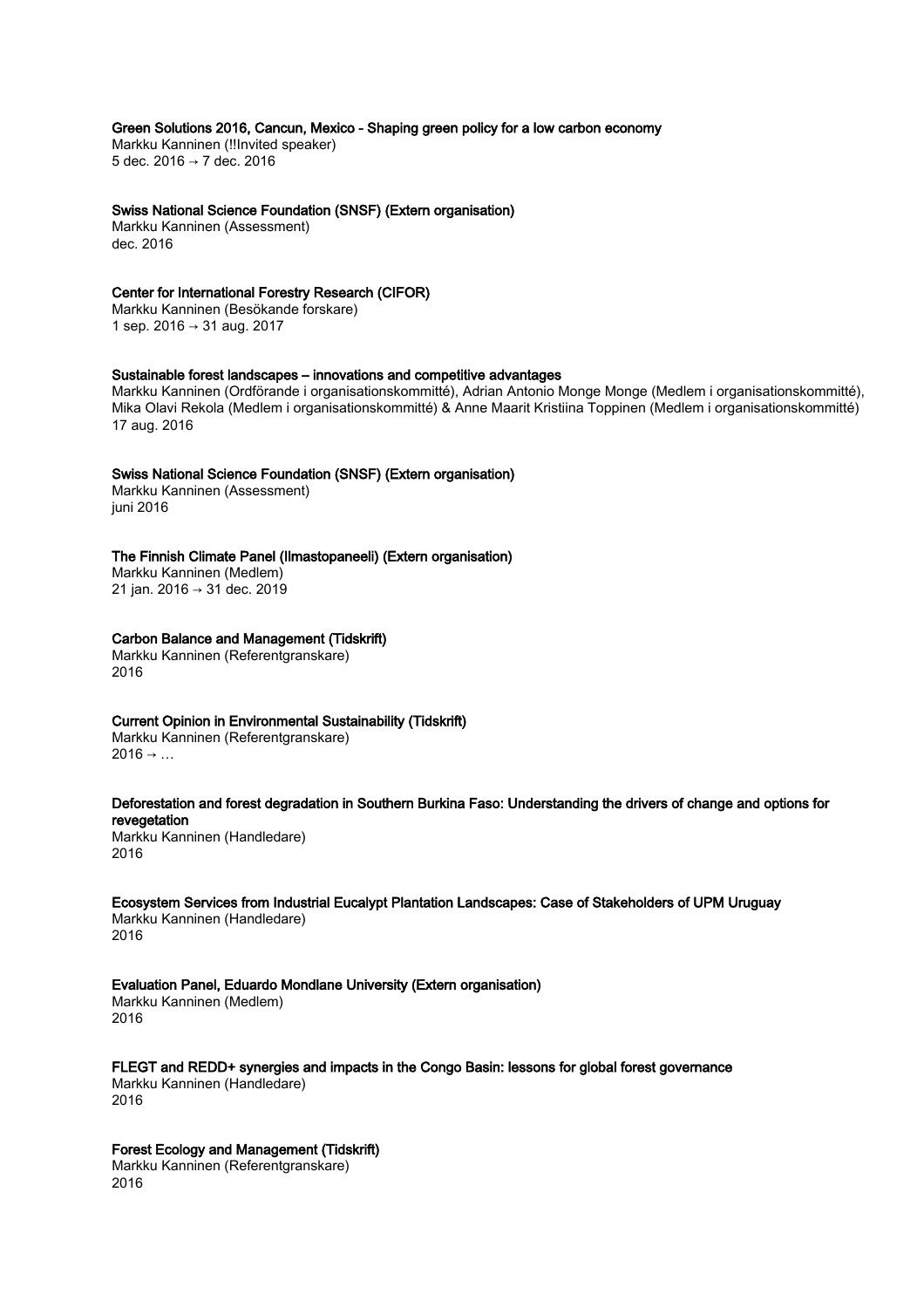Forests (Tidskrift)

Markku Kanninen (Referentgranskare) 2016

Influence of smallholder woodlot management on tree growth and quality. Case study of pine plantations in Iringa and Njombe regions, Tanzania

Markku Kanninen (Handledare) 2016

Setting priorities for conservation: protected area effectiveness, management and quality of governance Markku Kanninen (Förhandsgranskare) 2016

Forests, landscapes, climate and sustainable development: The evidence we need for the future we want Markku Kanninen (Talare: Presentation) 3 dec. 2015

Course: Research Proposal Writing

Markku Kanninen (Ordförande i organisationskommitté) 26 okt. 2015 → 28 okt. 2015

# Center for International Forestry Research (CIFOR)

Markku Kanninen (Besökande forskare) 1 sep. 2015 → 31 aug. 2016

Ilmasto muuttaa turvallisuuden - Kehittyvien maiden sopeutumisen haasteet - Tiedekulman tilaisuus 11.5.2015 Markku Kanninen (Talare: Presentation)

11 maj 2015

# Agriculture, Ecosystems & Environment (Tidskrift)

Markku Kanninen (Referentgranskare) 2015

Governance of global commodity chains: Case of Uruguayan beekeeping and sustainable livelihoods

Markku Kanninen (Handledare) 2015

Nature Communications (Tidskrift) Markku Kanninen (Referentgranskare) 2015

Sustainability of community forest management in Burkina Faso: The Case of CAF Cassou Markku Kanninen (Handledare) 2015

What drives land use – land cover change leading to deforestation? A study case of the Tambopata Natural Reserve Buffer Zone, Madre de Dios, Peru Markku Kanninen (Handledare) 2015

Green Solutions 2014, Aguascalientes, Mexico - Sustainable forestry and agriculture –Challenges and green solutions Markku Kanninen (!!Invited speaker) 5 nov. 2014 → 6 nov. 2014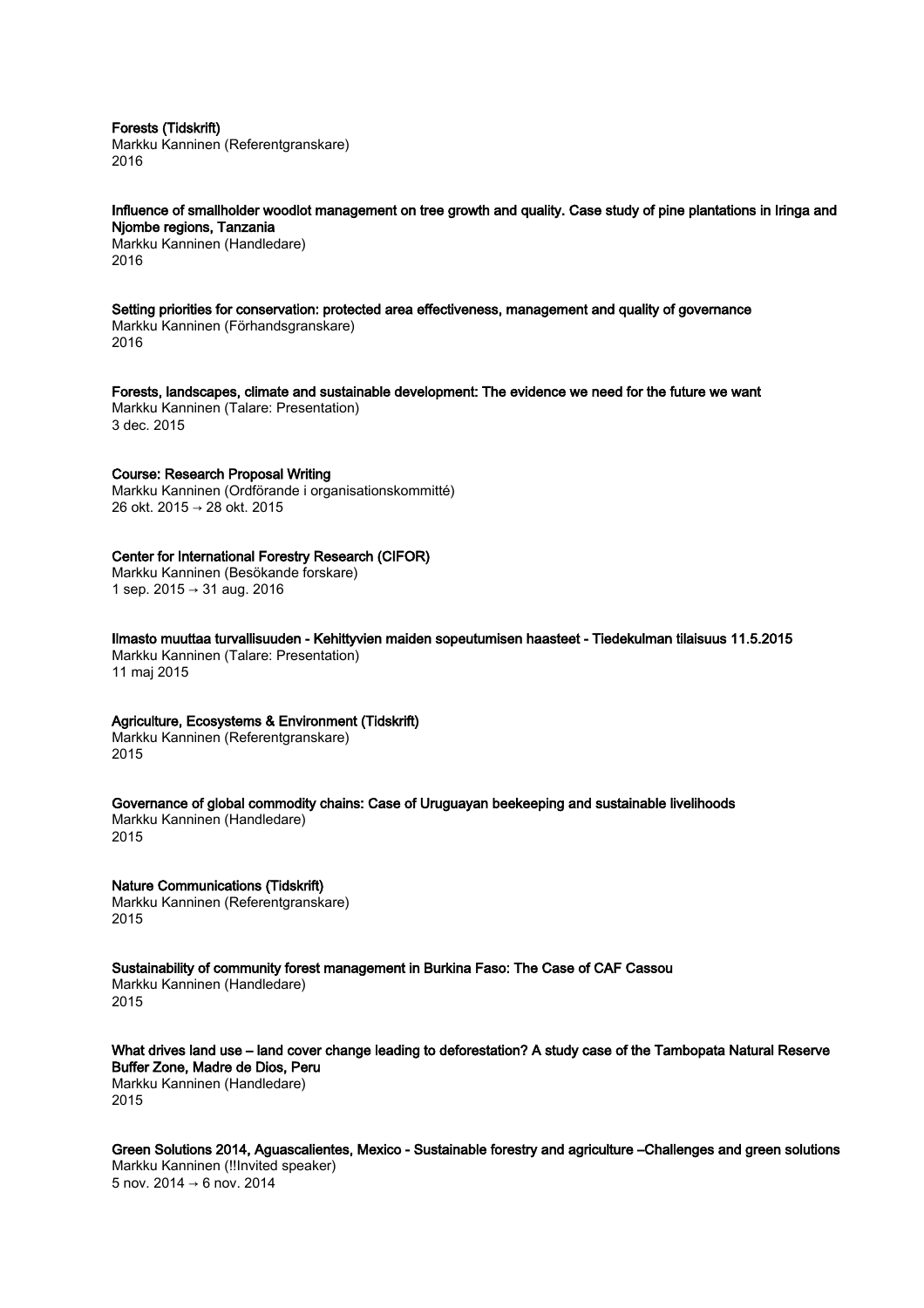# Course: Small Holder Teak Management (Field Course)

Markku Kanninen (Ordförande i organisationskommitté) 20 okt. 2014 → 28 okt. 2014

### Ympäristötiedon foorumi - Suomi, maankäytön muutokset ja metsät kansainvälisissä ilmastoneuvotteluissa

Markku Kanninen (Talare: Presentation) 15 okt. 2014

# Monique Barbut

Markku Kanninen (Värd) 2 apr. 2014

The Finnish Climate Panel (Ilmastopaneeli) (Extern organisation) Markku Kanninen (Medlem) 1 mars 2014 → 31 dec. 2015

#### Agroforestry Systems (Tidskrift)

Markku Kanninen (Referentgranskare) 2014

Can REDD+ Turn Rainbow? REDD+ and Climate Change Adaptation Policies in Vietnam

Markku Kanninen (Opponent) 2014

Carbon stocks for six different land use classes in Niassa province, Mozambique Markku Kanninen (Handledare)

2014

# Center for International Forestry Research (Förlag)

Markku Kanninen (Medlem i redaktionell ledning)  $2014 \rightarrow 2015$ 

Effects of Intensive Silviculture in the Restorationof Northeastern Atlantic Forest in Brazil; Survival, Growth and Carbon Sequestered 8 Years after Planting Markku Kanninen (Handledare) 2014

Effects of Intensive management in the Restoration of Northeastern Atlantic Forest in Brazil; Survival, Growth and Carbon Sequestered 8 Years after Planting Markku Kanninen (Handledare) 2014

Estimation of eucalyptus forest plantations carbon sequestration potential in Uruguay with the CO2fix model Markku Kanninen (Handledare) 2014

Agroforestry Systems (Tidskrift) Markku Kanninen (Referentgranskare) 2013

Ambio (Tidskrift) Markku Kanninen (Referentgranskare) 2013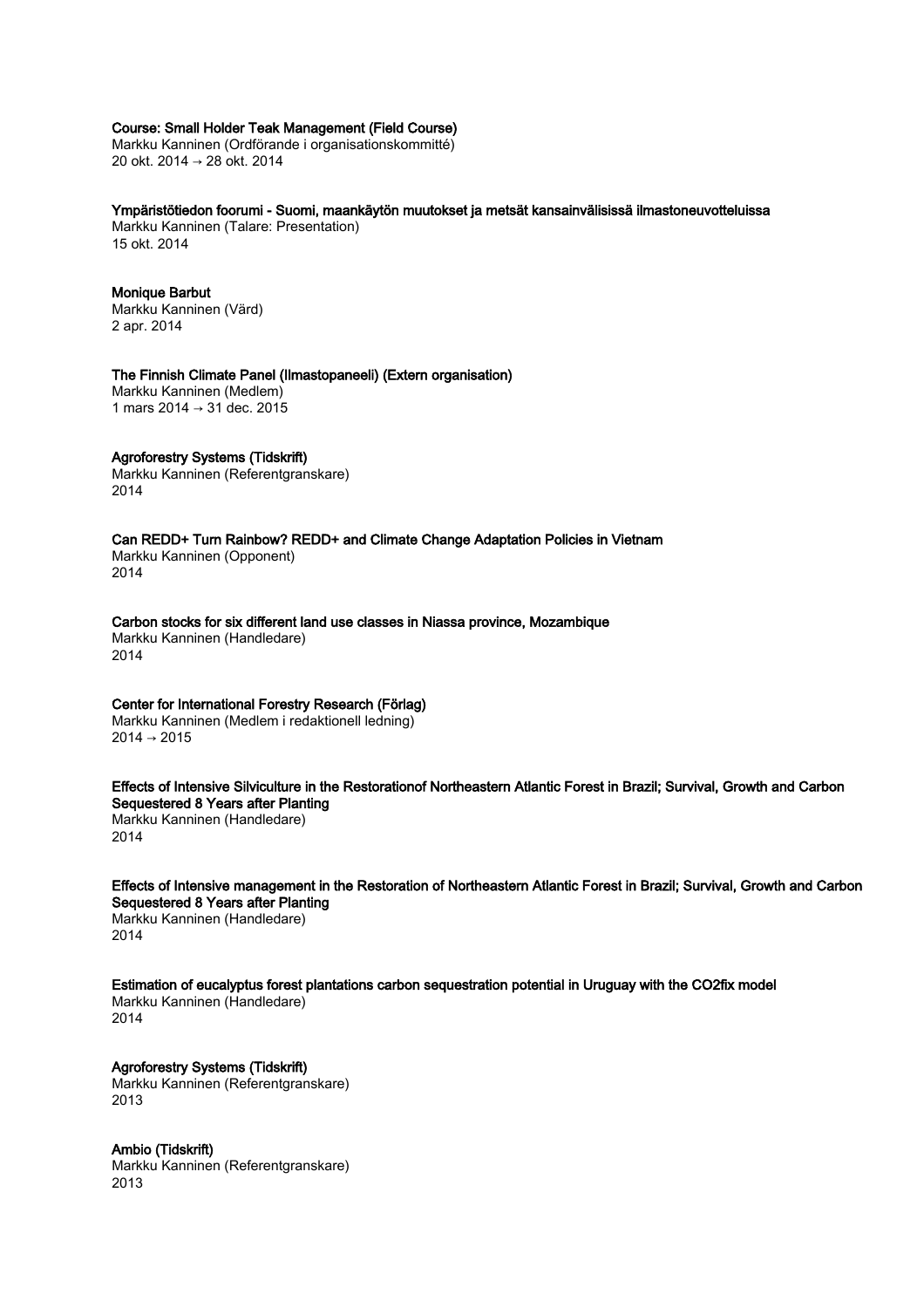Assessment and prediction of above-ground biomass in selectively logged forest concessions using field measurements and remote sensing data: Case study in south east Cameroon

Markku Kanninen (Handledare) 2013

# Belgian Science Policy Office (Extern organisation)

Markku Kanninen (Assessment) 2013

# Climate Policy (Tidskrift) Markku Kanninen (Referentgranskare) 2013

European Forest Institute, Scientific Advisory Board (Extern organisation) Markku Kanninen (Medlem)  $2013 \rightarrow 2017$ 

Factors influencing farmers' tree planting and management activity in four case studies in Indonesia Markku Kanninen (Handledare) 2013

Iberialais-amerikkalainen säätiö (Ibero-American Foundation) (Extern organisation) Markku Kanninen (Medlem)  $2013 \rightarrow ...$ 

# Mitigation and Adaptation Strategies for Global Change (Tidskrift)

Markku Kanninen (Referentgranskare) 2013

# Nature Communications (Tidskrift)

Markku Kanninen (Referentgranskare) 2013

Regional Markets for Non-timber Forest Products in Eastern Brazilian Amazon Markku Kanninen (Bihandledare) 2013

The indigenous agroforestry systems of the south-eastern Rift Valley escarpment, Ethiopia: Their biodiversity, carbon stocks, and litterfall

Markku Kanninen (Bihandledare) 2013

The winding road from exclusion to ownership: Governance and social outcomes in contemporary forest conservation in northeastern Tanzania

Markku Kanninen (Bihandledare) 2013

Finnish IIASA Committtee, Academy of Finland (Extern organisation) Markku Kanninen (Medlem) 25 jan. 2012 → 31 dec. 2014

Community forest management and policy implication for the biosphere reserve of Luki, Democratic Republic of Congo Markku Kanninen (Handledare) 2012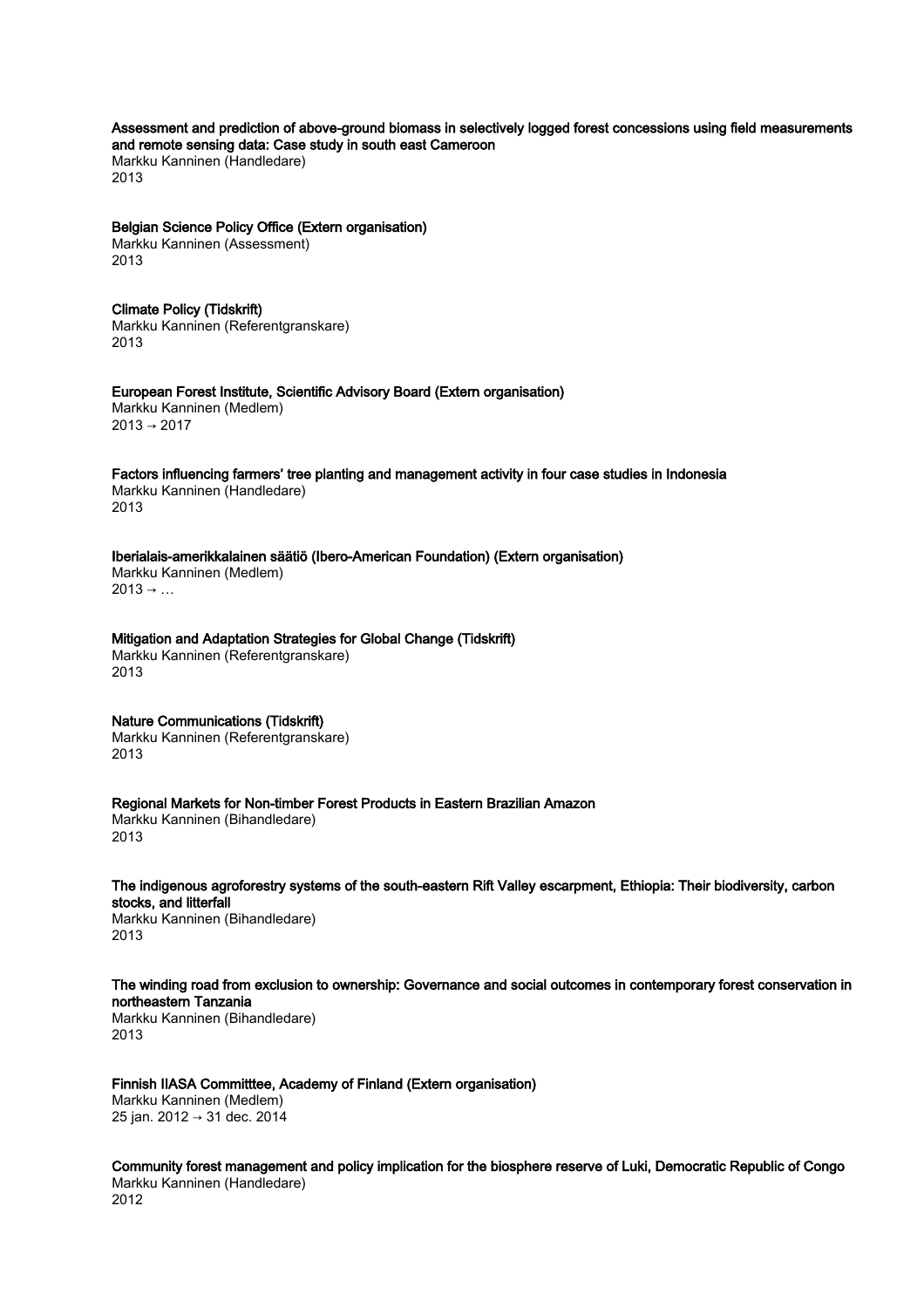Finnish University Partnership for International Development, UniPID (Extern organisation)

Markku Kanninen (Ordförande) 2012 → 2014

Improving rooting of Eucalyptus cuttings by controlling the stock plant temperature in Montes del Plata nursery, Uruguay Markku Kanninen (Handledare) 2012

Mitigation and Adaptation Strategies for Global Change (Tidskrift) Markku Kanninen (Referentgranskare)

PLoS One (Tidskrift) Markku Kanninen (Referentgranskare) 2012

Routledge (Förlag) Markku Kanninen (Redaktör)  $2012 \rightarrow ...$ 

2012

Valuation of ecosystem services for assessment of cost of deforestation, and analysis of its drivers with implications for sustainable forest management in Ghana

Markku Kanninen (Opponent) 2012

The Finnish Climate Panel (Ilmastopaneeli) (Extern organisation) Markku Kanninen (Medlem) 1 dec. 2011 → 28 feb. 2014

International Union of Forest Research Organizations (IUFRO) - Task Force on Climate Change (Extern organisation) Markku Kanninen (Ordförande) 1 jan. 2011 → 31 dec. 2014

# Ambio (Tidskrift)

Markku Kanninen (Referentgranskare) 2011

Forest Ecology and Management (Tidskrift) Markku Kanninen (Referentgranskare) 2011

Forest governance and climate change adaptation: Case studies of four African countries

Markku Kanninen (Bihandledare) 2011

# Journal of Geophysical Research (Tidskrift)

Markku Kanninen (Referentgranskare) 2011

Stand growth and management scenarios for Paraserianthes falcataria smallholder plantations in Indonesia Markku Kanninen (Handledare) 2011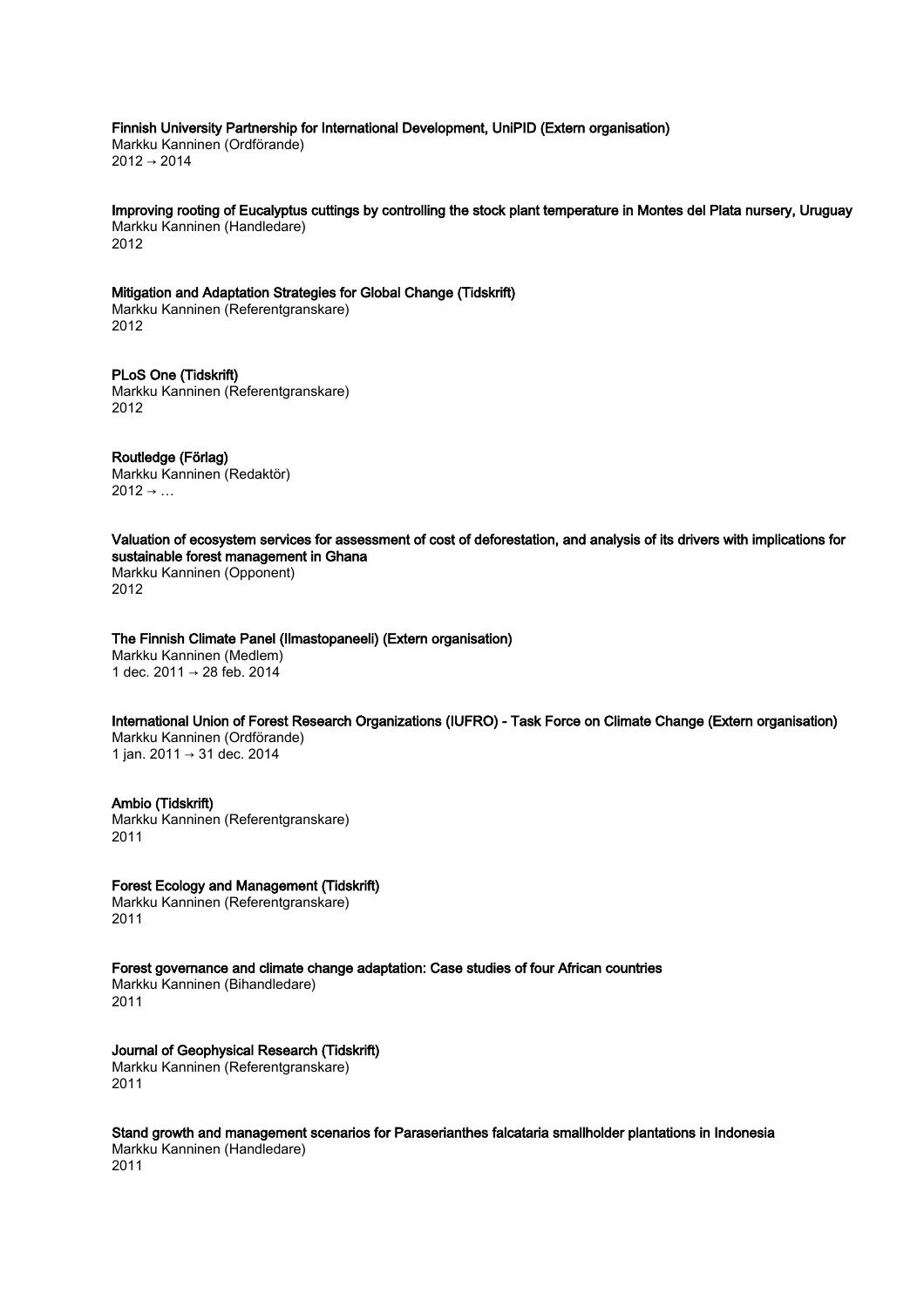The impact of FSC certification on timber tree regeneration and floristic composition in Honduran community forests

Markku Kanninen (Förhandsgranskare) 2011

Belgian Science Policy Office (Extern organisation) Markku Kanninen (Assessment) 2010

# European Forest Institute (EFI), External Evaluation Panel (Extern organisation)

Markku Kanninen (Ordförande)  $2010 \rightarrow 2011$ 

# Impact of the globalizing forest industry on ecosystem services: Corporate responsibility and the sustainable management of coupled human-environment systems

Markku Kanninen (Förhandsgranskare) 2010

# The Adaptation Fund Board (UNFCCC) (Extern organisation)

Markku Kanninen (Styrelsemedlem) 1 jan. 2008 → 15 mars 2017

The contribution of forestry in maintaining and expanding forest-based carbon sinks Markku Kanninen (!!Speaker), Robert Nasi (!!Speaker) & Alain Karsenty (!!Speaker) 25 okt. 2007

## Agroforestry systems for sustainable livelihoods and improved land management in the East Usambara Mountains, Tanzania Markku Kanninen (Förhandsgranskare)

2007

# Teaknet (Extern organisation)

Markku Kanninen (Styrelsemedlem)  $2007 \rightarrow ...$ 

2006 IPCC Guidelines for National Greenhouse Gas Inventories. International Panel on Climate Change (Förlag) Markku Kanninen (Referentgranskare) 2006

Biodiversity management in fast-growing tree plantations: a case study from West Kalimantan, Indonesia Markku Kanninen (Opponent) 2006

# Forest Ecology and Management (Tidskrift)

Markku Kanninen (Referentgranskare) 2005

Stand growth scenarios for Tectona grandis plantations in Costa Rica Markku Kanninen (Handledare) 2005

Forest Ecology and Management (Tidskrift) Markku Kanninen (Medlem i redaktionell ledning)  $2004 \rightarrow 2007$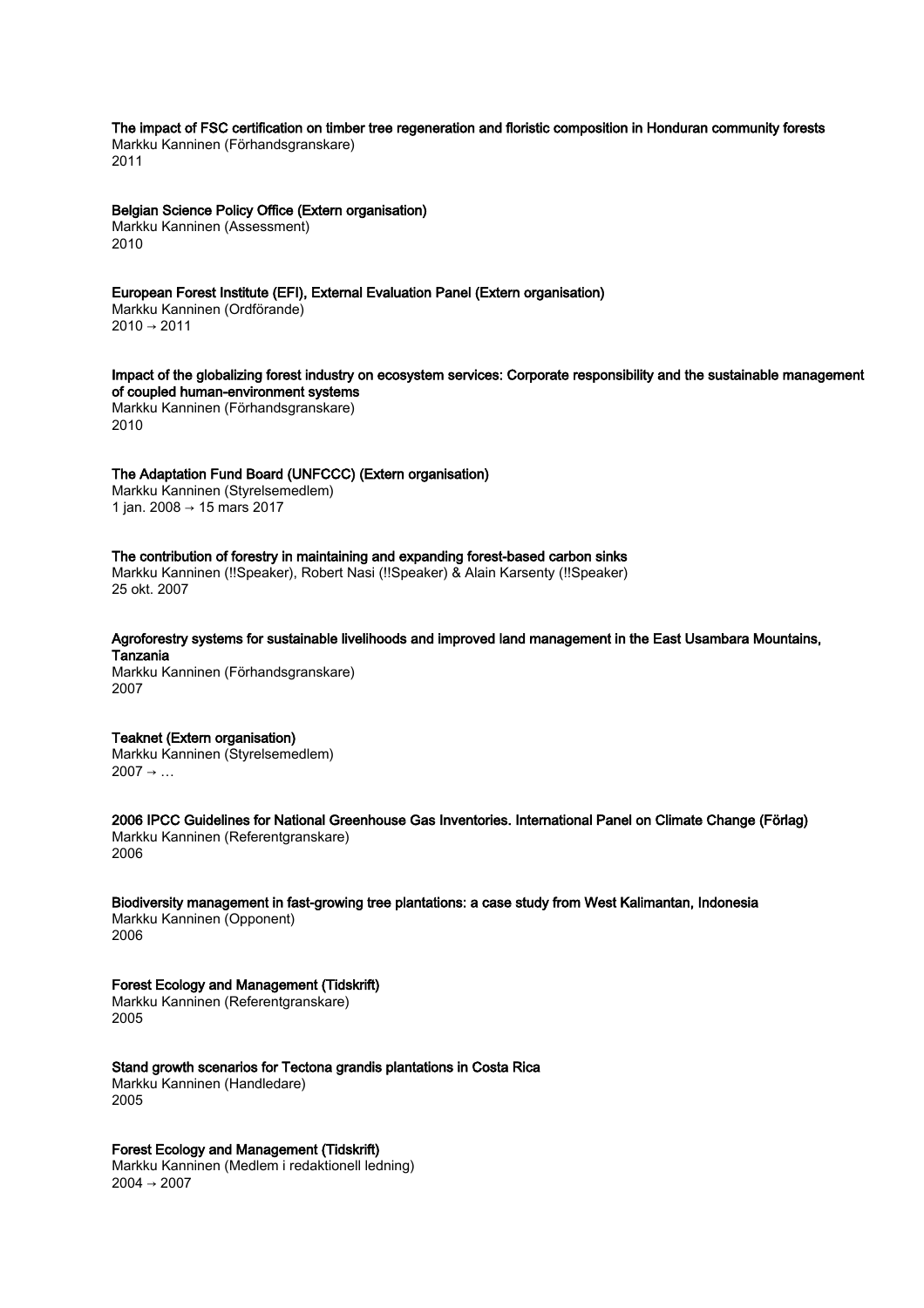Silva Fennica (Tidskrift)

Markku Kanninen (Medlem i redaktionell ledning) 2004 → 2008

Restoration of the native woody-species diversity, using plantation species as foster trees, in the degraded highlands of Ethiopia

Markku Kanninen (Förhandsgranskare) 2002

Estimation and Use of Modified Prior Probabilities for Digital Classification Improvement of Tropical Forests Markku Kanninen (Handledare) 2000

Integration of indigenous tree species into fast-growing forest plantations on Imperata grasslands in Indonesia – Silvicultural solutions and their ecological and practical implications Markku Kanninen (Förhandsgranskare) 2000

Drought adaptation and genetic diversity in Eucalyptus microtheca

Markku Kanninen (Förhandsgranskare) 1999

Growth response in forest-limit pine to climatic factors and reconstruction of summer temperatures from ring-width chronologies of Pinus sylvestris L. in Northern Fennoscandia Markku Kanninen (Förhandsgranskare)

1996

Ibero-amerikkalaisen säätiön valtuuskunta [Council of the Ibero-American Foundation of Finland] (Extern organisation) Markku Kanninen (Medlem)  $1996 \rightarrow \dots$ 

Regeneration of Acacia seyal forests on the dryland of the Sudan clay plain Markku Kanninen (Förhandsgranskare) 1996

The Effects of Emissions from a Nickel-Copper Smelter in Monchegorsk, northwestern Russia, on the Radial Growth of Scots Pine Markku Kanninen (Förhandsgranskare)

1996

Carbon and nitrogen dynamics in Erythrina poeppigiana (Legiminosae: Phaseoleae) trees managed by periodic prunings Markku Kanninen (Förhandsgranskare) 1995

Impedance spectroscopy and temperature acclimation of forest trees Markku Kanninen (Förhandsgranskare) 1993

Ministerial Conference on the Protection of Forests in Europe (Extern organisation) Markku Kanninen (Medlem) 1993 → 1995

Analysis of Scots Pine growth: formation of structure from functional considerations Markku Kanninen (Förhandsgranskare)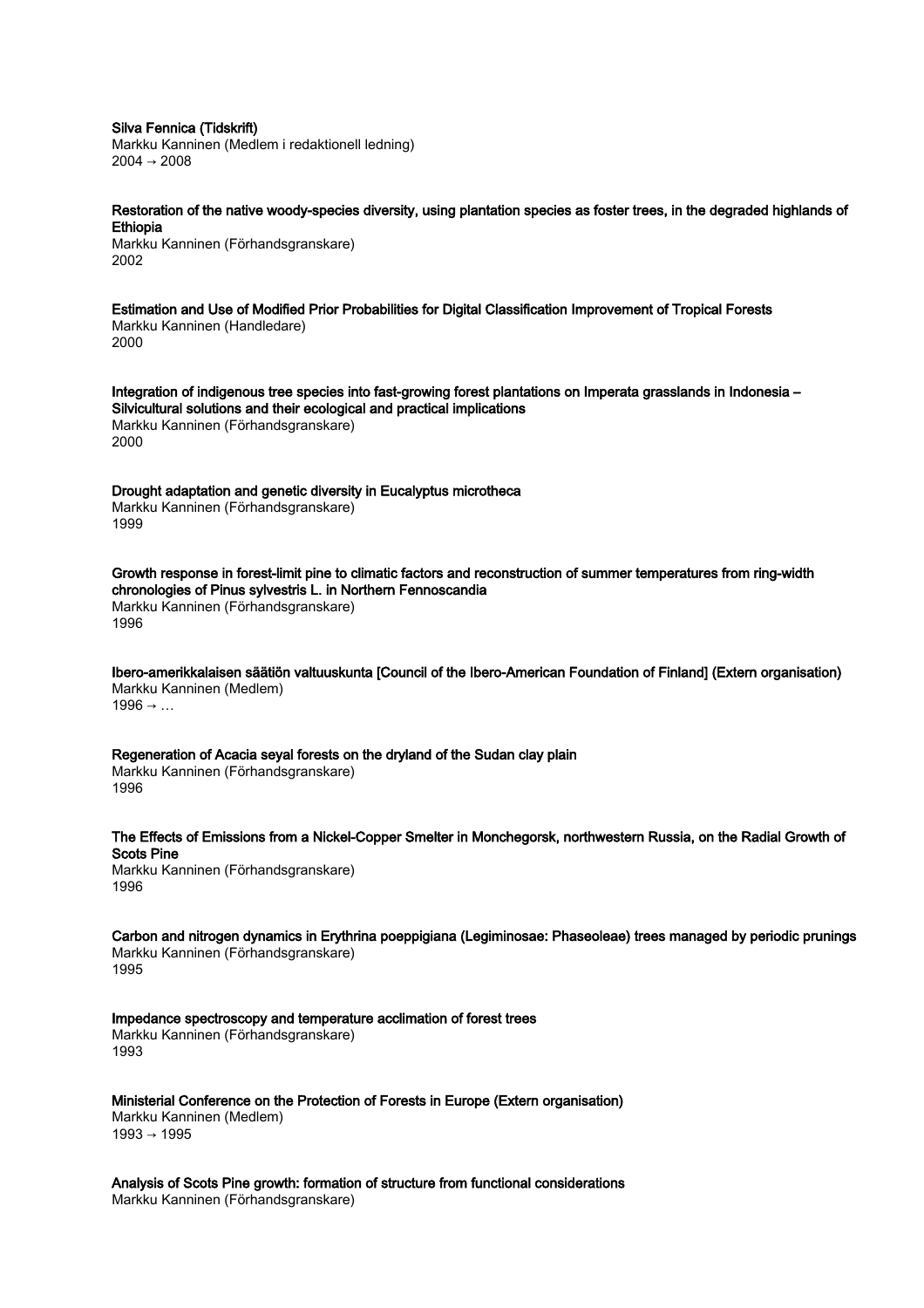Ibero-amerikkalainen säätiö [Ibero-American Foundation of Finland] (Extern organisation) Markku Kanninen (Styrelsemedlem) 1992 → 1995

Ministerial Conference on the Protection of Forests in Europe (Extern organisation) Markku Kanninen (Ordförande) 1992 → 1993

Modelling bud dormancy release in trees from cool and temperate regions Markku Kanninen (Opponent) 1990

University of Washington, Center for Quantitative Science Markku Kanninen (Besökande forskare) jan. 1989 → sep. 1989

Models of pine stand development: an eco-physiological systems analysis Markku Kanninen (Förhandsgranskare) 1987

# Acta forestalia Fennica (Tidskrift)

Markku Kanninen (Chefredaktör)  $1985 \rightarrow 1990$ 

Silva Fennica (Tidskrift) Markku Kanninen (Chefredaktör) 1985 → 1990

Colegio de Postgraduados, Chapingo, Mexico

Markku Kanninen (Besökande forskare) jan. 1979 → aug. 1979

# Priser

Influencer of the Year (Vuoden vaikuttaja) 2018 Kanninen, Markku (!!Recipient), 3 dec. 2018

Nobel Peace Prize (as a member of the IPCC)

Kanninen, Markku (!!Recipient), 2007

Suomen Valkoisen Ruusun I luokan ritarimerkki (Knight First Class of the Order of the White Rose of Finland) Kanninen, Markku (!!Recipient), 6 dec. 2018

Teacher of the Year (Hyvä Opettaja) 2013 Kanninen, Markku (!!Recipient), 17 maj 2013

Press/media 5 tärkeää urakkaa ilmastotyössä Markku Kanninen 01/02/2021

1992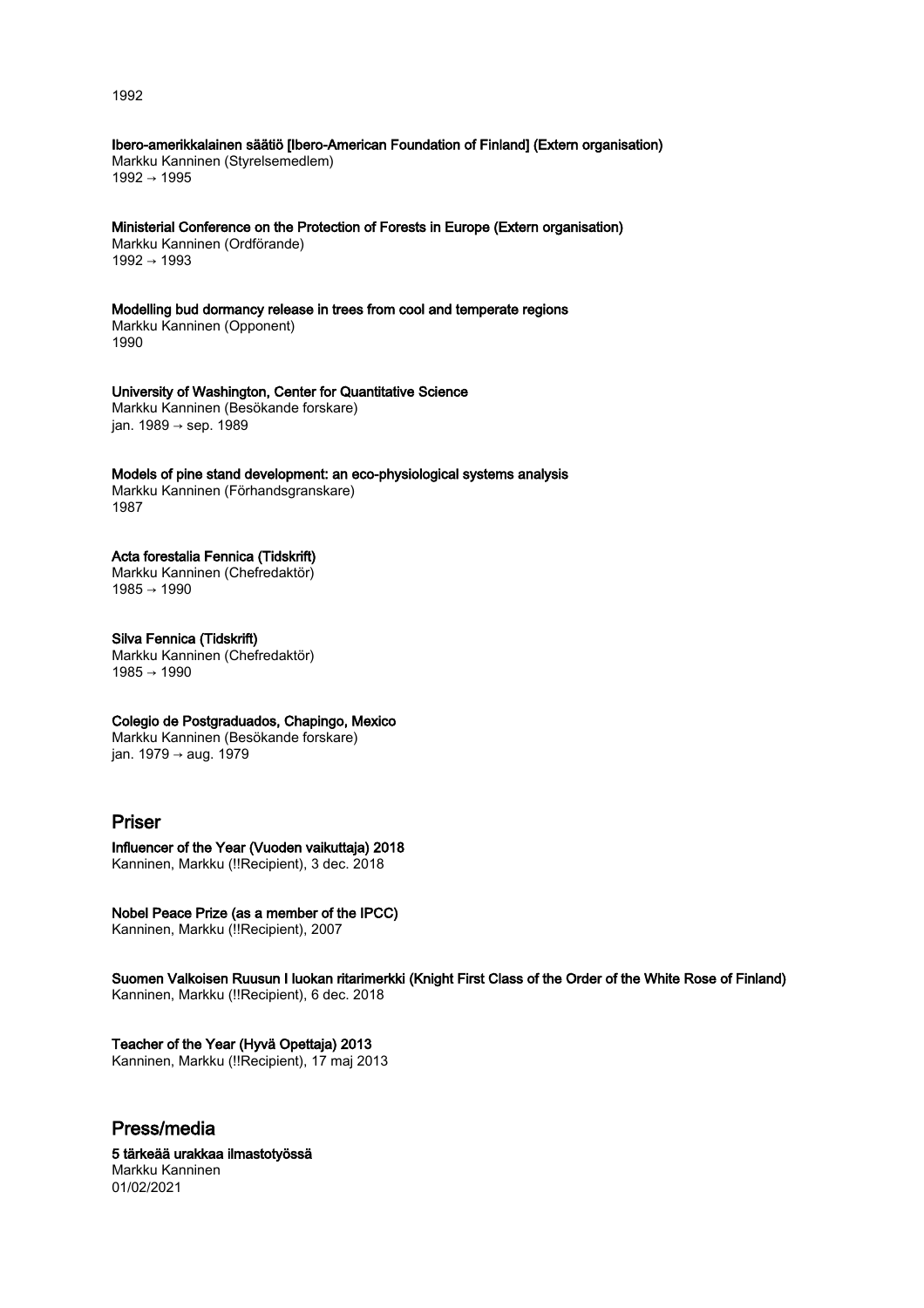1 objekt av Mediabevakning

# Aavikoituminen koskettaa myös suomalaisia [Desertification is relevant also for Finns]

Markku Kanninen 18/04/2021 1 objekt av Mediabevakning

# Aavikoitumisen estäminen [Stopping desertification]

Markku Kanninen & Vesa Kaarakka 28/08/2019 1 Mediabidrag

# Aavikoitumista torjumassa – pähkinät ja kokis voimanlähteinä

Markku Kanninen 07/10/2019 1 objekt av Mediabevakning

# Afrikan metsät on syytä säästää [We should save Africa's forests]

Markku Kanninen 15/05/2019 1 Mediabidrag

# Afrikassa on enemmän maastopaloja kuin Amazoniassa [More fires in Africa than in the Amazonia]

Markku Kanninen 28/08/2019 1 Mediabidrag

# Alfa TV - Interview on IPCC Special report on 1.5. degrees

Markku Kanninen 12/10/2018 1 Mediabidrag

# Amatsonin metsäpalot [Forest fires in Amazonia]

Markku Kanninen 23/08/2019 1 Mediabidrag

# Amazonin hiilivarasto ei palaudu palojen jälkeen entiselleen [Slow recovery of Amazonas carbon stocks]

Markku Kanninen 23/08/2019 1 Mediabidrag

# Amazonin sademetsä palaa maan tasalle [Amazon rainforest is burning down]

Markku Kanninen 24/08/2019 1 Mediabidrag

# Antaa paahtaa [Let it shine]

Markku Kanninen 28/08/2020 1 Mediabidrag

# Arjen ehdoilla

Markku Tapani Kanninen 10/05/2016 1 Mediabidrag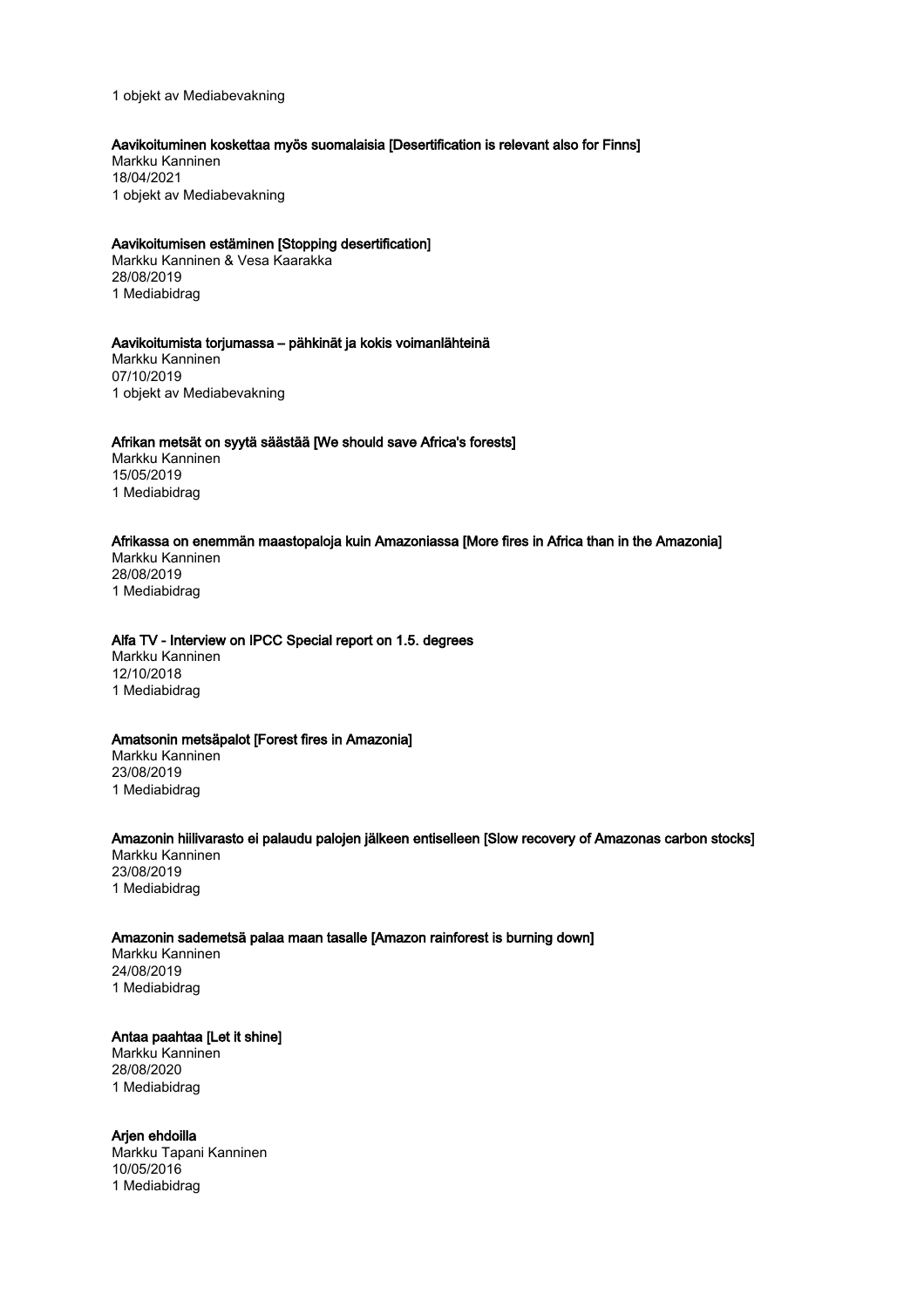# Asiantuntijat Bensa-Anttosen hurjasta Sahara-suunnitelmasta: "Teknisesti mahdollista, mutta..."

Markku Kanninen 15/12/2017 1 objekt av Mediabevakning

# Cancúnin ilmastokokous - Suomalaistekniikka selvittää sademetsien määrää [Cancun climate conference – Finnish

technology used in tropical forest inventories] Markku Kanninen 05/12/2010 1 Mediabidrag

### Contributing to effective climate change mitigation and adaptation

Markku Kanninen 14/12/2018 1 objekt av Mediabevakning

### ENB+ Report | Forest Action Day | 8 Nov 2016 | Marrakech, MA | IISD Reporting Services

Markku Kanninen 11/11/2016 1 objekt av Mediabevakning

# Ei lisää risuja tankkiin, vaan metsää Saharaan? [No biofuels but trees in Sahara?]

Markku Kanninen 03/11/2017 1 objekt av Mediabevakning

### Entrevista a Markku Kanninen [Interview of Markku Kanninen]

Markku Kanninen 01/01/2015 1 Mediabidrag

# Epäreilu ilmasto [Unfair climate]

Markku Kanninen 21/03/2019 1 Mediabidrag

### Forests, Landscapes, Climate and Sustainable Development: The Evidence We Need for the Future We Want [Side Event at UNFCCC COP 21 in Paris, December 3, 2015] Markku Kanninen

03/12/2015 1 objekt av Mediabevakning

### Goodbye, kuukkelimetsä: Hakkuukiistat palasivat Suomeen, kun biotalous jauhaa puuta rahaksi [Bioeconomy and disputes on forest management - a dejavu]

Markku Kanninen 25/11/2017 1 objekt av Mediabevakning

# HS kysyi 30 suomalaiselta, ovatko he kokeneet omassa arki-elämässään ilmaston-muutoksen vaikutuksia – Näin he vastaavat Markku Kanninen 29/12/2019

1 Mediabidrag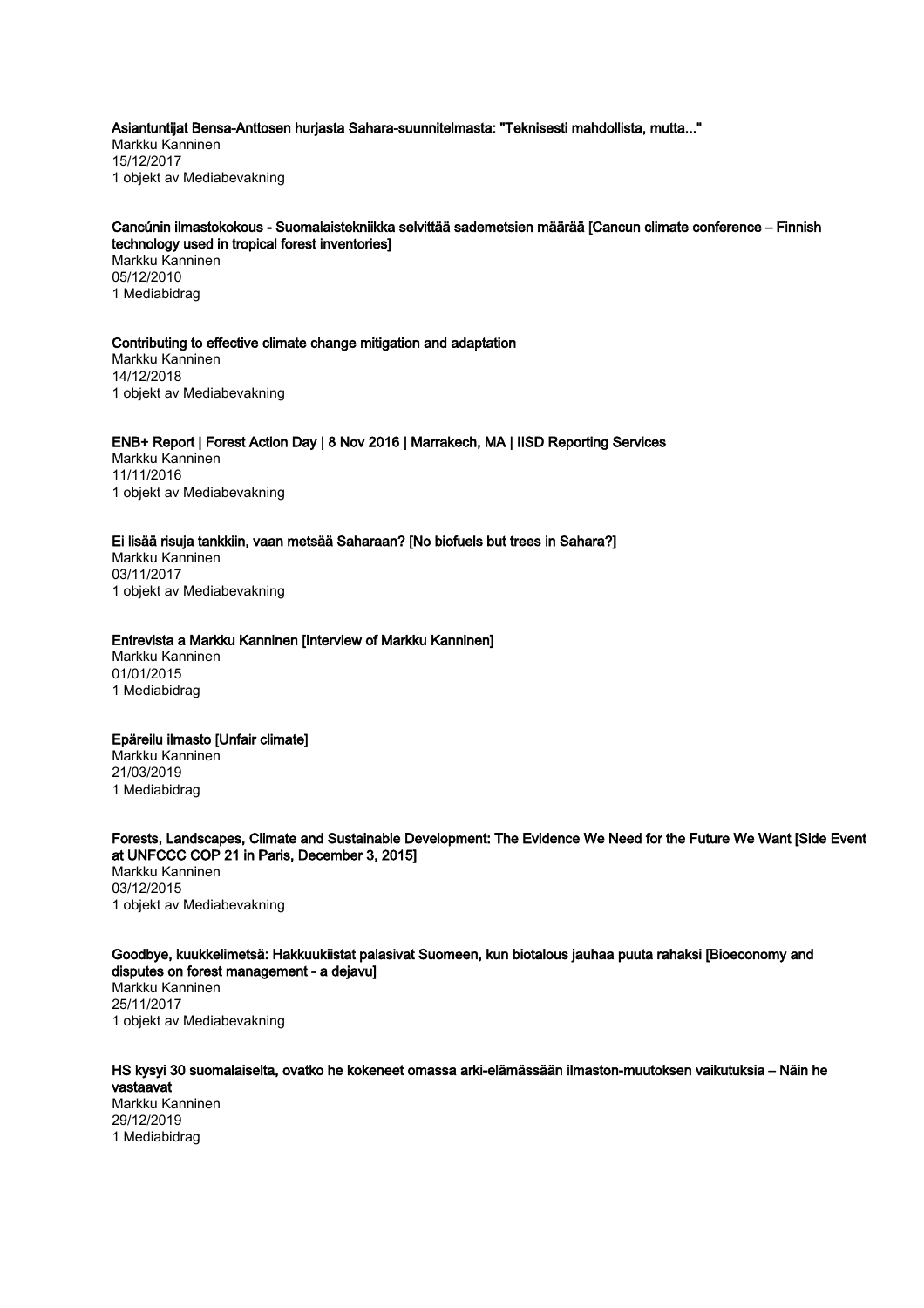IISD/ENB @ UNFCCC COP 21/CMP 11 (Side Events) | 3 Dec 2015 | Paris, FR | IISD Reporting Services

Markku Kanninen 03/12/2015 1 objekt av Mediabevakning

Ihminen sytytti Indonesian tuleen Markku Kanninen

13/11/2015 1 Mediabidrag

# Ilmaston muuttajat. Onko vastuullista palmuöljyä olemassa?

Markku Kanninen 15/03/2017 1 Mediabidrag

# Ilmastonmuutoksen fossiili [A climate change fossil]

Markku Kanninen 15/02/2019 1 objekt av Mediabevakning

#### Ilmastonmuutos: Kaadetaanko viimeinenkin viidakko soija- ja öljypalmuplantaasien tieltä? [Climate change: Are we converting the last rainforest to soy and oil palm plantations?]

Markku Kanninen 08/10/2018 1 Mediabidrag

# Ilmastonmuutosta hillitsevä hiilinielu vai teollisuuden raaka-aine? Suomi tasapainoilee metsien tarkoituksen kanssa

Markku Kanninen 19/10/2018 1 objekt av Mediabevakning

# Ilmastopolitiikan tueksi perustetaan ilmastopaneeli [Finnish Climate Panel will be established to provide policy advice]

Markku Kanninen 01/12/2011 1 Mediabidrag

# Ilmastotieteilijöiden viesti on vakava: nykytoimet eivät riitä [Serious message from climate scientists: our current efforts are not enough]

Markku Kanninen 01/07/2018 1 objekt av Mediabevakning

# Impacts of Indonesia's land fires of 2015 revealed: record-level carbon emissions and other impacts – what can we do? Markku Kanninen & Daniel Murdiyarso

15/07/2016 1 Mediabidrag

# Indonesia kielsi turvesoiden raivaamisen – päätös voi vähentää maailmanlaajuisia päästöjä merkittävästi [Indonesia puts a ban on peatland conversion – The decison can reduce substantially global emissions]

Markku Kanninen 08/12/2016 1 Mediabidrag

#### Indonesia on maailman pahimpia saastuttajia – nyt 250 miljoonan ihmisen saarivaltio haluaa apua suomalaiselta metsäosaamiselta

Markku Kanninen 07/04/2017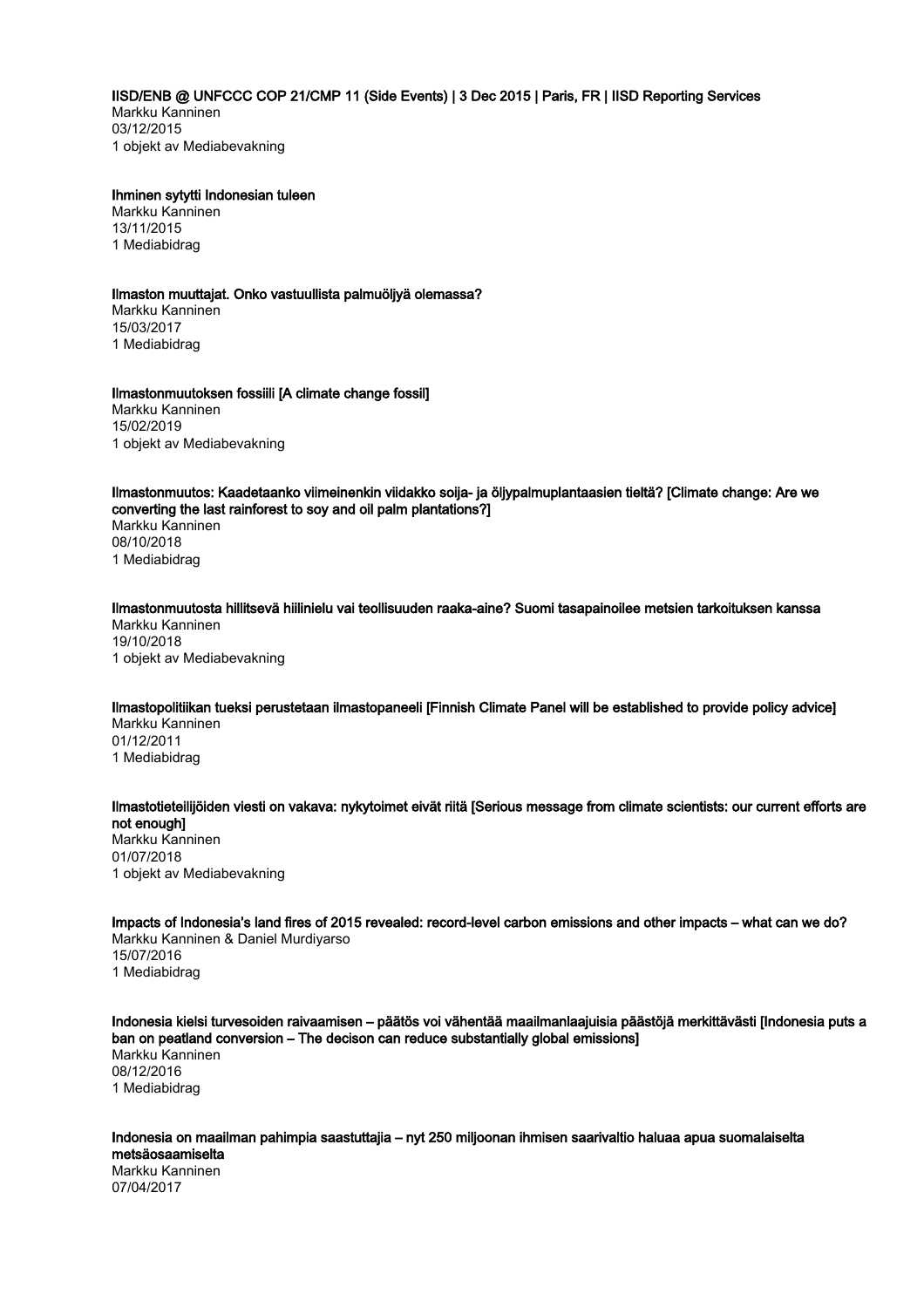1 Mediabidrag

# Influencer of the Year award bestowed on Professor Markku Kanninen from the Faculty of Agriculture and Forestry

Markku Kanninen 03/12/2018 1 objekt av Mediabevakning

### Interview on climate change at RPP Noticias Lina, Peru

Markku Kanninen 07/11/2019 1 Mediabidrag

# Jättimäiset maastopalot ovat suurempi uhka ihmisille ja taloille kuin luonnolle [Large-scale land fires cause more damage to humans than to nature]

Markku Kanninen 04/01/2020 1 Mediabidrag

# Kehitysmaiden rahat jumissa [Developing countries fail to access climate funding]

Markku Kanninen 14/03/2011 1 Mediabidrag

# Kommentti: Vältä katastrofi ja säästä samalla rahaa – uusi ilmastoraportti on konsulttien ilosanomaa [Comment: Avoid the catastrophe and save money - new climate report brings good news from consultants]

Markku Kanninen 20/11/2018 1 objekt av Mediabevakning

# Kun Suomi säästää metsiään, joku muu hakkaa enemmän [When Finland spares its forests, others log more]

Markku Kanninen 22/05/2019 1 objekt av Mediabevakning

# Maailma tulessa [The world in flames]

Markku Kanninen 25/08/2019 1 Mediabidrag

# Maailmaa pelastamassa - Ilmastonmuutos [Saving the planet - Climate change]

Markku Kanninen 02/10/2020 1 Mediabidrag

# Maakäytön suunnittelu on ilmastotyön ydintä [Land use planning in the core of climate action]

Markku Kanninen 26/10/2020 1 objekt av Mediabevakning

# Meidän on muutettava elämän-tapaamme perustavan-laatuisesti, linjaa vuosikymmenen tärkein ilmastoraportti Markku Kanninen 08/10/2018 1 objekt av Mediabevakning

# Metsien häviäminen lämmittää ilmastoa [Deforestation is warming the climate]

Markku Kanninen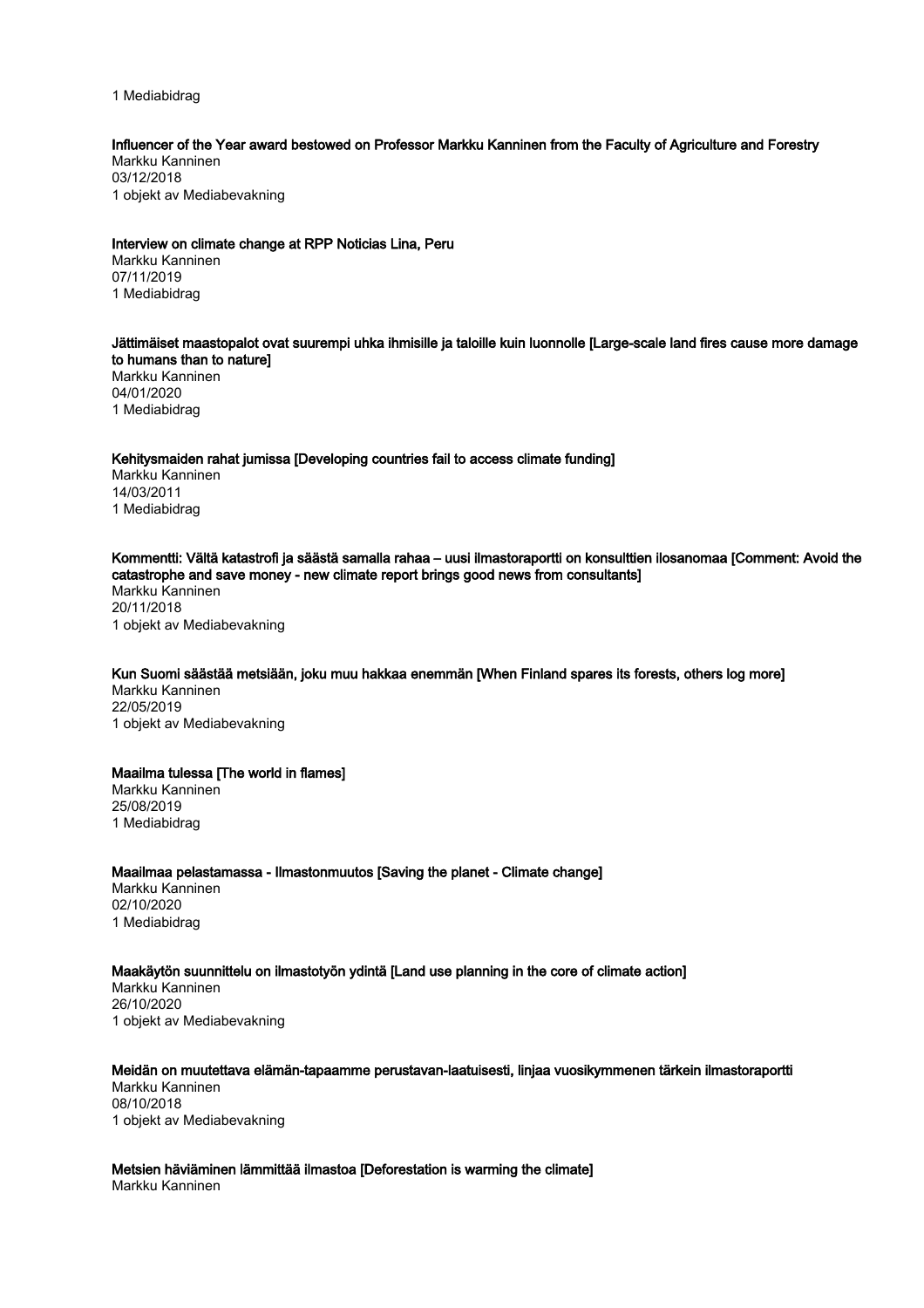01/11/2011 1 Mediabidrag

#### Metsä palvelee [Forest services]

Markku Kanninen 15/01/2007 1 objekt av Mediabevakning

### Metsäkysymykset osana ilmastopolitiikkaa [Forests are part of climate policies]

Markku Kanninen 13/05/2011 1 Mediabidrag

### Metsän istutuksen ja suojelun merkitys ilmastonsuojelussa

Markku Kanninen 19/07/2019 1 Mediabidrag

### Metsänhävitys tropiikissa - YLE Ykkösaamu [Deforestation in the tropics]

Markku Kanninen 05/07/2011 1 Mediabidrag

#### Metsäosaamisen viennissä pitäisi keskittyä pieneen ja kauniiseen

Markku Kanninen 07/04/2017 1 Mediabidrag

# Miten Afrikan sademetsät torjuvat ilmastonmuutosta? Viisi vastausta Afrikan sademetsistä [Role of African rainforests in curbing climate change]

Markku Kanninen 05/05/2022 1 Mediabidrag

Mittasuhteet kuntoon. Metsät eivät yksinään ratkaise ilmastonmuutosta, sanoo professori Markku Kanninen [Scale matters. Forests alone cannot solve the climate change problem explains professor Markku Kanninen] Markku Kanninen 07/12/2018

1 objekt av Mediabevakning

# Muuttuvan ilmaston mittari [Savannas - indicators of changing climate]

Markku Kanninen 13/05/2022 1 Mediabidrag

# Neste Oilista tulee maailman suurimpia palmuöljyn ostajia [Neste OIl will be one of largest palm oil buyers in the world]

Markku Kanninen 14/11/2009 1 Mediabidrag

Neste tekee biodieseliä Indonesian palmuöljystä [Neste produces biodiesel from palm oil] Markku Kanninen 13/11/2015 1 Mediabidrag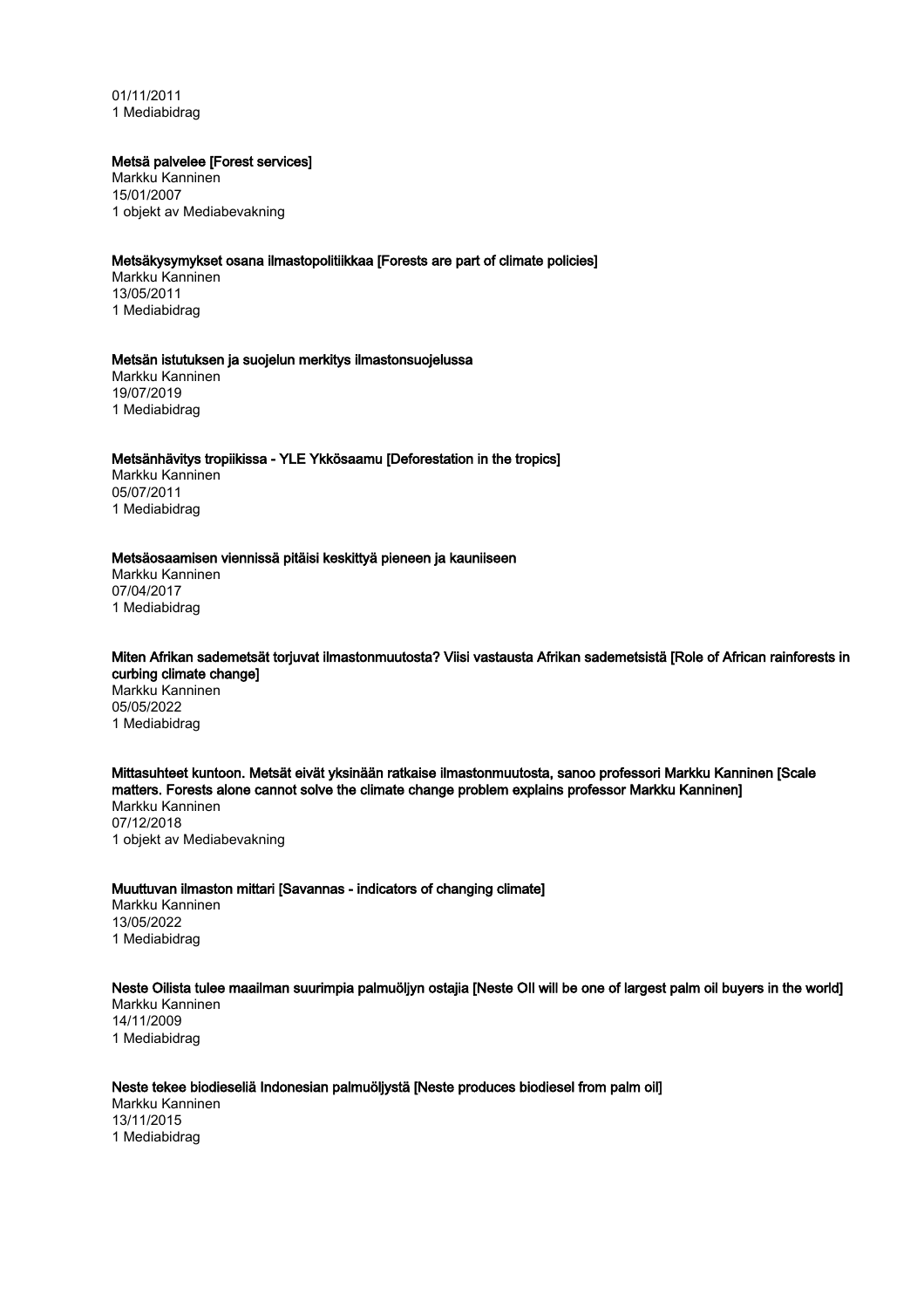Nina Backmanin taide-projekti alkoi yhtäkkiä paisua, ja ensi viikolla Helsingissä jaetaan ilmaisia puun-taimia istutettavaksi [Art project by Nina Backman strated to grow, and next week free seedlings are given away for tree planting in Helsinki] Markku Kanninen 15/09/2019

1 Mediabidrag

# Onko puiden istuttaminen oikotie ilmastokriisin ratkaisuun? [Is planting trees a quick fix for the climate crisis?]

Markku Kanninen 13/09/2019 1 Mediabidrag

#### Profesor Markku Kanninen sobre Manejo Forestal Sostenible en Amazonía Peruana [On sustainable management of forests in the Peruvian Amazon]

Markku Kanninen 20/06/2017 1 objekt av Mediabevakning

# Profile of Markku Kanninen Seconded Principal Scientist of Center for International Forestry Research

Markku Kanninen 04/07/2017 1 objekt av Mediabevakning

# Publication Review: Multifaceted Impacts of Sustainable Land Management in Drylands

Eshetu Yirdaw Eshetu & Markku Kanninen 13/12/2016 1 objekt av Mediabevakning

# Sadat miljoonat ihmishenget ovat pelissä, kun päätetään ilmastopolitiikasta

Markku Kanninen 08/10/2018 1 objekt av Mediabevakning

# Seeing the wood

Markku Kanninen 25/10/2010 1 Mediabidrag

Sellu palaa ilma-kehään, ja metsän puu luovuttaa lopulta hiilensä – Tutkijoiden mukaan on yksi yli-voimainen tapa muuttaa puu hiili-nieluksi [Pulp ends up in atmosphere – Scientists agree on outstanding way to strore carbon in wood products] Markku Kanninen 22/05/2019 1 Mediabidrag

# Suomi hörppii runsaasti brasilialaista kahvia [Deforestaton and coffee in Brazil]

Markku Kanninen 23/08/2019 1 Mediabidrag

# Suomi tukemaan Rauhanyliopistoa ja CATIEta Costa Ricassa?

Markku Kanninen 20/01/2008 1 Mediabidrag

# Suomi-Uruguay: Metsäosaamista jaetaan [Finland-Uruguay: sharing knowledge on forests]

Markku Kanninen 19/05/2019 1 objekt av Mediabevakning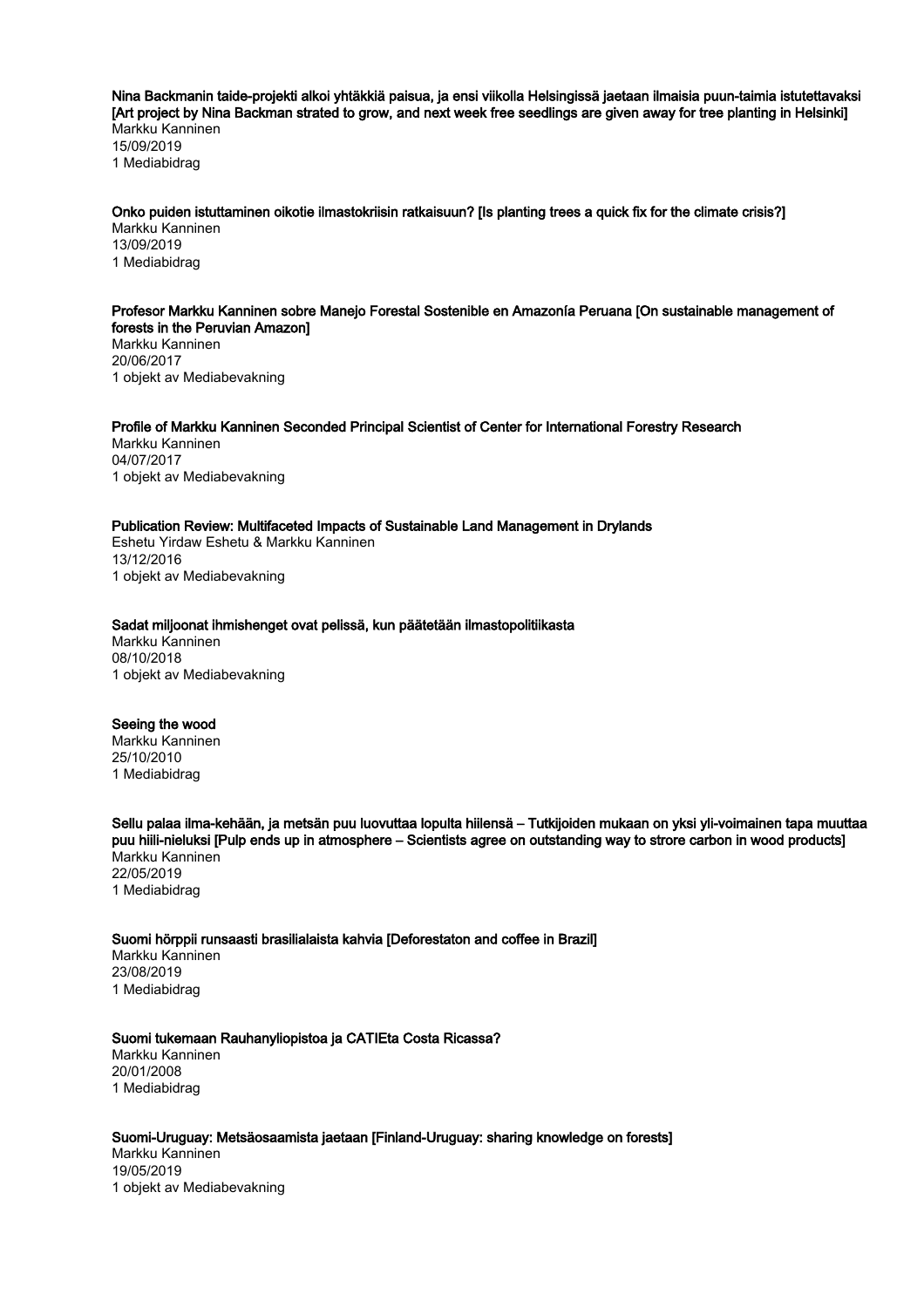#### Tehometsätalous loi Suomeen jättimäisen uuden hiilivaraston [Intensive forest management created a large new carbon sink in Finland]

Markku Kanninen 15/10/2019 1 Mediabidrag

### Transform the sustainability sector with HELSUS at Helsinki

Markku Kanninen 05/06/2018 1 objekt av Mediabevakning

# Trooppisten rantojen kasvatit [Mangroves of tropical coast lines]

Markku Kanninen 13/03/2014 1 objekt av Mediabevakning

# Tropiiikin muuttaminen akasiapelloksi on rikos [Converting tropical forests to acacia plantations is a crime]

Markku Kanninen 26/08/2011 1 Mediabidrag

# Tropiikin nopeakasvuiset puuviljelmät - Metsäradio [Fast-growing tree plantations in the tropics]

Markku Kanninen 08/08/2011 1 Mediabidrag

#### Tutkijan väite: Nesteen biodiesel lisää reippaasti ilmastopäästöjä – Neste pitää raaka-ainettaan jätteenä Markku Kanninen

01/03/2020 1 Mediabidrag

# Vain yksi malli tukee hallituksen hakkuutavoitteita – Ilmastopaneeli: viisainta olisi vähentää hakkuita [Only one model in line with the Government's forest policy]

Markku Kanninen 18/02/2019 1 objekt av Mediabevakning

# Vainottu metsä/Varkaita paratiisissa [Haunted forest/Thieves in the paradise]

Markku Kanninen 16/06/2019 1 objekt av Mediabevakning

# Vihreitä hampurilaisia - hiilenmustaa päästökauppaa [Green hamburgers - black trade of emissions]

Markku Kanninen 16/05/2022 1 Mediabidrag

# Voiko sademetsät vielä pelastaa? [Can we still save the rain forests?]

Markku Kanninen 31/08/2019 1 Mediabidrag

# WWF: EU maiden kulutus johtaa trooppiseen metsäkatoon [WWF: Consumption of EU countries leads to tropical deforestation]

Markku Kanninen